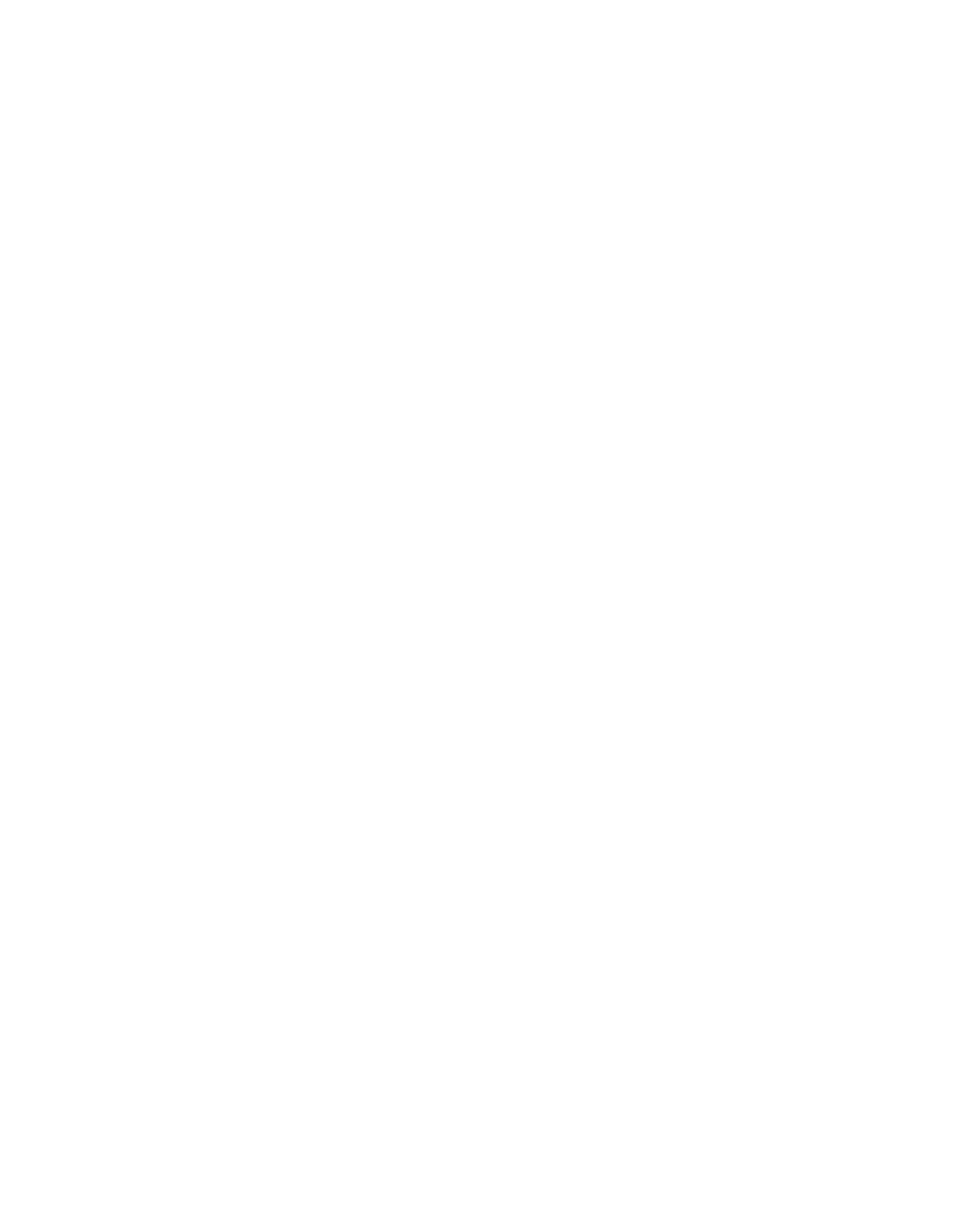## **TABLE OF CONTENTS**

| 1.01 |                                                      |
|------|------------------------------------------------------|
| 1.02 |                                                      |
| 1.03 |                                                      |
| 1.04 |                                                      |
| 1.05 |                                                      |
|      |                                                      |
| 2.01 |                                                      |
| 2.02 |                                                      |
| 2.03 |                                                      |
| 2.04 |                                                      |
| 2.05 |                                                      |
| 2.06 |                                                      |
| 2.07 |                                                      |
| 2.08 |                                                      |
| 2.09 |                                                      |
| 2.10 |                                                      |
|      |                                                      |
|      |                                                      |
| 3.01 |                                                      |
| 3.02 |                                                      |
| 3.03 |                                                      |
| 3.04 |                                                      |
|      |                                                      |
| 4.01 |                                                      |
| 4.02 |                                                      |
| 4.03 |                                                      |
| 4.04 |                                                      |
| 4.05 |                                                      |
|      |                                                      |
|      | <b>ARTICLE 5 - EMPLOYER AND UNION SHALL ACQUAINT</b> |
|      |                                                      |
|      |                                                      |
|      |                                                      |
|      |                                                      |
| 7.01 |                                                      |
| 7.02 |                                                      |
| 7.03 |                                                      |
| 7.04 |                                                      |
| 7.05 |                                                      |
| 7.06 |                                                      |
| 7.07 |                                                      |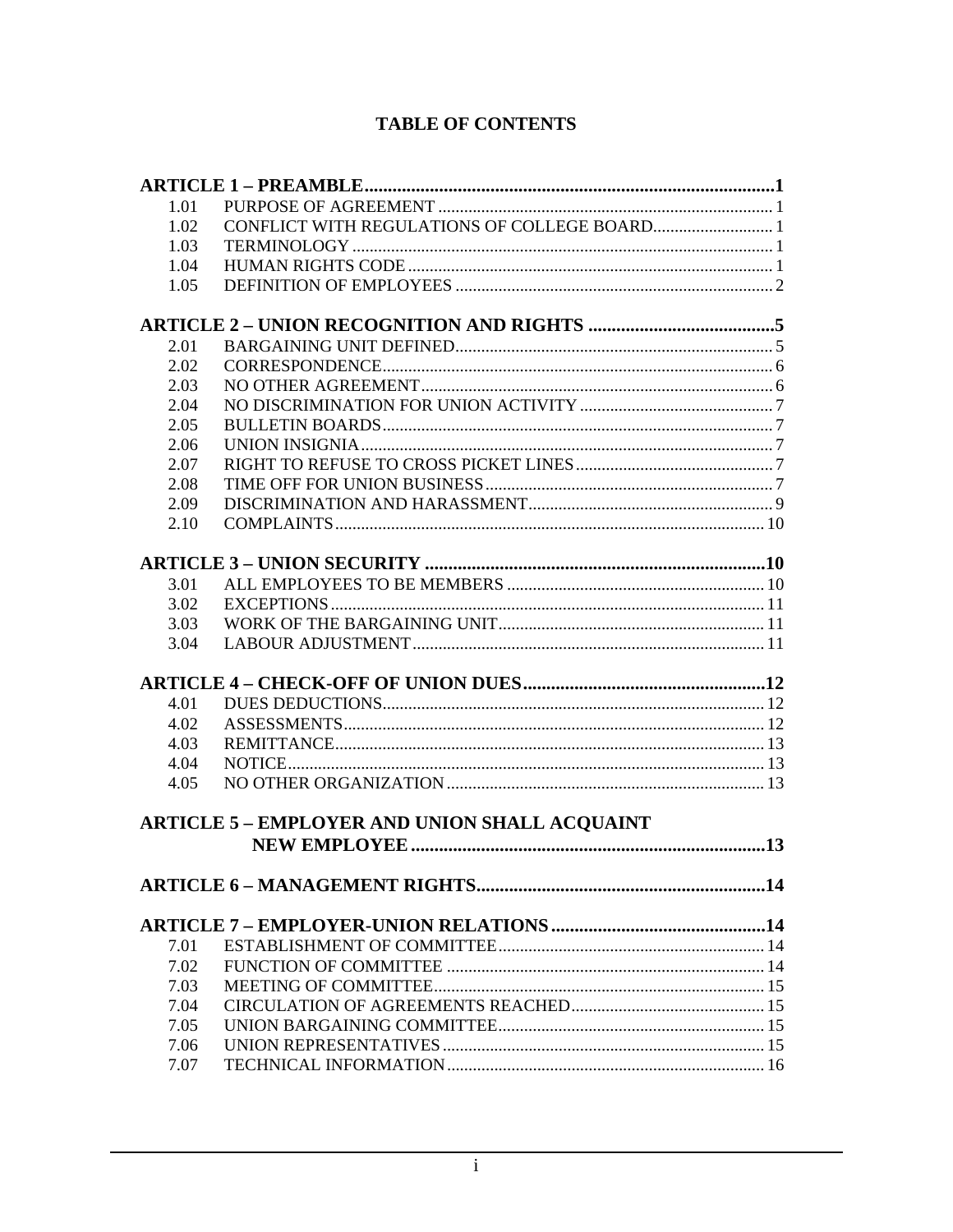| 8.01  |                                                             |  |
|-------|-------------------------------------------------------------|--|
| 8.02  |                                                             |  |
| 8.03  |                                                             |  |
| 8.04  |                                                             |  |
| 8.05  |                                                             |  |
| 8.06  |                                                             |  |
| 8.07  |                                                             |  |
| 8.08  |                                                             |  |
| 8.09  |                                                             |  |
|       |                                                             |  |
| 9.01  |                                                             |  |
| 9.02  |                                                             |  |
| 9.03  |                                                             |  |
| 9.04  |                                                             |  |
| 9.05  |                                                             |  |
| 9.06  |                                                             |  |
|       | <b>ARTICLE 10 - DISCHARGE, SUSPENSION AND DISCIPLINE 20</b> |  |
| 10.01 |                                                             |  |
| 10.02 |                                                             |  |
| 10.03 |                                                             |  |
| 10.04 |                                                             |  |
|       |                                                             |  |
|       |                                                             |  |
| 11.01 |                                                             |  |
| 11.02 |                                                             |  |
| 11.03 |                                                             |  |
| 11.04 |                                                             |  |
| 11.05 |                                                             |  |
|       |                                                             |  |
|       |                                                             |  |
| 12.02 |                                                             |  |
|       |                                                             |  |
| 13.01 |                                                             |  |
| 13.02 |                                                             |  |
| 13.03 |                                                             |  |
| 13.04 |                                                             |  |
| 13.05 |                                                             |  |
| 13.06 |                                                             |  |
|       |                                                             |  |
| 14.01 |                                                             |  |
| 14.02 |                                                             |  |
| 14.03 |                                                             |  |
| 14.04 |                                                             |  |
| 14.05 |                                                             |  |
|       |                                                             |  |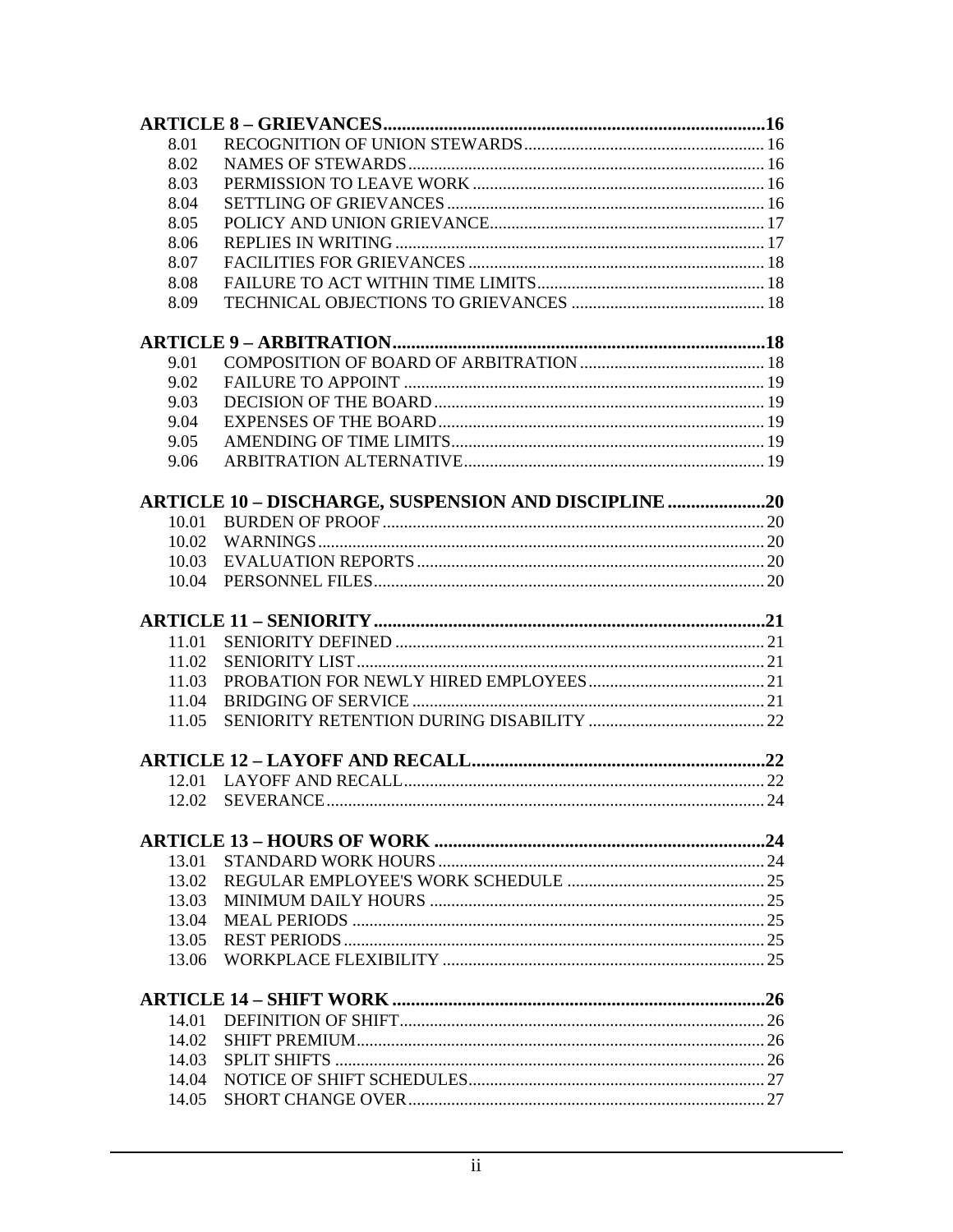| 14.06 |                                                      |  |
|-------|------------------------------------------------------|--|
| 14.07 |                                                      |  |
| 14.08 |                                                      |  |
| 14.09 |                                                      |  |
|       |                                                      |  |
| 15.01 |                                                      |  |
| 15.02 |                                                      |  |
| 15.03 |                                                      |  |
| 15.04 |                                                      |  |
| 15.05 |                                                      |  |
| 15.06 |                                                      |  |
| 15.07 |                                                      |  |
| 15.08 |                                                      |  |
|       |                                                      |  |
| 16.01 |                                                      |  |
| 16.02 |                                                      |  |
| 16.03 |                                                      |  |
| 16.04 |                                                      |  |
| 16.05 |                                                      |  |
| 16.06 | CHRISTMAS DAY AND NEW YEAR'S DAY OR GOOD FRIDAY      |  |
|       |                                                      |  |
|       |                                                      |  |
| 17.01 |                                                      |  |
| 17.02 |                                                      |  |
| 17.03 | COMPENSATION FOR HOLIDAYS FALLING WITHIN VACATION 32 |  |
| 17.04 |                                                      |  |
| 17.05 |                                                      |  |
| 17.06 |                                                      |  |
|       |                                                      |  |
| 18.01 |                                                      |  |
| 18.02 |                                                      |  |
| 18.03 |                                                      |  |
| 18.04 |                                                      |  |
| 18.05 |                                                      |  |
| 18.06 |                                                      |  |
| 18.07 |                                                      |  |
| 18.08 |                                                      |  |
| 18.09 |                                                      |  |
| 18.10 |                                                      |  |
| 18.11 |                                                      |  |
|       | <b>ARTICLE 19 - CAREER DEVELOPMENT, EDUCATION</b>    |  |
|       |                                                      |  |
| 19.01 |                                                      |  |
| 19.02 |                                                      |  |
|       | 19.03 EMPLOYER SUPPORTED TRAINING OPPORTUNITIES  36  |  |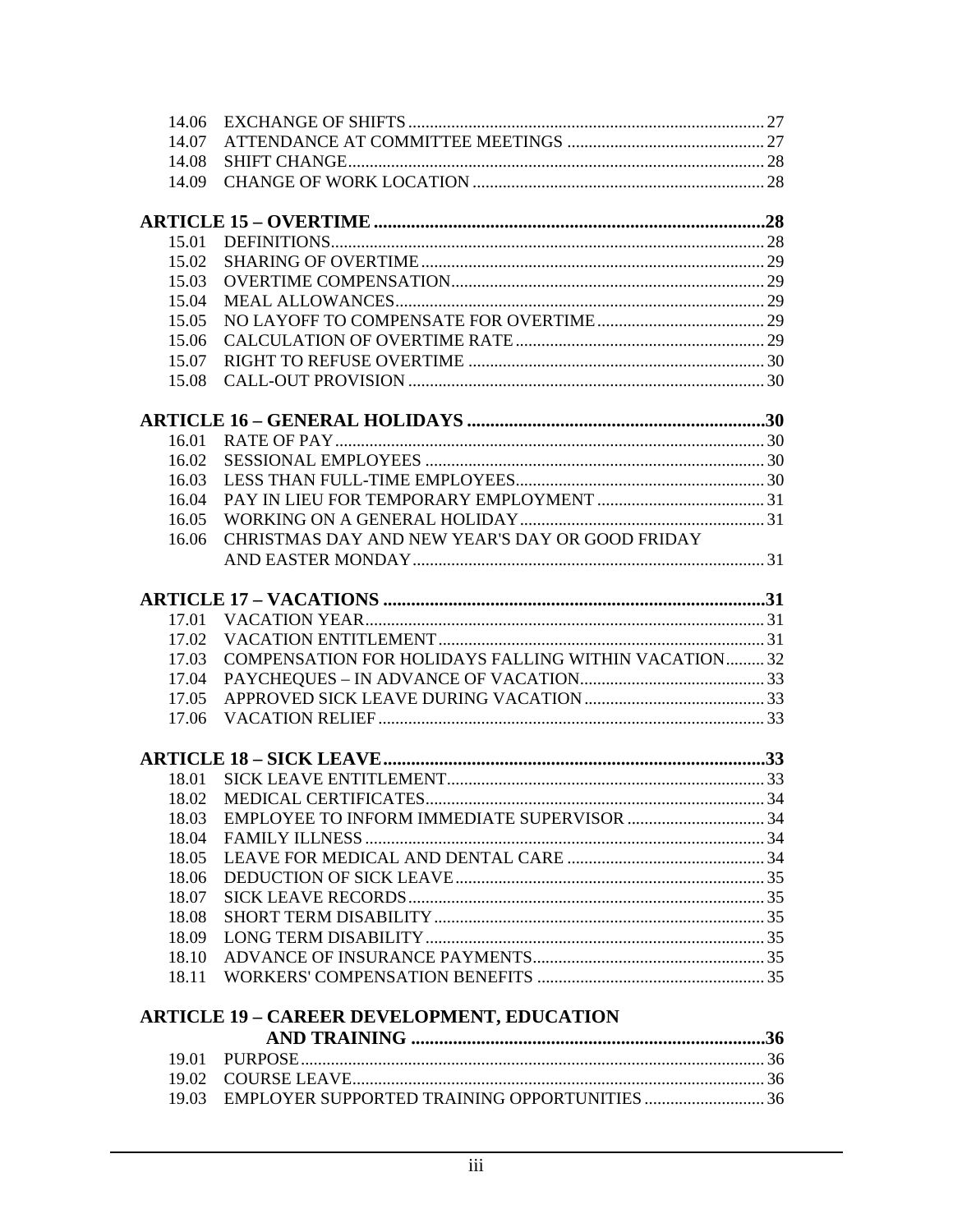| 19.04 |                                                    |  |
|-------|----------------------------------------------------|--|
| 19.05 | COLLEGE CREDIT COURSESAND EVALUATED COMMUNITY      |  |
|       |                                                    |  |
| 19.06 | EDUCATION AND TRAINING AT EMPLOYER EXPENSE 38      |  |
| 19.07 |                                                    |  |
|       |                                                    |  |
|       |                                                    |  |
| 20.01 |                                                    |  |
| 20.02 |                                                    |  |
| 20.03 |                                                    |  |
| 20.04 |                                                    |  |
| 20.05 |                                                    |  |
| 20.06 |                                                    |  |
| 20.07 |                                                    |  |
|       |                                                    |  |
| 21.01 |                                                    |  |
| 21.02 |                                                    |  |
| 21.03 |                                                    |  |
| 21.04 |                                                    |  |
| 21.05 |                                                    |  |
| 21.06 |                                                    |  |
| 21.07 |                                                    |  |
|       |                                                    |  |
|       | ARTICLE 22 – OCCUPATIONAL HEALTH AND SAFETY 42     |  |
| 22.01 | OCCUPATIONAL HEALTH AND SAFETY COMMITTEE  42       |  |
| 22.02 |                                                    |  |
| 22.03 |                                                    |  |
| 22.04 |                                                    |  |
| 22.05 |                                                    |  |
|       |                                                    |  |
| 23.01 |                                                    |  |
| 23.02 |                                                    |  |
| 23.03 |                                                    |  |
| 23.04 |                                                    |  |
| 23.05 |                                                    |  |
|       |                                                    |  |
|       | <b>ARTICLE 24 - PROMOTIONS AND STAFF CHANGES45</b> |  |
| 24.01 |                                                    |  |
| 24.02 |                                                    |  |
| 24.03 |                                                    |  |
| 24.04 |                                                    |  |
| 24.05 | ROLE OF SENIORITY IN PROMOTIONS AND TRANSFERS 47   |  |
| 24.06 |                                                    |  |
| 24.07 | <b>EMPLOYEE WORKLOAD WHEN POSITIONS</b>            |  |
|       |                                                    |  |
| 24.08 |                                                    |  |
| 24.09 |                                                    |  |
| 24.10 |                                                    |  |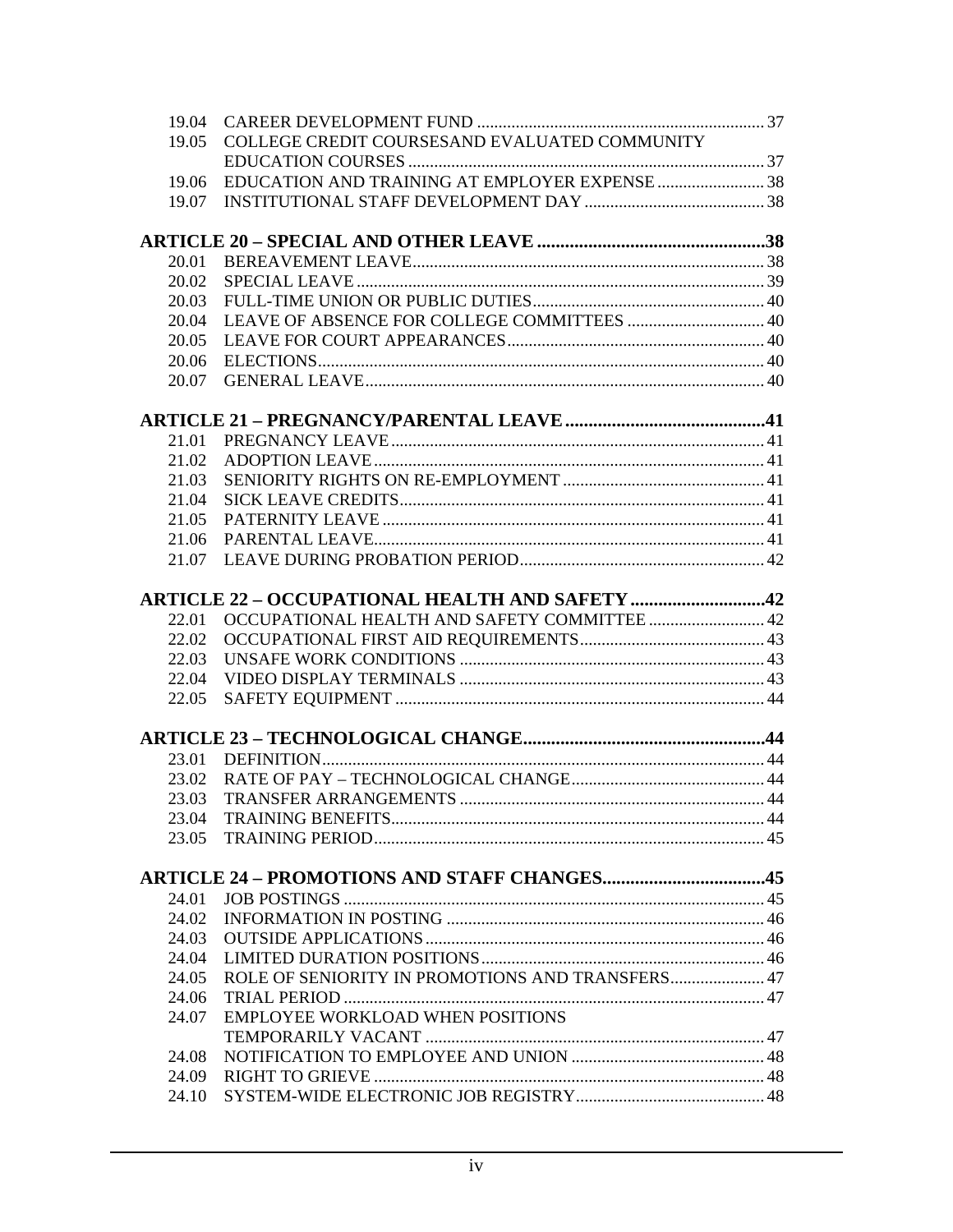|       | 24.11 MOVEMENT TO NEW POSITION FOLLOWING SELECTION            |  |
|-------|---------------------------------------------------------------|--|
|       |                                                               |  |
|       | <b>ARTICLE 25 - JOB CLASSIFICATION AND RECLASSIFICATION50</b> |  |
|       | <b>ARTICLE 26 - PAYMENT OF WAGES AND ALLOWANCES 50</b>        |  |
| 26.01 |                                                               |  |
| 26.02 |                                                               |  |
| 26.03 |                                                               |  |
| 26.04 |                                                               |  |
| 26.05 | RATE OF PAY ON PROMOTION, DEMOTION OR TRANSFER  51            |  |
| 26.06 |                                                               |  |
| 26.07 |                                                               |  |
|       |                                                               |  |
| 27.01 |                                                               |  |
| 27.02 |                                                               |  |
| 27.03 |                                                               |  |
| 27.04 |                                                               |  |
| 27.05 | SHORT TERM DISABILITY, LONG TERM DISABILITY BENEFITS,         |  |
|       |                                                               |  |
| 27.06 |                                                               |  |
| 27.07 |                                                               |  |
| 27.08 |                                                               |  |
| 27.09 |                                                               |  |
| 27.10 |                                                               |  |
| 27.11 |                                                               |  |
| 27.12 |                                                               |  |
| 27.13 |                                                               |  |
| 27.14 |                                                               |  |
|       |                                                               |  |
| 28.01 | RESTRICTIONS AND LIMITATION ON CONTRACTING OUT  56            |  |
| 28.02 |                                                               |  |
|       |                                                               |  |
|       |                                                               |  |
| 29.01 |                                                               |  |
| 29.02 |                                                               |  |
| 29.03 |                                                               |  |
| 29.04 |                                                               |  |
| 29.05 |                                                               |  |
| 29.06 |                                                               |  |
|       |                                                               |  |
|       |                                                               |  |
|       |                                                               |  |
|       |                                                               |  |
|       |                                                               |  |
|       |                                                               |  |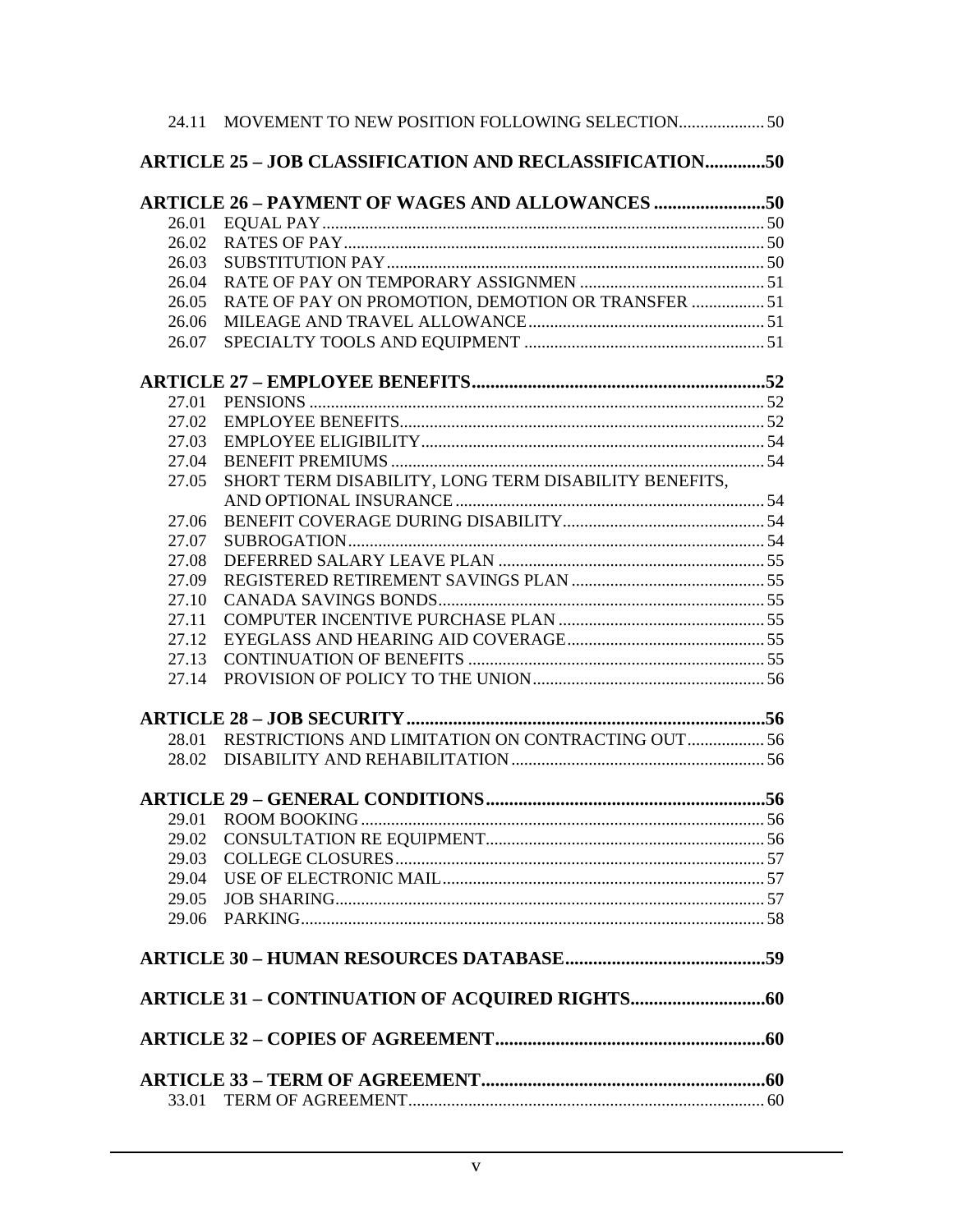|       |                                                  | .62 |
|-------|--------------------------------------------------|-----|
|       | <b>SCHEDULE B: RATE OF PAY FOR CO-OP STUDENT</b> |     |
|       |                                                  |     |
|       |                                                  |     |
| Index |                                                  |     |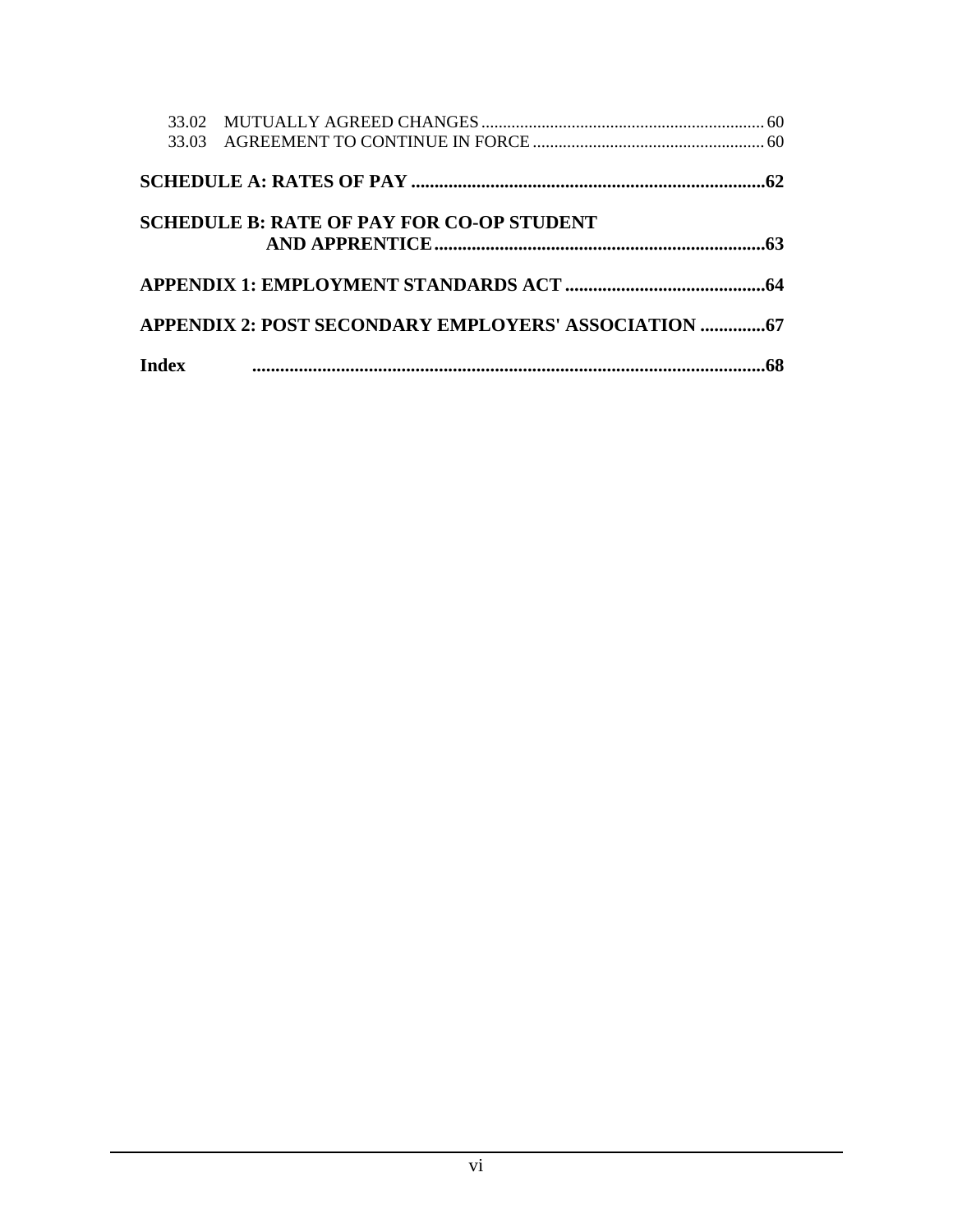#### DEFINITIONS

**"Agreement"** means the Agreement reached between North Island College and the Canadian Union of Public Employees, Local 3479.

**"Employee"** means a person employed by North Island College.

**"Employer"** means North Island College, which is party to the agreement.

**"Ministry"** means the Ministry of Advanced Education, Training and Technology.

**"Parties"** means North Island College and CUPE, Local 3479

**"Post Secondary Employers' Association"** or **"PSEA"** means the Employers' association established for post-secondary colleges and institutes under the *Public Sector Employers' Act.* 

**"Union"** means CUPE, Local 3479, which is party to the agreement.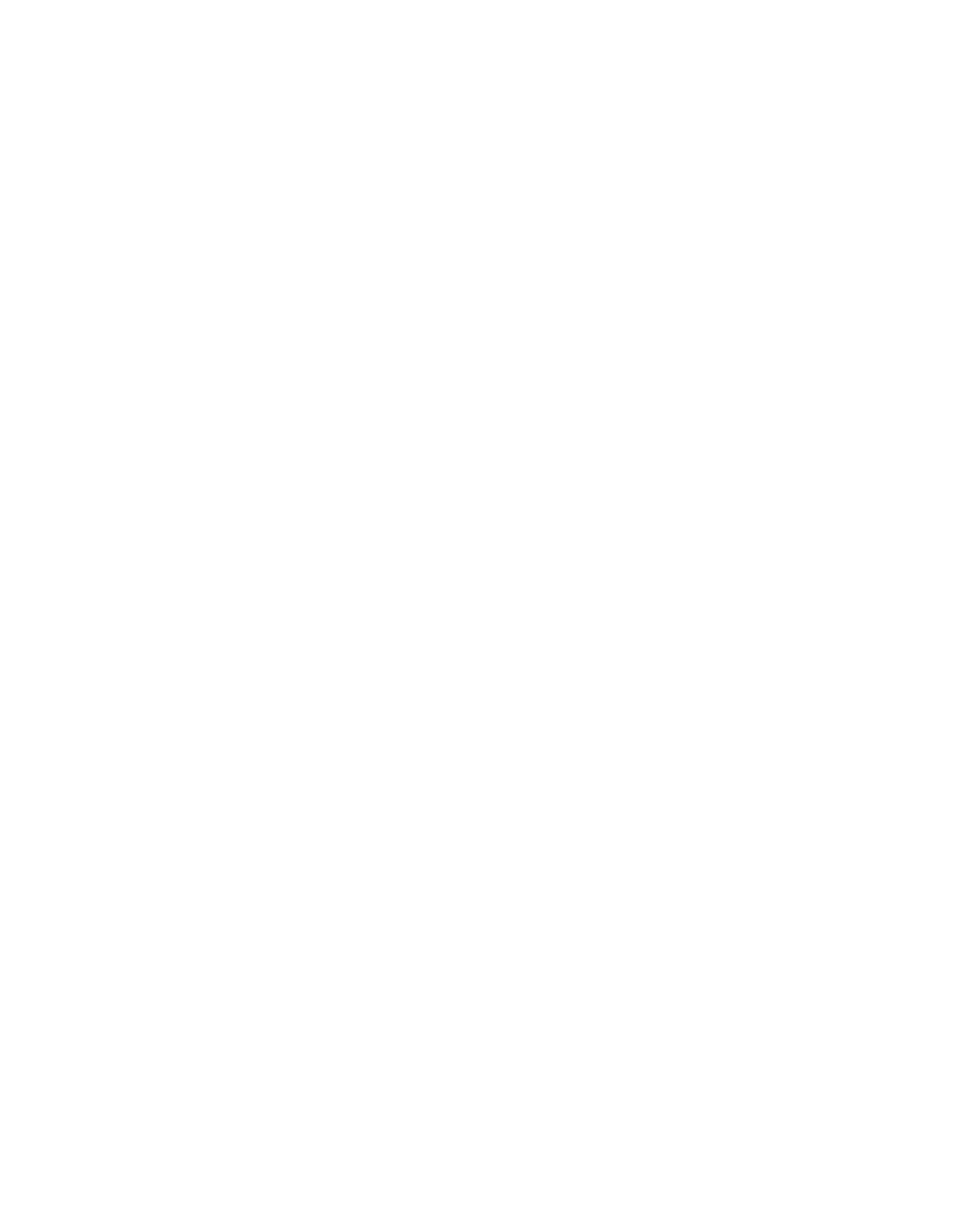## **ARTICLE 1 – PREAMBLE**

#### 1.01 PURPOSE OF AGREEMENT

- a) The purpose of this Agreement is to establish and maintain orderly collective bargaining procedures between the Employer and the Union.
- b) The parties to this Agreement share a vision of providing accessible educational services of consistently high quality to a maximum possible number of adults in the North Island College region.

To this end, the parties are committed to working together to promote a positive work environment in which employees can reach their potential while advancing College goals.

#### 1.02 CONFLICT WITH REGULATIONS OF COLLEGE BOARD

In the event that there is conflict between the contents of this Agreement and any regulation made by the Employer, or on behalf of the Employer, this Agreement shall take precedence over the said regulation.

#### 1.03 TERMINOLOGY

- a) All contract language is to be written to reflect gender-neutral terms, i.e. she/he/her/him/his will be written as "the employee".
- b) Mutual agreement shall be defined as agreement between the Union and the Employer.

#### 1.04 HUMAN RIGHTS CODE

The parties hereto subscribe to the principles of the Human Rights Code of British Columbia Act and agree to uphold these principles.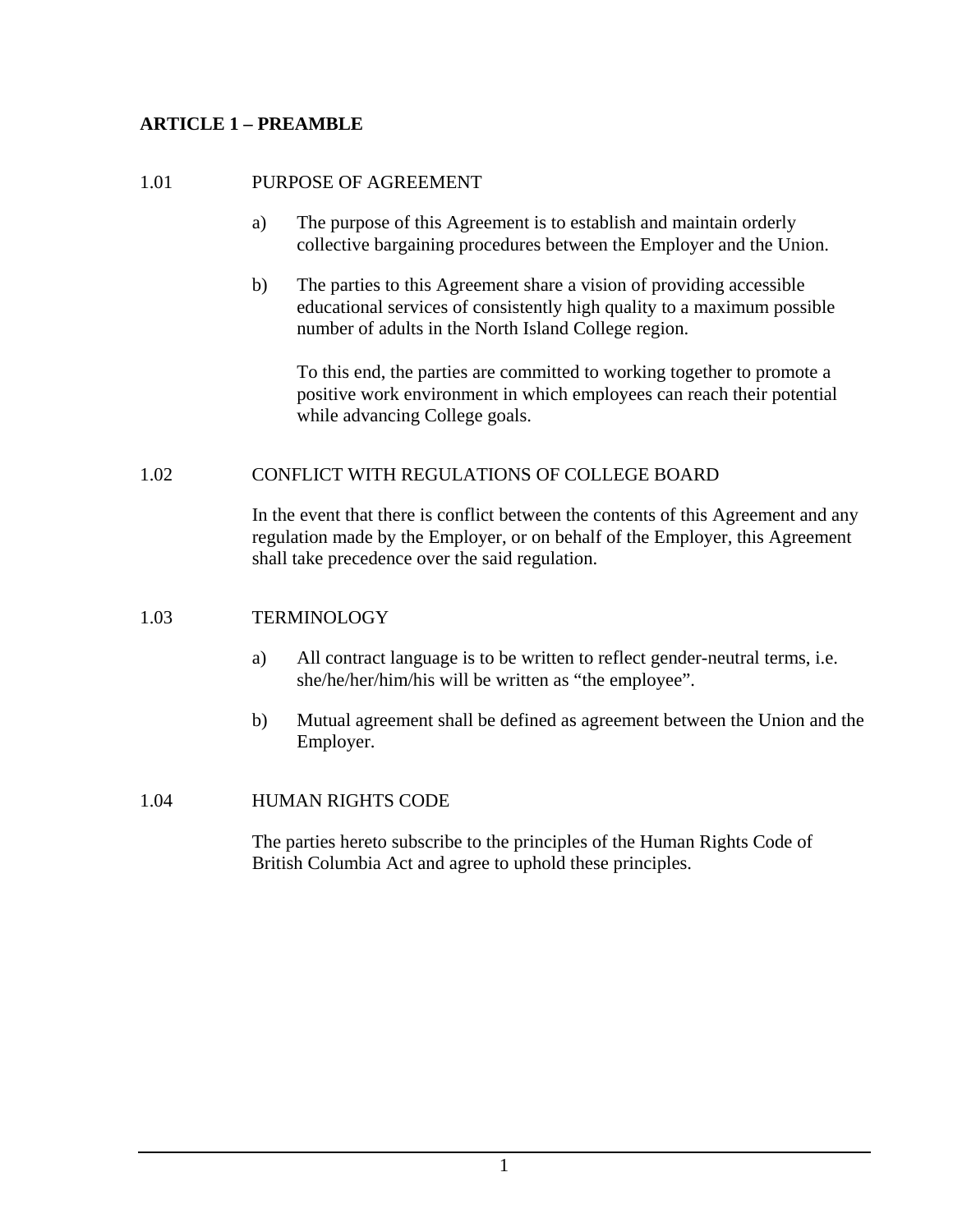#### 1.05 DEFINITION OF EMPLOYEES

#### a) Regular Employees

Are those employees hired on an ongoing basis who are scheduled either full time, which is thirty-five (35) hours per week, or part-time which is less than thirty five (35) hours per week.

Sessional Employees are full-time and part-time employees hired on an ongoing basis and subject to seasonal layoffs.

Regular and Sessional Employees are covered by all provisions of this Agreement.

b) Temporary Employees

Are those employees hired for a specified period of time not exceeding twelve (12) months of continuous service. Exceptions to this could arise through maternity/adoption leave, deferred salary leave, and when an employee is in receipt of Workers' Compensation, Short Term Disability and Long Term Disability benefits.

In addition, by mutual agreement, an assignment may exceed twelve (12) months as a result of a special project.

Temporary employees with assignments less than twelve (12) months are excluded from the provisions of the following Articles in this Agreement:

| Article 11 | Seniority                                                                |
|------------|--------------------------------------------------------------------------|
| Article 12 | Layoff and Recall (12.01 (b), (c), (d), (e), (g), and 12.02)             |
| Article 17 | Vacations (excluding % in lieu)                                          |
| Article 18 | Sick Leave (18.04, 18.08, 18.09, 18.10)                                  |
| Article 20 | Special and Other Leave (20.02, 20.03, 20.06)                            |
| Article 23 | Technological Change (23.03, 23.04, 23.05)                               |
| Article 27 | Employee Benefits (except Health and Welfare Benefits as<br>noted below) |
| Article 29 | General Conditions (29.01 and 29.04)                                     |

 Temporary employees with assignments of four (4) months or more, or an accumulation of temporary service of four (4) months in a twelve (12) month period, that are at least an average of seventeen and one-half (17.5) hours per week, shall be paid an additional 5% in lieu of health and welfare benefits.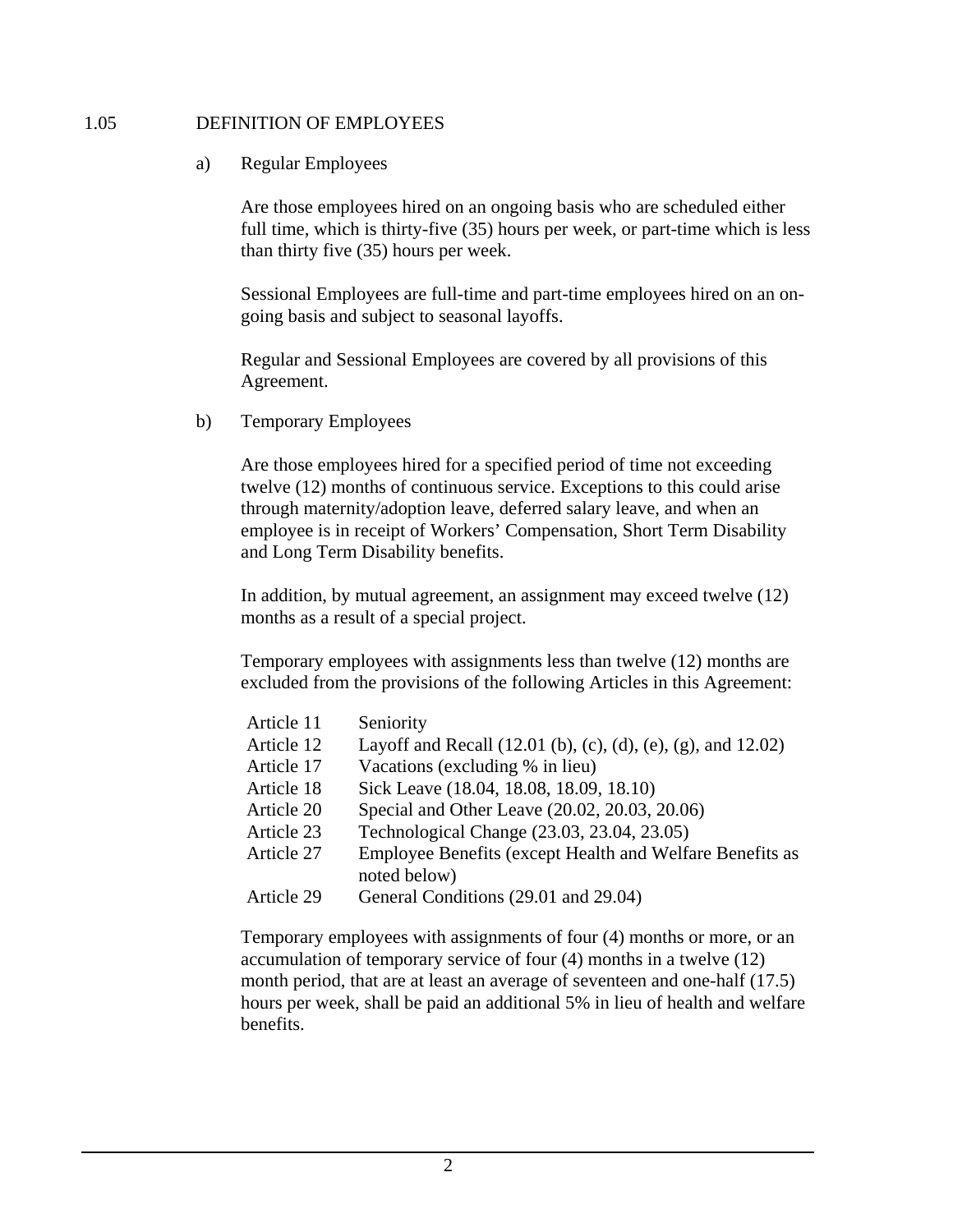c) Student Employees

The parties recognize the value of providing North Island College with meaningful student employment opportunities.

The Employer acknowledges that students shall not replace or fill positions contained within the bargaining unit.

No student shall perform any of the primary duties of an employee on layoff, and no student employee shall be utilized in a location during seasonal layoffs.

The employer agrees that student employment will be utilized only to accomplish specified work requirements of a limited duration.

The total number of students employed during any one year shall not exceed ten (10) FTE (full-time equivalents).

The Employer agrees to provide adequate supervision of student employees in the performance of their assigned duties.

The Employer shall include in a monthly report to the Union, all students hired in accordance with Article 1.05 c) (i-v inclusive).

The Employer shall notify the Union of all student employment positions, outlining specific duties, reporting relationships, hours of work, rate of pay and duration of assignment.

#### **Student employees include the following:**

i) Co-Op Student Employees

Students hired under the Co-operative Education Training Program are employees hired for a limited duration and are restricted to persons registered in a recognized cooperative education program at North Island College or other participating post-secondary institution.

All co-operative education students are required to become and remain members of CUPE, Local 3479 except for those hired into excluded positions.

The standard hours of work for employees under this program will be seven (7) hours per day and thirty-five (35) hours per week.

The length of appointment shall correspond to the requirements of their academic program. Appointments shall not exceed four months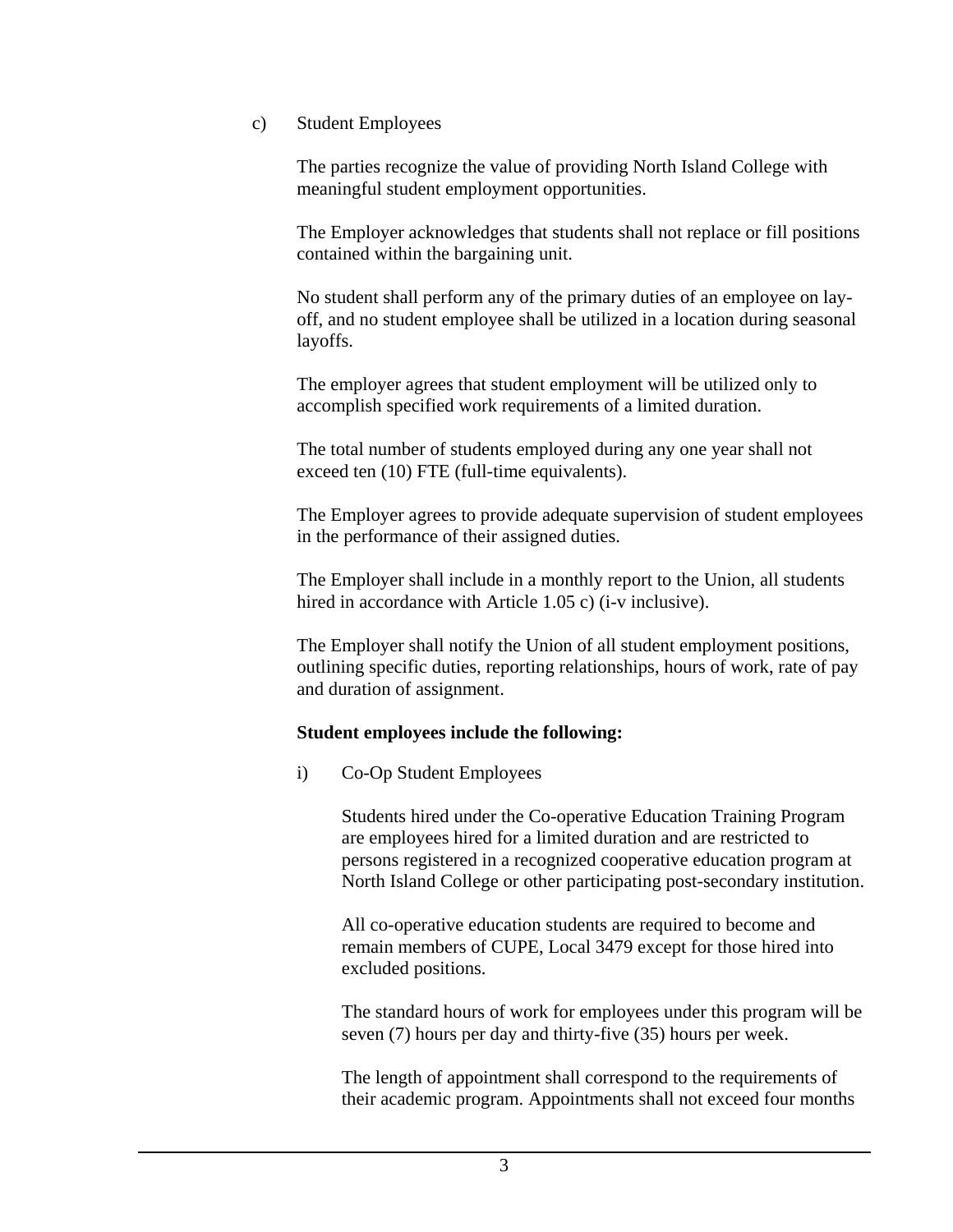but may consist of two (2) four-month co-operative education placements.

Co-operative Education Placements shall be approved through a process that includes the Coordinator, Cooperative Education, CUPE, Local 3479, Faculty and Administration.

Co-operative Education Students shall be evaluated as part of the program and College evaluation system.

Co-operative Education Students may apply for posted vacancies, but shall not be granted internal status for application for posted vacancies at the College due to the nature of the co-operative education placement process.

Co-operative Education Students shall not be placed in a department where employee(s) are on layoff.

Co-operative Education Students shall not be placed in a position that would normally be posted and open to competition as per the terms of the Collective Agreement.

The rates of pay shall be set out in Schedule B and these positions shall not be subject to evaluation by the Joint Job Evaluation Committee.

Co-operative Education Students shall be excluded from the following provisions of the Collective Agreement:

| Article 11: | Seniority                       |
|-------------|---------------------------------|
| Article 12: | Layoff and Recall               |
| Article 17: | Vacations (excluding % in lieu) |
| Article 18: | <b>Sick Leave</b>               |
| Article 20: | Special and Other Leave         |
| Article 23: | <b>Technological Change</b>     |
| Article 27: | <b>Employee Benefits</b>        |
| Article 29: | <b>General Conditions</b>       |
|             |                                 |

- ii) Student employees administered under the Financial Aid Program.
- iii) Students employed by individual departments.
- iv) Students providing peer tutoring.
- v) Any other Student employees.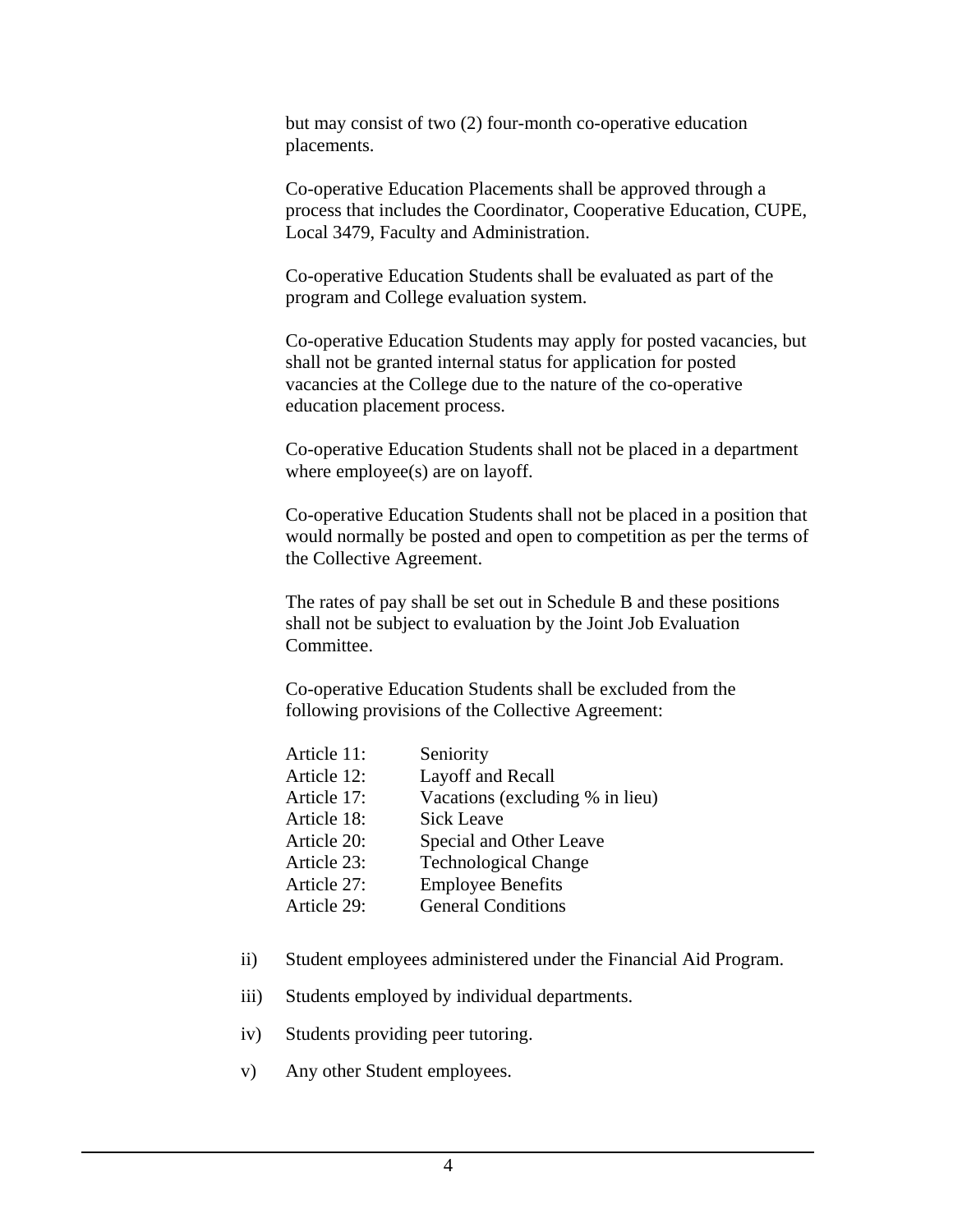#### d) Apprenticeship Positions

All apprentices shall be employed on a temporary appointment, which shall be terminated at the conclusion of the apprenticeship or at the time of unsuccessful completion of schooling as stipulated below. The provisions of 1.05 (b) of the collective agreement apply.

All apprentices shall be employed in accordance with the provisions of the British Columbia Apprenticeship Act and the parties hereto agree to observe all provisions of the said Act. All apprentices shall become members of the Union.

The journeyperson rate of pay, and apprenticeship rates, shall be as set forth in Schedule B of this Agreement.

Where the apprentice is required to complete a term of schooling, the appropriate increment in pay shall only be applied upon successful completion of that term of schooling. Where the apprentice has been unsuccessful in this regard, the apprentice shall be granted one (1) opportunity to repeat and successfully complete that term of schooling. If unsuccessful after this second attempt, the apprenticeship appointment shall be terminated.

Where an apprentice is unsuccessful, the appropriate increment will be withheld until successful completion of the school term.

While attending an approved technical school, the apprentice shall receive from the appropriate government authorities allowances and school expenses in accordance with the government's schedule of grants pertaining to apprenticeship training.

Performance of duties shall be subject to evaluation every six (6) months.

## **ARTICLE 2 – UNION RECOGNITION AND RIGHTS**

## 2.01 BARGAINING UNIT DEFINED

- a) The Employer recognizes the Canadian Union of Public Employees and its Local as the sole and exclusive collective bargaining agent for all its employees included in the Bargaining Unit as in the Certificate issued by law.
- b) The bargaining unit shall comprise all employees included in the bargaining unit as described in the certificate at North Island College, issued by the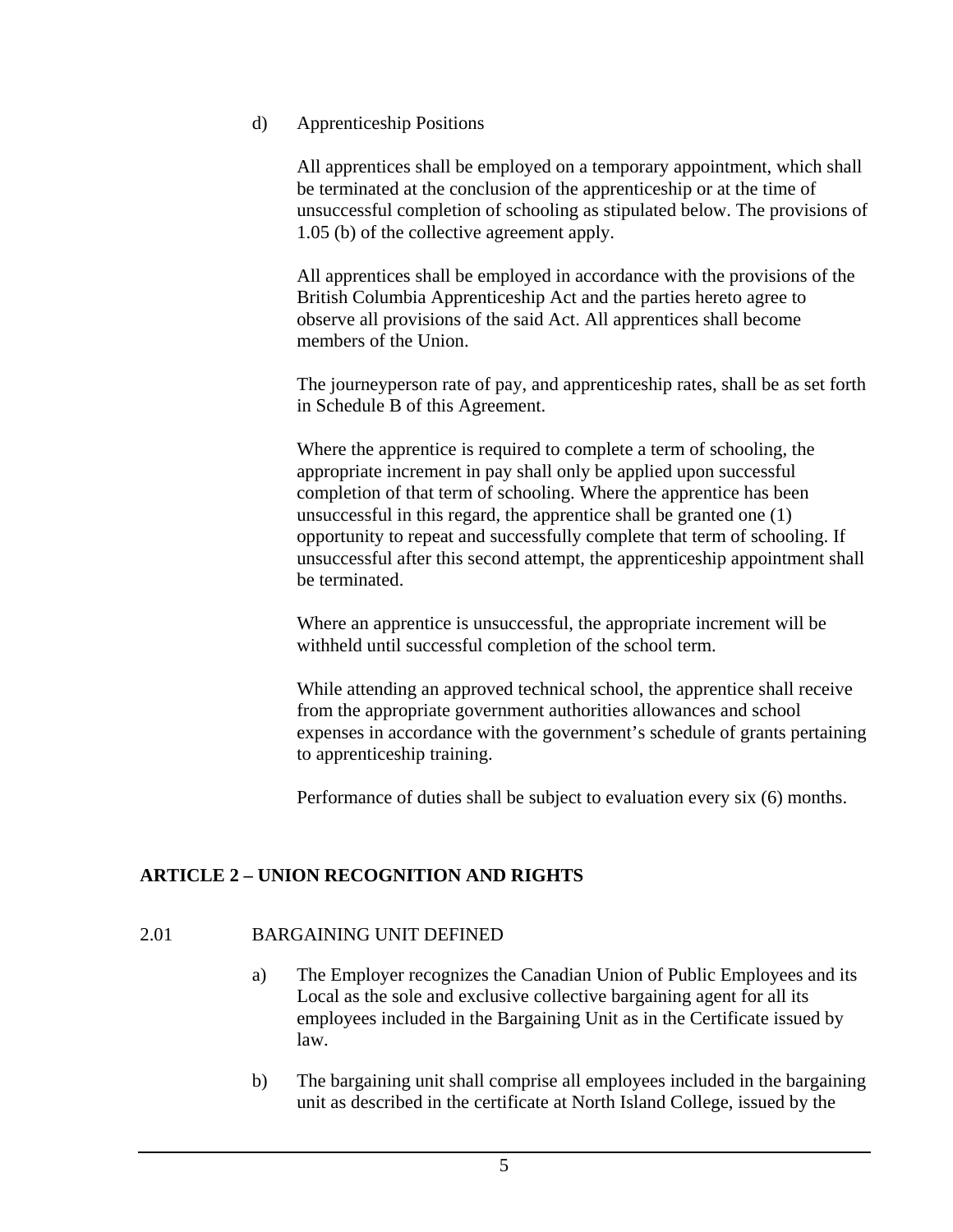Labour Relations Board of British Columbia, except positions excluded by mutual agreement between the local parties or excluded by the Labour Relations Board of British Columbia.

- i) The question of inclusion or exclusion of a new position created by the Employer will be negotiated with the Union prior to any posting of the position. In the event the local parties cannot agree, the question of inclusion or exclusion may be referred to the relevant labour relations legislation. Where the local parties fail to agree and pending a decision from the relevant body administering the labour relations legislation, the position may be filled and worked.
- ii) The Employer will provide the Union with a copy of the organizational chart for the immediate branch or program where the position is located, a copy of the position's job description and a copy of the job description for the position which supervises the position in question.
- iii) If an existing position is changed, such that the Union has concerns about its status, the information as described in (ii) above will be supplied upon request. In the event the local parties cannot agree, the question of inclusion or exclusion may be referred to the relevant labour relations legislation. Where the local parties fail to agree and pending a decision from the relevant body administering the labour relations legislation, the position may be filled and worked in the jurisdiction in which the position is currently contained.

## 2.02 CORRESPONDENCE

The Employer agrees that all correspondence between the Employer and the Union related to matters covered in this Agreement shall be sent to the President and the Recording Secretary of the Union. The Employer agrees that a copy of any correspondence between the Employer or Employer's official and any employee in the bargaining unit covered by this Agreement, pertaining to the interpretation or application of any clause in this Agreement, shall be forwarded to the President and the Recording Secretary of the Union.

## 2.03 NO OTHER AGREEMENT

No employee covered by this Agreement shall be required or permitted to make a written or oral agreement with the Employer or its representatives that may conflict with the terms of this Agreement.

The parties acknowledge that some employees may accept part-time positions that are within the North Island College Faculty Association.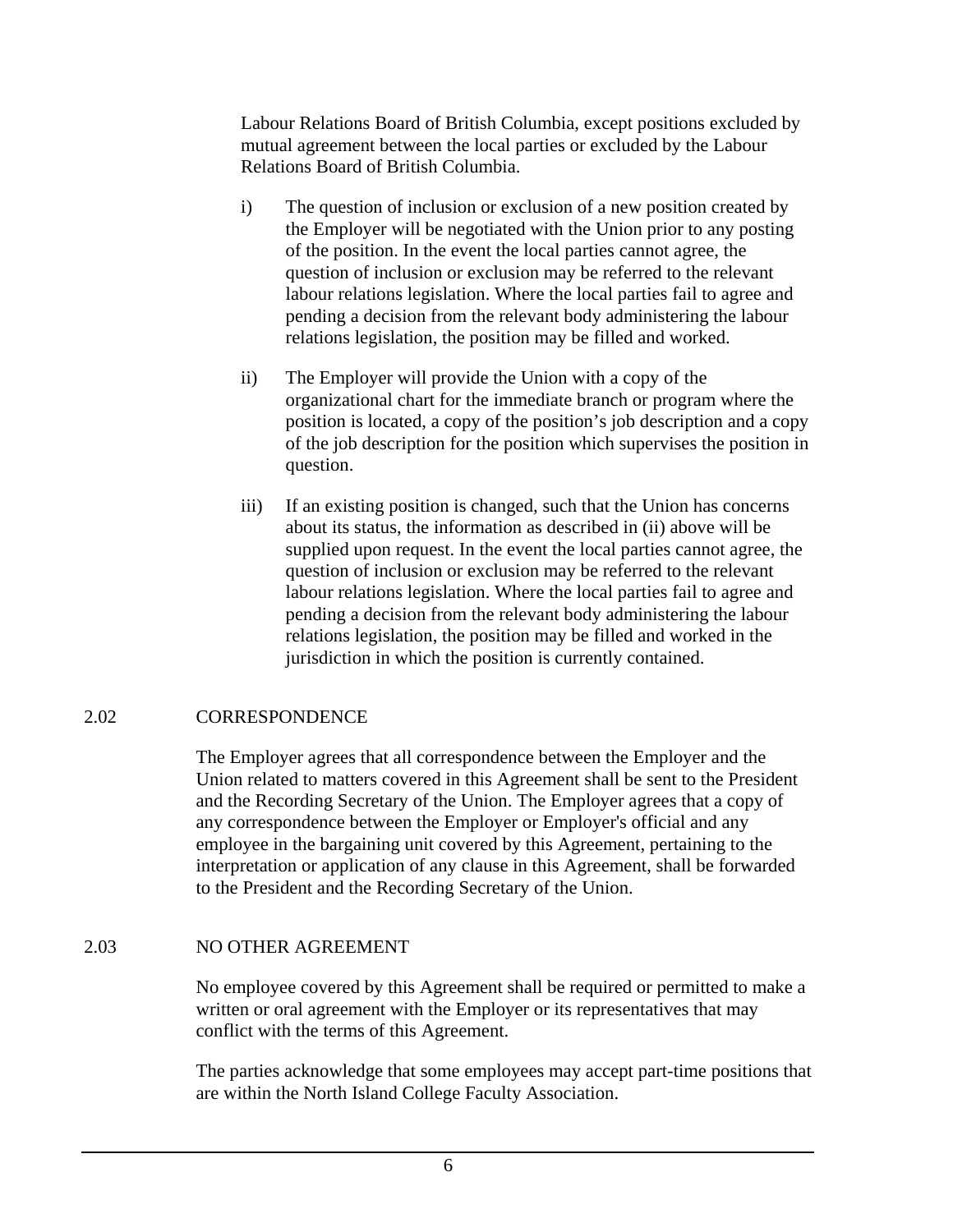#### 2.04 NO DISCRIMINATION FOR UNION ACTIVITY

The Employer and the Union agree that there shall be no discrimination, interference, restrictions, or coercion exercised or practiced with respect to any employee for reason of membership or activity in the Union.

#### 2.05 BULLETIN BOARDS

The Employer shall provide bulletin board facilities for the exclusive use of the Union, the sites to be determined by mutual agreement. The use of such bulletin board facilities shall be restricted to the business affairs of the Union.

#### 2.06 UNION INSIGNIA

A Union member shall have the right to wear or display the recognized insignia of the Union.

#### 2.07 RIGHT TO REFUSE TO CROSS PICKET LINES

- a) All employees covered by this Agreement shall have the right to refuse to cross a picket line arising out of a dispute as defined in the Labour Relations Code of British Columbia. Any employee failing to report for duty shall be considered absent without pay.
- b) Failure to cross a picket line encountered in carrying out the Employer's business shall not be considered a violation of this Agreement nor shall it be grounds for disciplinary action.

#### 2.08 TIME OFF FOR UNION BUSINESS

It is recognized by both parties that the leaves of absences described below are appropriate but may not be granted where they will unduly disrupt College operations.

Where a leave request will be denied because it would unduly disrupt College operations, the matter will be discussed with the President of the Local or the President's designate. In any case a request for a leave will not be unreasonably denied.

a) Without Pay

Leave of absence without pay and without loss of seniority will be granted: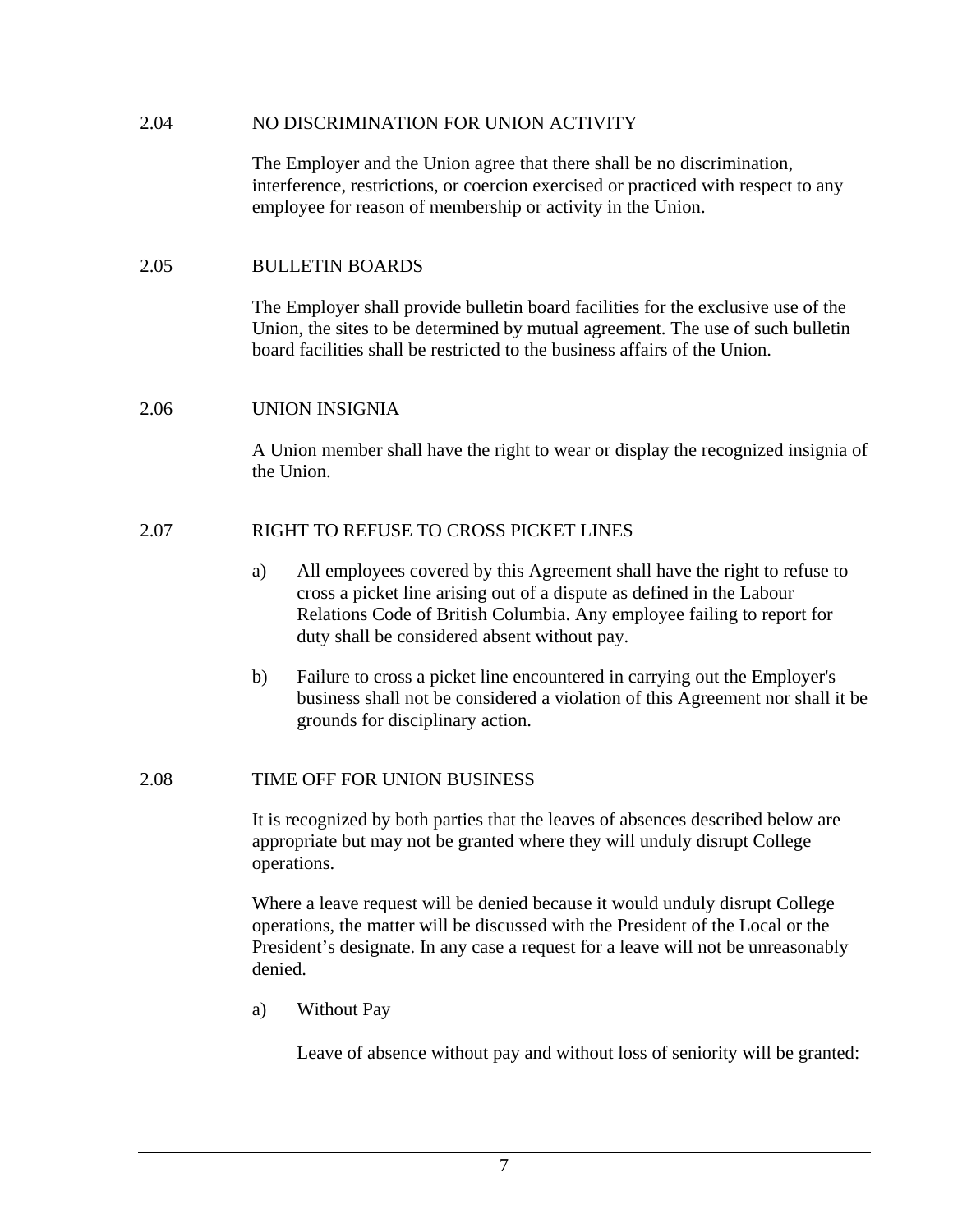- i) to an elected or appointed representative of the Union to attend conventions, conferences, meetings and educational events of the Union and bodies to which the Union is affiliated;
- ii) for elected or appointed representatives of the Union to attend Union business which requires them to leave their premises of employment;
- iii) for employees who are representatives of the Union or a bargaining committee to attend meetings of the Bargaining Committee.

 Employees so released will have their absences covered either at the time of, or upon return from the absence.

b) With Pay

Leave of absence with pay and without loss of seniority will be granted:

- i) to three (3) employees who are representatives of the Union on the Bargaining Committee to leave their employment to carry on negotiations with the Employer;
- ii) to stewards, or their alternates, to perform their duties pursuant to Section 8.01 (Recognition of Union Stewards and Grievance Committee);
- ii) It is understood that employees granted leave of absence pursuant to this Article shall receive their current rate of pay while on leave of absence with pay. The Employer agrees that any of the above leaves of absence shall not be unreasonably withheld. To facilitate the administration of paragraph (a) of this section, when leave without pay is granted, the leave shall be given with pay and the Union shall reimburse the Employer for the appropriate salary costs incurred.
- c) Employer Paid Union Leave

The Chairperson/President of the bargaining unit or alternate designated by the Union shall be granted twenty-five percent (25%) Employer-paid time release from a full workload per year. Such time shall be used to facilitate the operation of the collective agreement and employee–Employer relationships. The Chairperson/President shall schedule such time with their supervisor. This provision is in addition to any other Employer-paid release time in the collective agreement.

Where such leave is granted, the Employer will replace the employee as necessary. The cost of this provision will be borne by the institution as a general operating expense.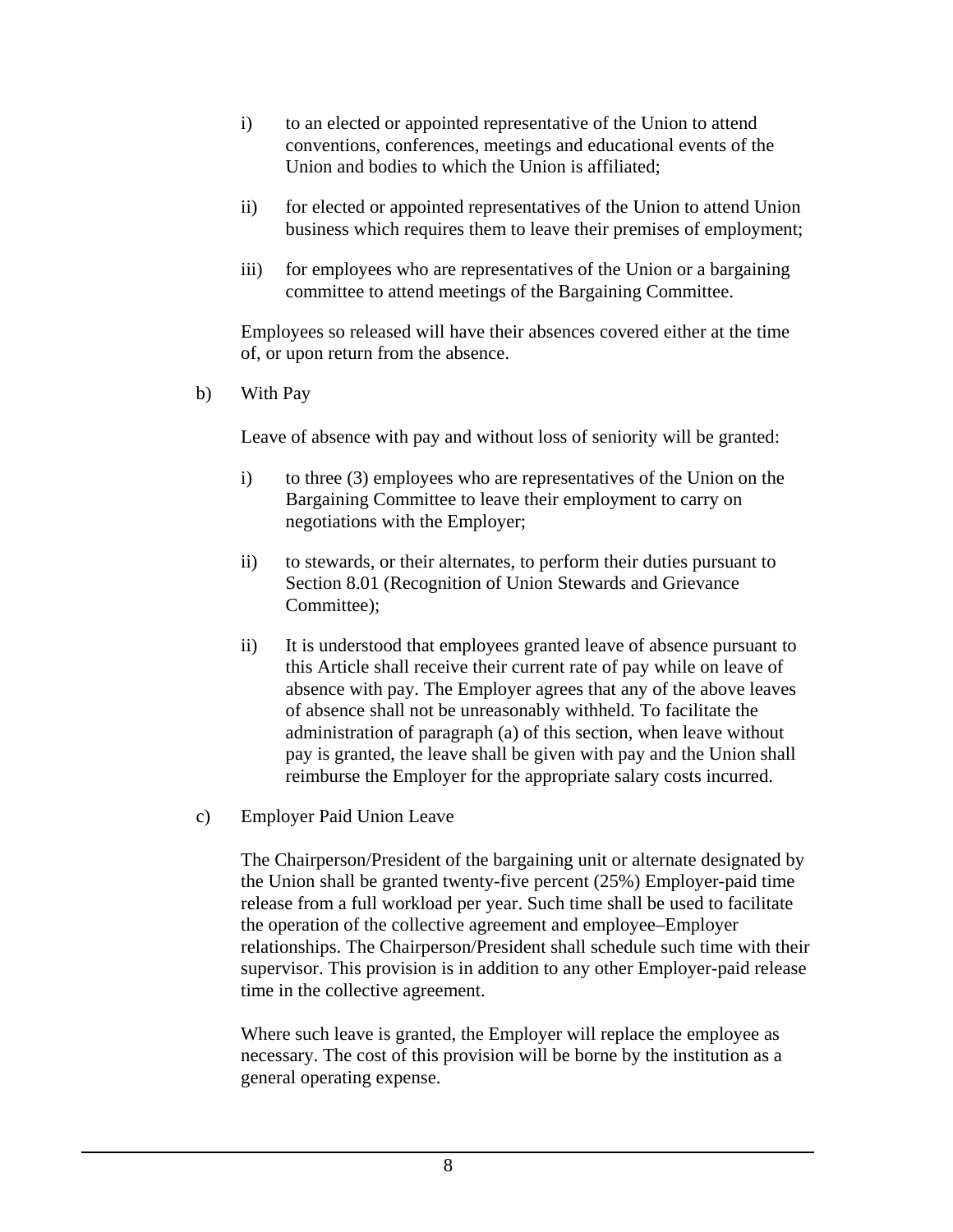#### 2.09 DISCRIMINATION AND HARASSMENT

All employees have the right to work in an environment free from all forms of harassment, including sexual harassment.

#### **DEFINITION**

Discrimination is perceived or actual behaviour and includes sexual harassment as a type of discrimination which, generally, is:

- a) discriminatory in nature based on race, colour, age, ancestry, place of origin, political belief, religion, marital status, family status, physical or mental disability, gender, sexual orientation, Union or association membership, or because that person has been charged or convicted of a criminal offence that is unrelated to the position; and/or
- b) objectionable because the person committing such behaviour knows or ought to reasonably know that the behaviour creates an environment which is not conducive to work.

For the purposes of paragraph 2.09 (b), objectionable behaviour includes, but is not limited to:

- i) verbal abuse or threats;
- ii) offensive remarks, jokes, innuendoes, or taunting;
- iii) display of pornographic, racist, or other offensive or derogatory material;
- iv) persistent unwelcome invitations or requests whether direct or indirect;
- v) unwelcome physical contract such as touching, patting, pinching or punching; and
- vi) leering, badgering, or intimidating actions.

 Sexual Harassment is defined as unwelcome sexual advances, request for sexual favours, and other verbal, written, or physical conduct of a sexual nature when:

- vii) submission to such conduct is made either explicitly or implicitly a term or condition of an individual's employment;
- viii) submission to or rejection of such conduct by an individual is used as the basis for employment decisions affecting such individual;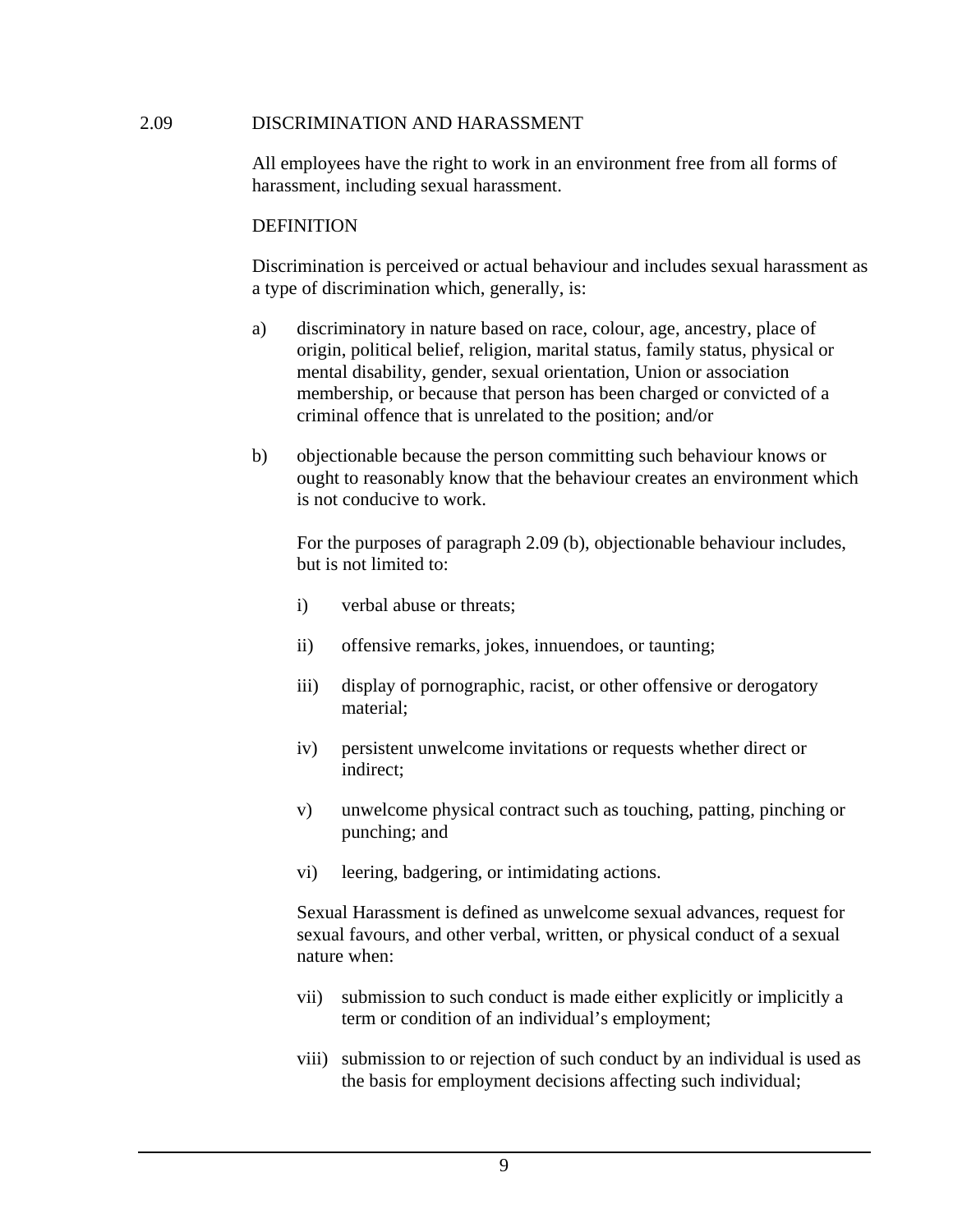ix) such conduct interferes with an individual's work performance or creates an intimidating, hostile or defensive work environment.

## 2.10 COMPLAINTS

Every effort shall be made to treat the parties to the complaint in a sensitive manner, and all matters arising under this Article shall be handled with all possible confidentiality and dispatch.

Employees who believe that they have a complaint of harassment, including sexual harassment, are encouraged to make a direct request of the alleged harasser that the offensive behaviour or actions cease. If the request is unsuccessful or if it is considered inappropriate or uncomfortable to make such a request, the complainant may seek the confidential advice of the Union.

An employee may initiate a grievance under this clause at any step of the grievance procedure, or a complaint may be filed under the College's Harassment Policy dated December 1992. An employee who commences a complaint under the College's Harassment Policy shall not forfeit their entitlement to pursue a complaint through the grievance procedure under the Collective Agreement.

If the alleged offender is an employee covered by the Union's certification, the employee and the Union Representative shall be entitled to notice, as soon as possible, of the substance of the harassment complaint. The Union agrees to keep such information confidential.

Where an employee makes a complaint that is later found to be malicious, vexatious or without substance or reasonable or probable grounds, the Employer may take action against the Employee.

Supervisory responsibilities conducted in a responsible and reasonable manner, up to and including disciplinary action, are not harassment.

#### OTHER FORMS OF RESOLUTION

Where appropriate, the parties agree to explore other forms of resolution such as mediation for issues arising out of harassment or discrimination.

## **ARTICLE 3 – UNION SECURITY**

#### 3.01 ALL EMPLOYEES TO BE MEMBERS

All employees covered by this Agreement, as a condition of continued employment, shall become and remain members in good standing of the Union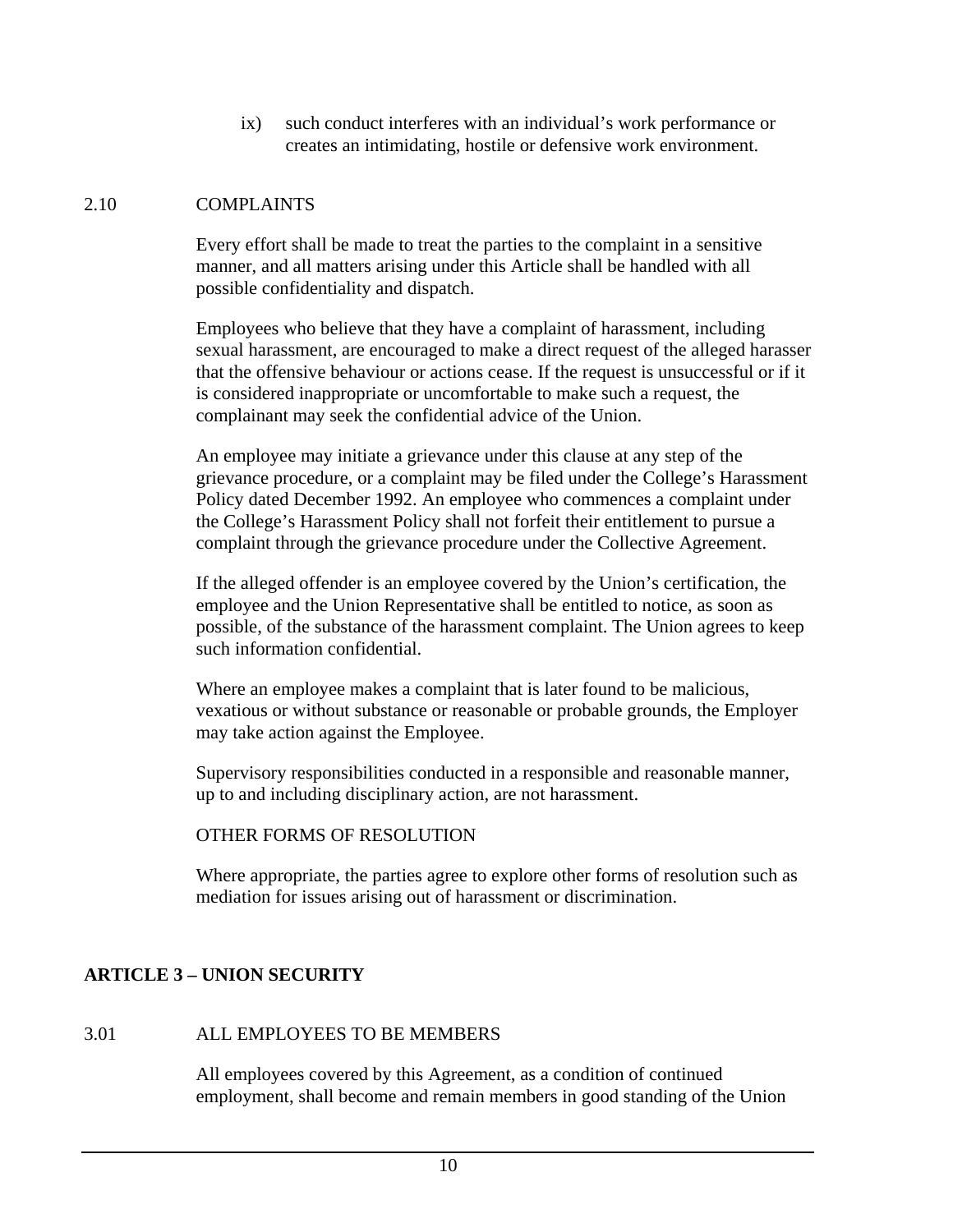according to the constitution and by-laws of the Union, and shall authorize release to the Union information as listed in Article 4.03 Remittance. All new employees shall, as a condition of continued employment, become and remain members in good standing in the Union within thirty (30) days of employment.

## 3.02 EXCEPTIONS

Those employees eligible for Union membership at the time of certification, October 31, 1990, who personally chose not to become members of the Union, are not required to become members.

## 3.03 WORK OF THE BARGAINING UNIT

- a) Persons who are not members of the bargaining unit shall not perform bargaining unit work if in doing so it directly results in the layoff of an employee.
- b) In recognition of the College's need to be flexible in providing quality services, the parties agree that faculty and exempt personnel shall not be prevented from performing support staff work provided it does not result in the layoff of a bargaining unit employee.
- c) The above noted shall not unduly impact the viability of the small centers. In such cases this article shall not apply.

## 3.04 LABOUR ADJUSTMENT

#### a) EMPLOYER COMMITMENTS

 It is agreed that the institution will make every reasonable attempt to minimize the impact of funding shortfalls and reductions on the work force.

Subject to budgetary constraints and the amount of funding available for labour adjustment costs; fairness, flexibility and employee choice will prevail in the implementation of labour force adjustment strategies as approved by the Employer.

It is incumbent upon institutions to communicate effectively with their employees and the Unions representing those employees as soon as the impact of any funding reduction or shortfall or profile change has been assessed.

#### b) MENU OF LABOUR ADJUSTMENT STRATEGIES

To minimize layoffs, the following menu of labour force adjustment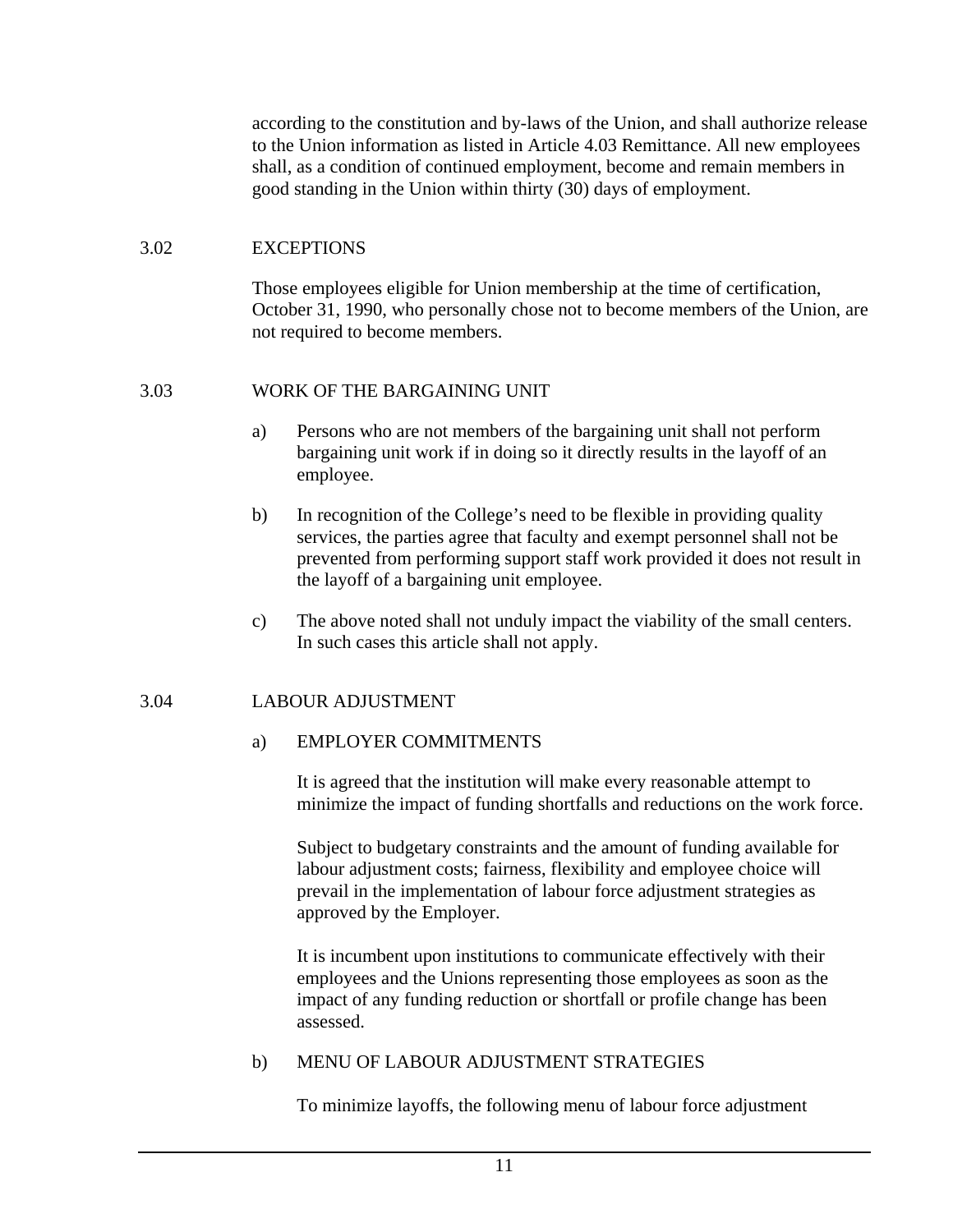strategies will be considered and whenever reasonably possible, offered at the appropriate time in the employee reduction process:

- Job sharing.
- Reduced hours of work through partial leaves.
- Transfers to other areas within the bargaining unit subject to available work and meeting qualifications, with minimal training required.
- Paid and unpaid leaves of absence for use to seek alternate employment, retirement adjustment, retraining, etc.
- Voluntary severance.
- Purchasing past pensionable service. If permissible the employer will match a minimum of three years' contributions to the Municipal Pension Plan, where an employee opts for early retirement.
- Early retirement incentives.
- Agreed Secondment.
- Retraining.
- Trial retirement.
- Continuation of health and welfare benefits.
- Combinations and variations of the above or other alternatives.

## c) LAYOFFS MAY OCCUR

Once strategies other than layoff have been explored, the institution may proceed, if need be, to layoffs. For those affected by layoff, the system-wide Electronic Registry of Laid Off Employees will be available.

## **ARTICLE 4 – CHECK-OFF OF UNION DUES**

## 4.01 DUES DEDUCTIONS

The Employer shall, as a condition of employment, deduct from the bi-weekly wages or salary of each employee in the bargaining unit, the amount of the regular monthly dues payable to the Union. The Employer shall deduct from each member of the Union the one time initiation fee of one dollar (\$1.00). Such deductions shall commence on each employee's first day of employment.

## 4.02 ASSESSMENTS

The Employer shall deduct from any employee any assessments levied in accordance with the Union constitution and/or by-laws and owing by the employee to the Union.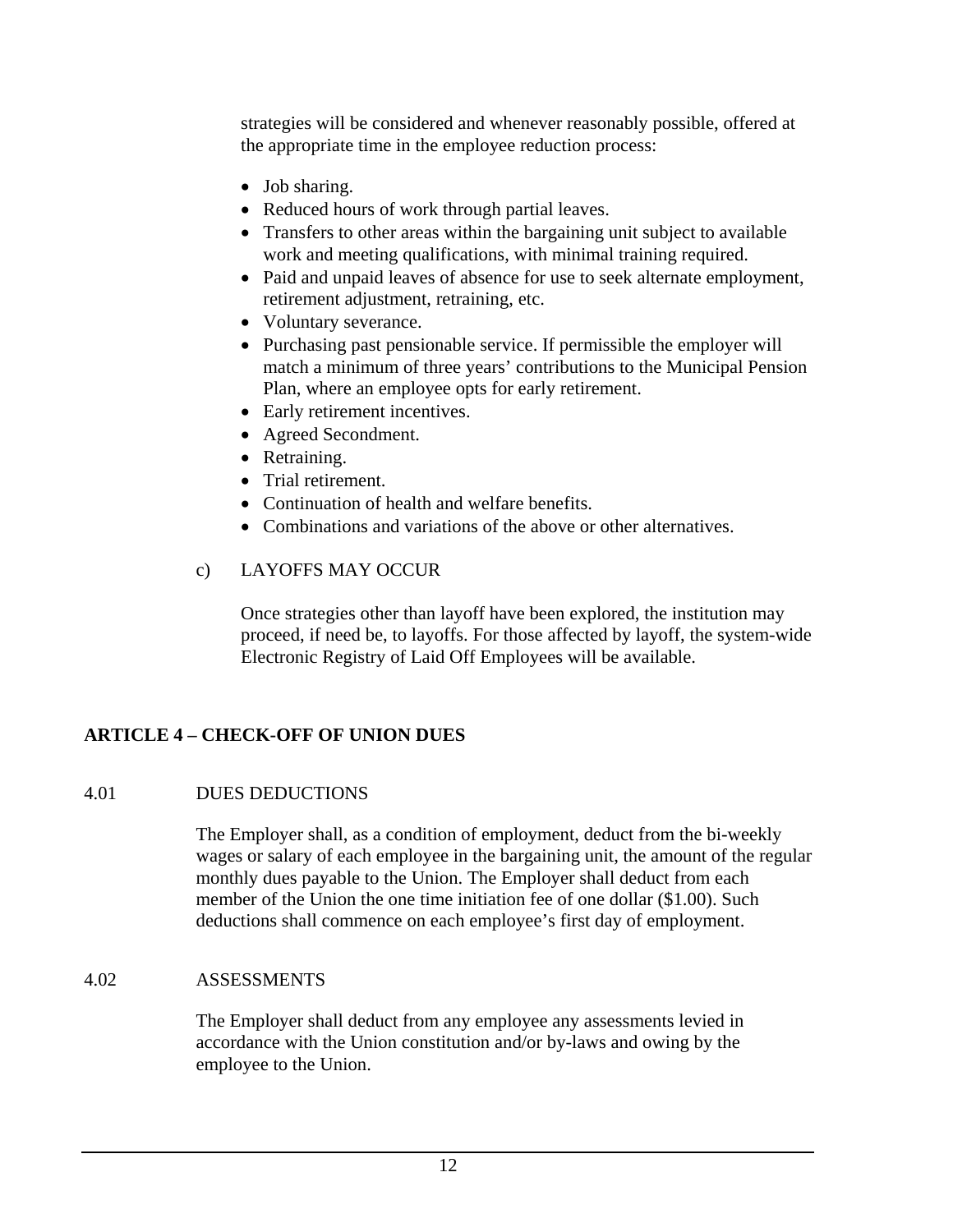#### 4.03 REMITTANCE

Remittance to the Treasurer of the Union shall not be later than the 10th day of the following month and the Employer shall also provide a list of the following information collected in accordance with The Freedom of Information – Protection of Privacy Act:

- a) Employee names
- b) Employee Addresses and Telephone Numbers
- c) Hourly Wage Rates
- d) Amount of Union dues and assessments for each employee
- e) Employee classification (i.e. regular, full or part-time, temporary, co-op, etc.
- f) Title and location of position

#### 4.04 NOTICE

The Union will advise the Employer in writing of the amount of its regular monthly dues. The amount so advised shall continue to be the amount to be deducted until changed by further written notice to the Employer signed by the President and the Treasurer of the Union. Upon receipt of such notice, such changed amount shall be the amount deducted.

#### 4.05 NO OTHER ORGANIZATION

From the date of the signing of this Agreement and for its duration, no employee organization other than the Union shall be permitted to have membership dues or other monies deducted by the Employer. An exception may be made for employees who have accepted part-time positions within North Island College Faculty Association in which case North Island College Faculty Association may require deduction of dues.

#### **ARTICLE 5 – EMPLOYER AND UNION SHALL ACQUAINT NEW EMPLOYEE**

5.01 The Employer agrees to acquaint new employees with the fact that a Collective Agreement (a copy of which will be provided) is in effect and with the conditions of employment set out in the Articles dealing with Union Security and Dues Check-off. Employees shall be advised of the name and location of their steward. Whenever the steward is employed in the same work area as the new employee,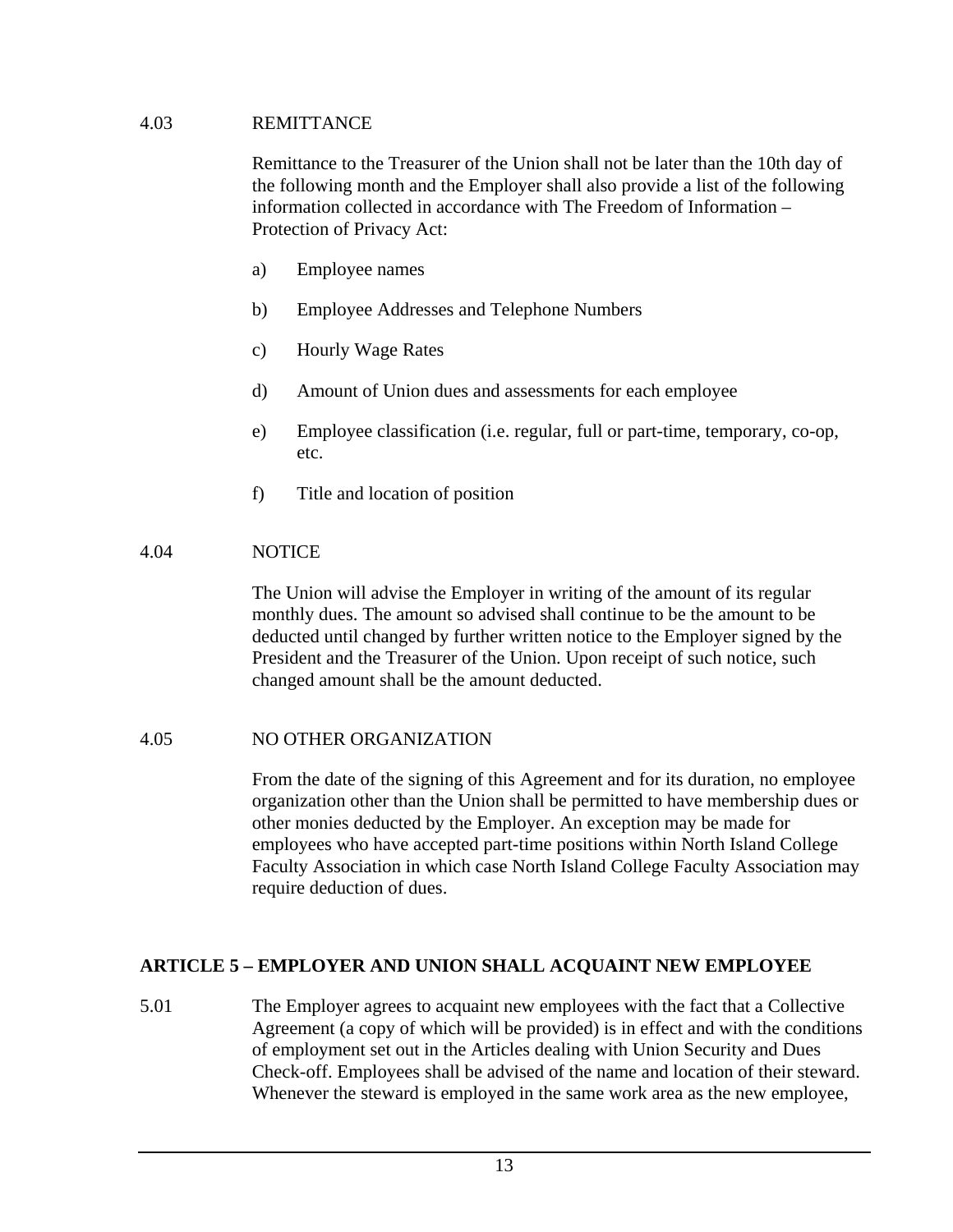the employees will be immediately introduced to their steward. The Employer agrees that a Union steward will be given an opportunity to interview each new employee within regular working hours, without loss of pay, for fifteen (15) minutes sometime during the first thirty (30) days of employment for the purpose of acquainting the new employee with the benefits and duties of Union membership and the employee's responsibilities and obligations to the Union.

## **ARTICLE 6 – MANAGEMENT RIGHTS**

6.01 The Union recognizes and agrees that except as specifically modified by this Agreement, the College reserves the sole and exclusive right to operate and manage its affairs and facilities in all respects as it sees fit, including the right to hire, sanction or discharge for just and sufficient cause, and to make and alter from time to time rules and regulations to be observed by the employees, except that this right shall not supersede any other express provisions of this Agreement. The College shall exercise such rights in a fair and reasonable manner.

## **ARTICLE 7 – EMPLOYER-UNION RELATIONS**

## 7.01 ESTABLISHMENT OF COMMITTEE

A Labour Management Committee shall be established consisting of three (3) representatives of the Union and the same number representing the Employer. Both parties may appoint alternative members. This Committee shall enjoy the full support of both parties in the interests of improved service to the public, and job security for the employees.

#### 7.02 FUNCTION OF COMMITTEE

The Committee shall concern itself with the following matters:

- a) Considering constructive criticisms of all activities so that better relations shall exist between the Employer and the employees.
- b) Improving and extending services to the public.
- c) Promoting safety and sanitary practices.
- d) Reviewing suggestions from employees, questions of working conditions and service (but not grievances).
- e) Correcting conditions that might cause grievances and misunderstandings.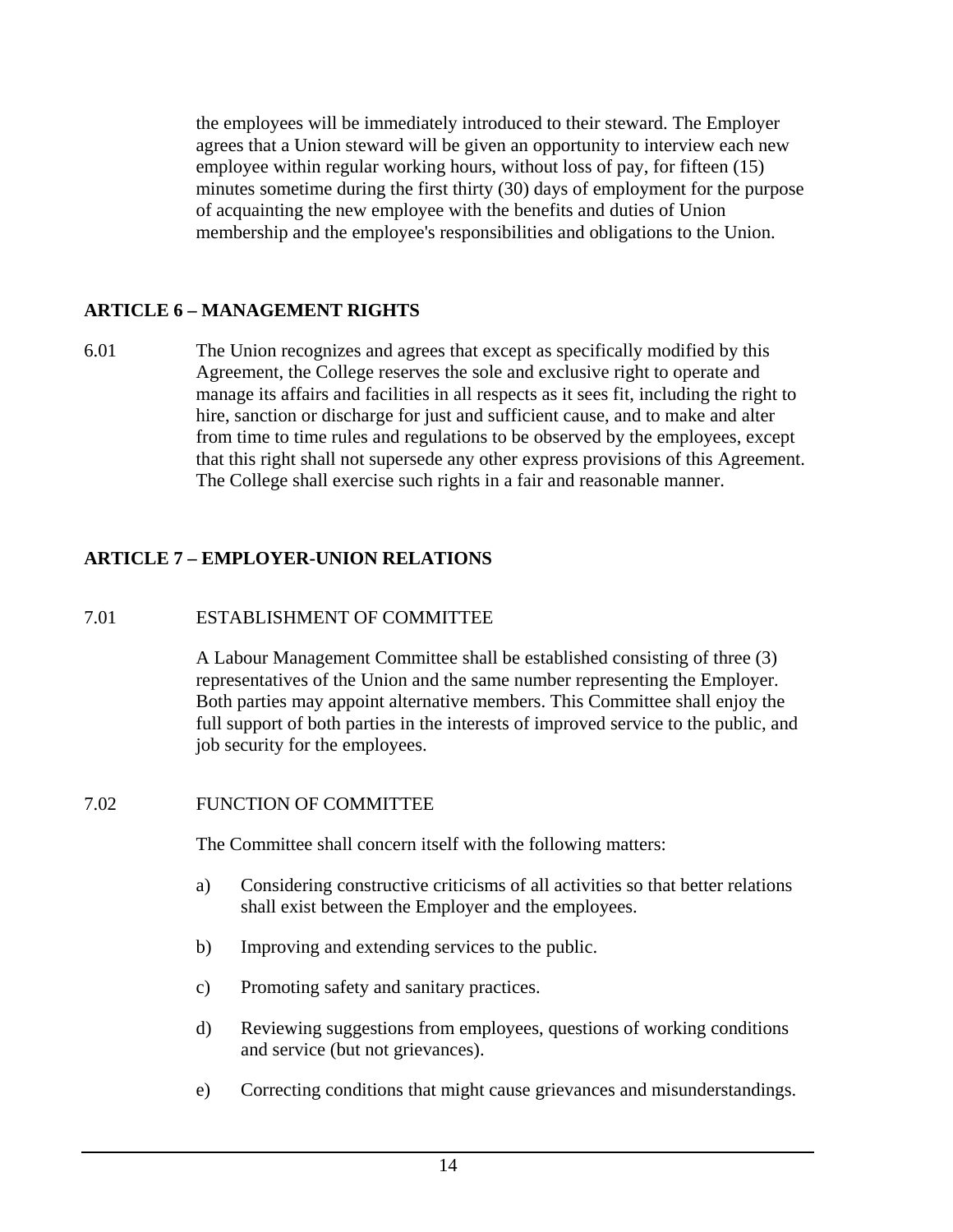#### 7.03 MEETING OF COMMITTEE

The Committee shall meet at least monthly, unless otherwise agreed, at a mutually agreed time and place. Each member shall receive a notice and agenda of the meeting, at least seven (7) days in advance of the meeting. Employees shall not suffer any loss of pay for time spent with the Committee and shall be allotted time during normal working hours to perform tasks for or on behalf of the Committee where such tasks are agreed necessary by both parties.

#### 7.04 CIRCULATION OF AGREEMENTS REACHED

Matters discussed by the Labour Management Committee shall be recorded and signed by one designated representative of Management and Union.

Any memoranda or recommendations reached by this Committee shall be passed to the Employer and the Union for information, review and/or decision.

Nothing shall be done by the Committee to change the terms and conditions of this agreement.

#### 7.05 UNION BARGAINING COMMITTEE

A Union Bargaining Committee shall be appointed by the Union and shall consist of three (3) members of the Union. The Union shall have the right at any time to have the assistance of members of the staff of the Union when negotiating with the Employer.

#### 7.06 UNION REPRESENTATIVES

The Employer agrees that access to its premises will be granted to members of the staff of the Union when dealing or negotiating with the Employer, as well as for the purpose of investigating and assisting in the settlement of a grievance. Members of Union staff shall notify the designated supervisory official in advance of their intention and their purpose for entering and shall not interfere with the operation of the department or section concerned.

In order to facilitate the orderly, as well as the confidential, investigation of grievances, the Employer will make available to Union representatives or stewards temporary use of an office or similar facility.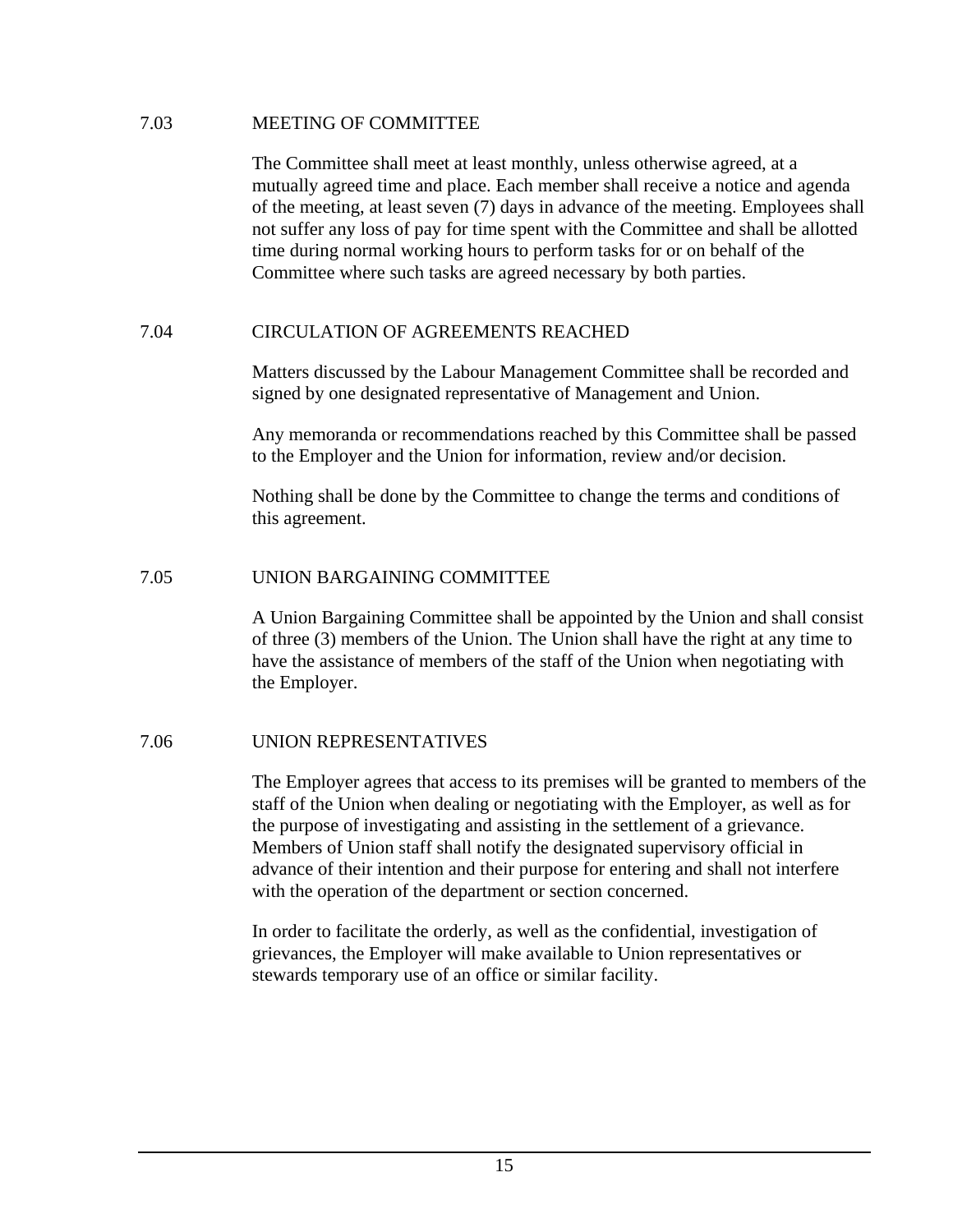#### 7.07 TECHNICAL INFORMATION

The Employer agrees to provide to the Union such information that is readily available at reasonable cost relating to employees in the bargaining unit, as may be required by the Union for collective bargaining purposes.

#### **ARTICLE 8 – GRIEVANCES**

#### 8.01 RECOGNITION OF UNION STEWARDS

In order to provide an orderly and speedy procedure for the settling of grievances, the Employer acknowledges the rights and duties of the Union and the Union Stewards. The Steward shall assist any employee that the Steward represents, in preparing and presenting a grievance in accordance with the grievance procedure.

#### 8.02 NAMES OF STEWARDS

The Union shall notify the Employer in writing of the name of each Steward and the area they represent before the Employer shall be required to recognize them.

#### 8.03 PERMISSION TO LEAVE WORK

Except as provided below, the Employer agrees that stewards shall not be hindered in the performance of their duties, while investigating disputes and presenting grievances as provided in this Article. The Union recognizes that each steward is employed by the Employer and that they will not leave their work during working hours except to perform their duties under this Agreement. Therefore, no steward shall leave work without the permission of their supervisor, which will not unreasonably be withheld. Wherever possible, at least one  $(1)$ day's notice will be provided by either party when a Steward is required to travel to another community to perform their duties under this Agreement.

#### 8.04 SETTLING OF GRIEVANCES

An earnest effort shall be made to settle grievances fairly and promptly in the following manner:

The aggrieved employee(s) shall submit the grievance to their steward. If the employee's steward is absent, they may submit the grievance to the Union. At each step of the Grievance procedure the grievor shall have the right to be present.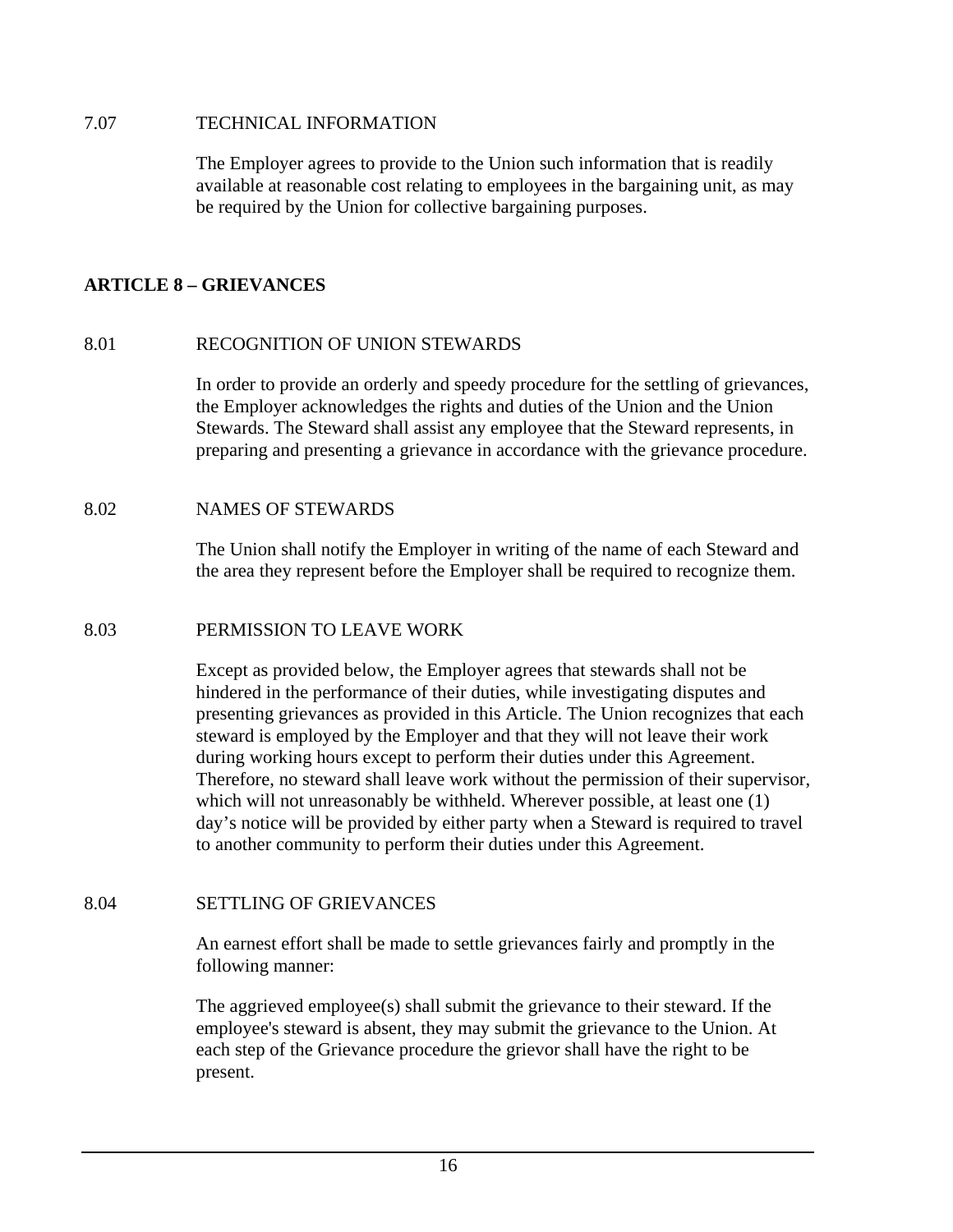#### STEP 1

If the steward and/or the Union consider the grievance to be justified, the parties will first discuss the dispute with the employee's immediate supervisor. An employee who wishes to present grievance at STEP 1 of the grievance procedure must do so no later than twenty (20) working days after the date:

- a) on which the employee was notified orally or in writing, of the action or circumstances giving rise to the grievance; or
- b) on which the employee first became aware of the action or circumstances giving rise to the grievance.

## STEP 2

Failing satisfactory settlement within five (5) working days after the dispute was submitted under STEP 1, the Union will submit a written statement of the particulars of the grievance and the redress sought to next level of supervision above the grievor's immediate supervisor. The person to whom the grievance is submitted shall render their decision within five (5) working days after receipt of such notice.

## STEP 3

Failing settlement being reached at STEP 2, the Union will submit the written grievance within twenty (20) working days to the College President who shall render a decision within ten (10) working days following receipt of the grievance.

## STEP 4

Failing a satisfactory settlement being reached in STEP 3, the Union may refer the dispute to binding arbitration within twenty (20) working days after receipt of the decision of the President.

## 8.05 POLICY AND UNION GRIEVANCE

The Union and its representatives shall have the right to originate a grievance on behalf of an employee or group of employees. In addition, where a dispute involving a question of general application or interpretation occurs, or where a group of employees or the Union has a grievance, STEP 1 of this Article may be bypassed.

## 8.06 REPLIES IN WRITING

Replies to grievances stating reasons shall be in writing at all stages.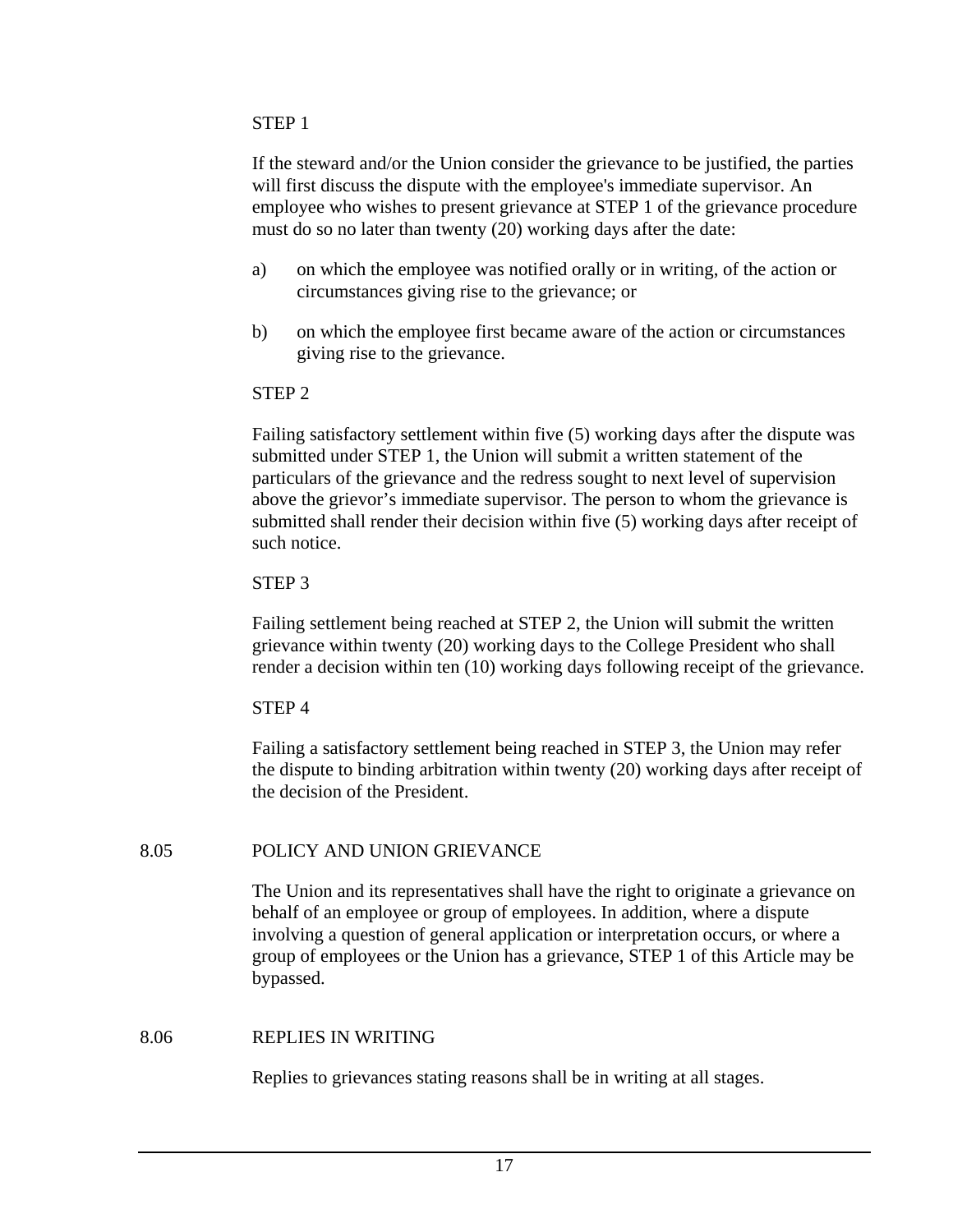8.07 FACILITIES FOR GRIEVANCES

The Employer shall supply the necessary facilities for the grievance meetings.

## 8.08 FAILURE TO ACT WITHIN TIME LIMITS

If the grievor or the Union fails to process a grievance to the next step in the grievance procedure within the time limits specified, they shall not be deemed to have prejudiced their position in arbitration.

#### 8.09 TECHNICAL OBJECTIONS TO GRIEVANCES

An arbitration board shall have the power to allow all necessary amendments to the grievance and the power to waive formal procedural irregularities in the processing of a grievance, in order to determine the real matter in dispute and to render a decision which is deemed just and equitable.

## **ARTICLE 9 – ARBITRATION**

## 9.01 COMPOSITION OF BOARD OF ARBITRATION

When either party requests that a grievance be submitted to arbitration, the request shall be made by registered mail addressed to the other party of the Agreement.

An arbitrator shall be selected by the parties in order of rotation from the following list.

> Vince Ready Don Munroe Stephen Kelleher Nancy Morrison

If either party wishes a grievance to be heard by a three (3) person Arbitration Board rather than a single Arbitrator, they shall notify the other party at the time they indicate a grievance is proceeding to arbitration. Within five (5) days thereafter, both parties shall answer by registered mail indicating the name and address of its appointee to the Board. The impartial chairperson shall be selected by the parties from the above list in rotational order.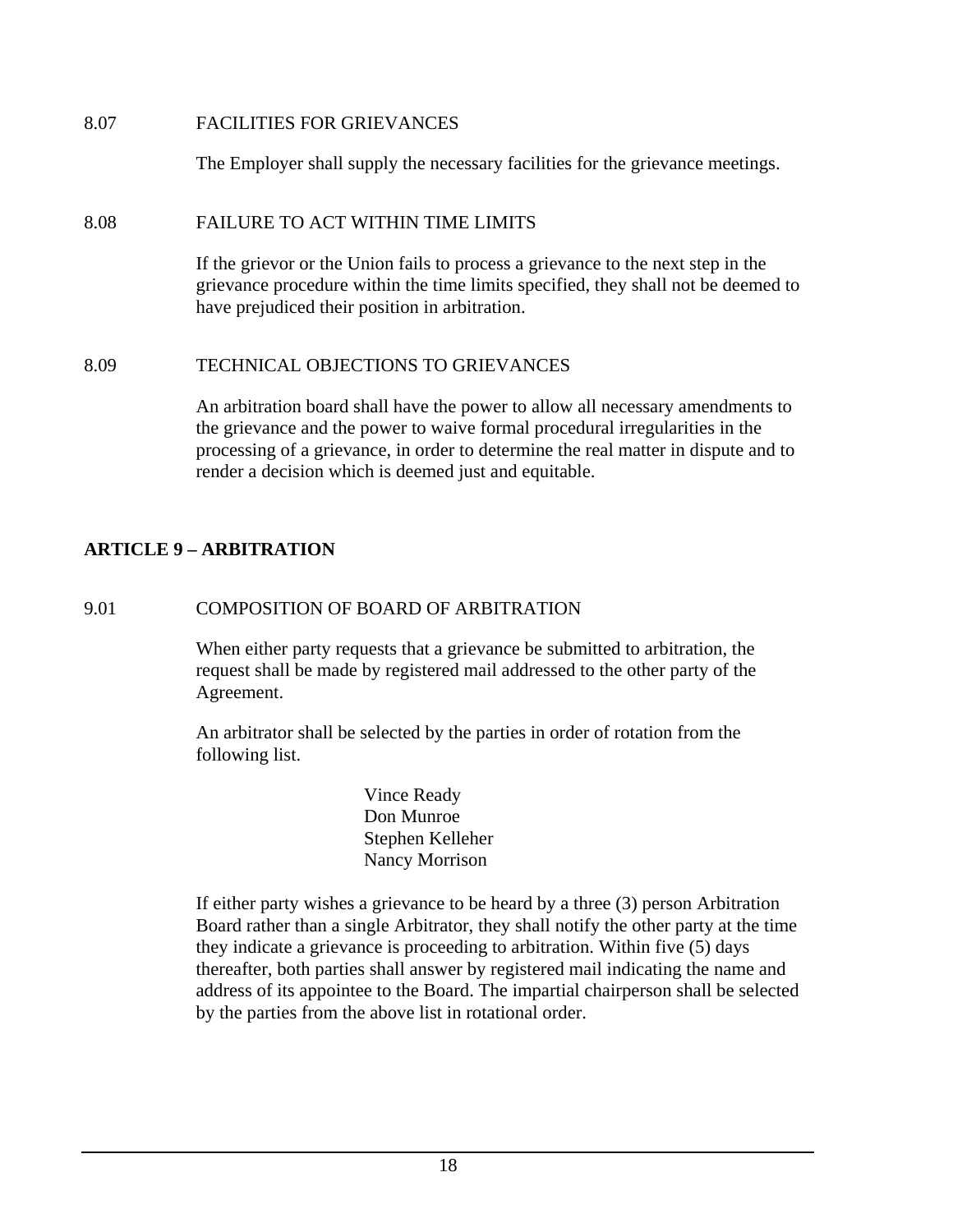#### 9.02 FAILURE TO APPOINT

If either party fails to appoint their representative to a three (3) person Arbitration Board, the appointment shall be made by the Minister of Labour upon request of the party who has made their appointment.

#### 9.03 DECISION OF THE BOARD

The decision of the majority of a three person Board shall be the decision of the Board. Where there is no majority decision, the decision of the Chairperson shall be the decision of the Board. The decision of the Board of Arbitration whether it is a single or three person Board shall be final, binding and enforceable on all parties, and may not be changed. A Board of Arbitration shall not have the power to change this Agreement or to alter, modify or amend any of its provisions or make any decision contrary to the provisions of this Agreement. However, the Board shall have the power to amend a grievance, modify penalties or dispose of a grievance by any arrangement which it deems just and equitable.

#### 9.04 EXPENSES OF THE BOARD

Each party shall pay:

- a) One-half of the fees and expenses of the Chairperson; and
- b) If a three person Board is appointed, the fees and expenses of the arbitrator it appoints.

#### 9.05 AMENDING OF TIME LIMITS

The time limits fixed in both the grievance and arbitration procedure may be extended by mutual agreement.

#### 9.06 ARBITRATION ALTERNATIVE

As an alternative to the arbitration procedure set out above, the Parties may, by mutual agreement, invoke Section 103 of the Labour Relations Code to facilitate the settlement of a grievance.

If a difference arises between the parties relating to the dismissal, discipline or suspension of an employee, or to the interpretation, application, operation or alleged violation of the agreement including any question as to whether a matter is arbitrable, during the term of the collective agreement, Stephen Kelleher, Don Munroe, or a substitute agreed to by the parties, shall at the request of either party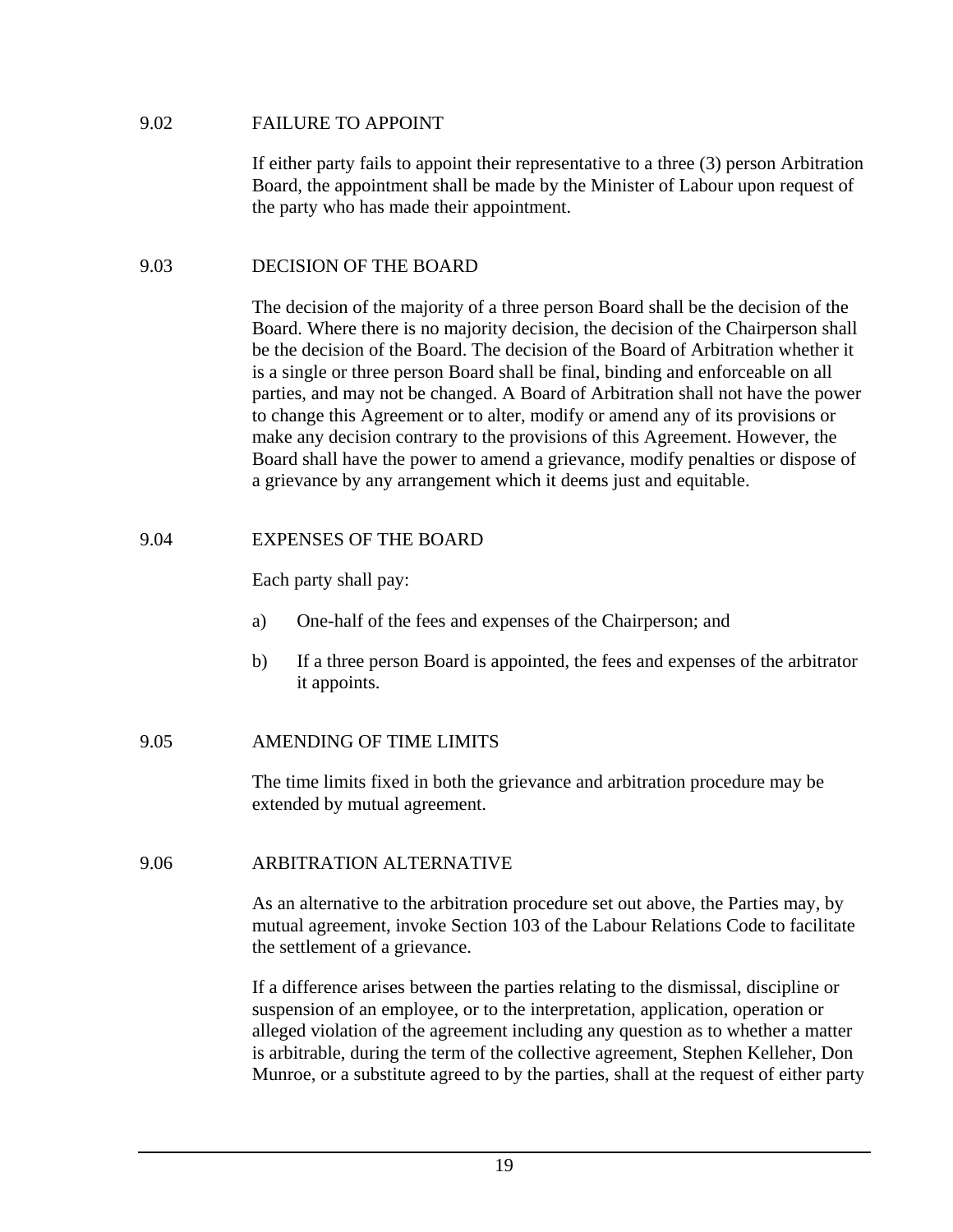- a) investigate the difference;
- b) define the issue in the difference; and
- c) make written recommendations to resolve the difference within thirty (30) days of the date of the receipt of the request; and, for those thirty (30) days from that date, time does not run in respect to the grievance procedure.

## **ARTICLE 10 – DISCHARGE, SUSPENSION AND DISCIPLINE**

#### 10.01 BURDEN OF PROOF

In cases of discharge and discipline, the burden of proof of just cause shall rest with the Employer. Evidence shall be limited to the grounds stated in the discharge or discipline notice to the employee.

#### 10.02 WARNINGS

Whenever the Employer or his authorized agent deems it necessary to warn an employee the Employer shall immediately give written particulars of such warning to the employee involved and the President and the Secretary of the Union.

The parties agree to make reasonable efforts to maintain confidentiality.

#### 10.03 EVALUATION REPORTS

Where a formal appraisal of an employee's performance is carried out, the employee concerned shall be given the opportunity to read and review the appraisal. Provision shall be made on the evaluation form for an employee to comment and to sign it as having read it.

#### 10.04 PERSONNEL FILES

Any employee shall have access to their complete personnel file.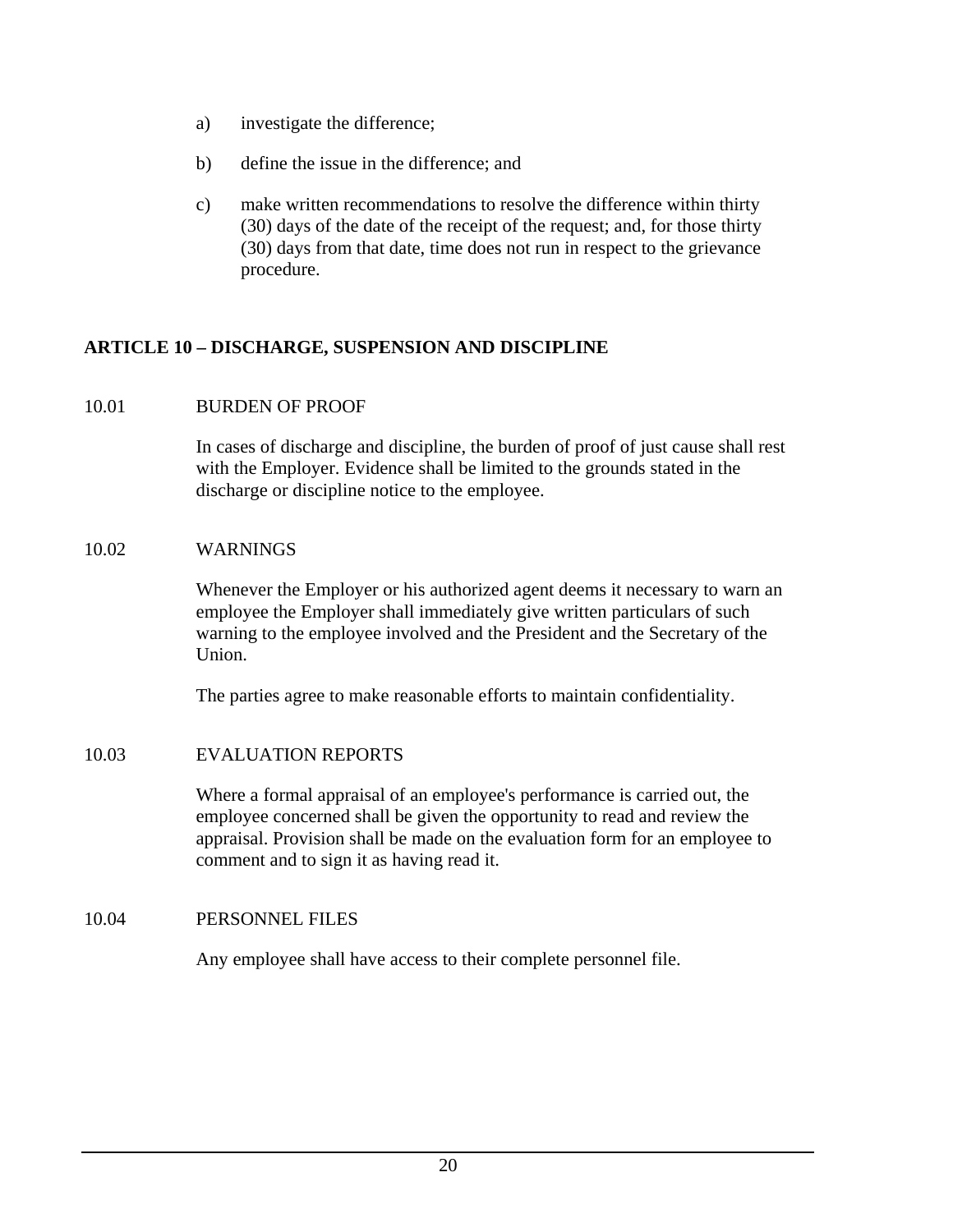## **ARTICLE 11 – SENIORITY**

## 11.01 SENIORITY DEFINED

Seniority is defined as the length of continuous service as a regular employee in the bargaining unit. Seniority shall operate on a bargaining-unit-wide basis unless otherwise specifically provided by this Agreement.

## 11.02 SENIORITY LIST

The Employer shall maintain a seniority list showing the date upon which each employee's service commenced. An up-to-date seniority list shall be sent to the Union and posted on all designated bulletin boards quarterly.

#### 11.03 PROBATION FOR NEWLY HIRED EMPLOYEES

A newly hired employee shall be on probation for a period of six (6) months from the date of hiring. During the probationary period, the employee shall be entitled to all rights and benefits of this Agreement.

After completion of the probationary period, seniority shall be effective from the original date of employment.

#### 11.04 BRIDGING OF SERVICE

If a regular employee resigns after the signing of this Agreement as a result of a decision to raise a dependent child, or dependent children, and is re-employed through winning a competition, they shall, on completion of the probation period, be credited with length of service accumulated at the time of resignation for the purposes of benefits based on service seniority, provided all of the following conditions are met:

- a) The employee must have been a regular employee with at least three (3) years of service seniority at the time of resignation;
- b) The resignation was conveyed in writing to the Employer as stated above;
- c) The break in service shall be for no longer than six (6) years;
- d) Employees who meet the conditions of a, b, and c above shall be considered as internal applicants, without credit of previous service seniority, for posted vacancies at North Island College; and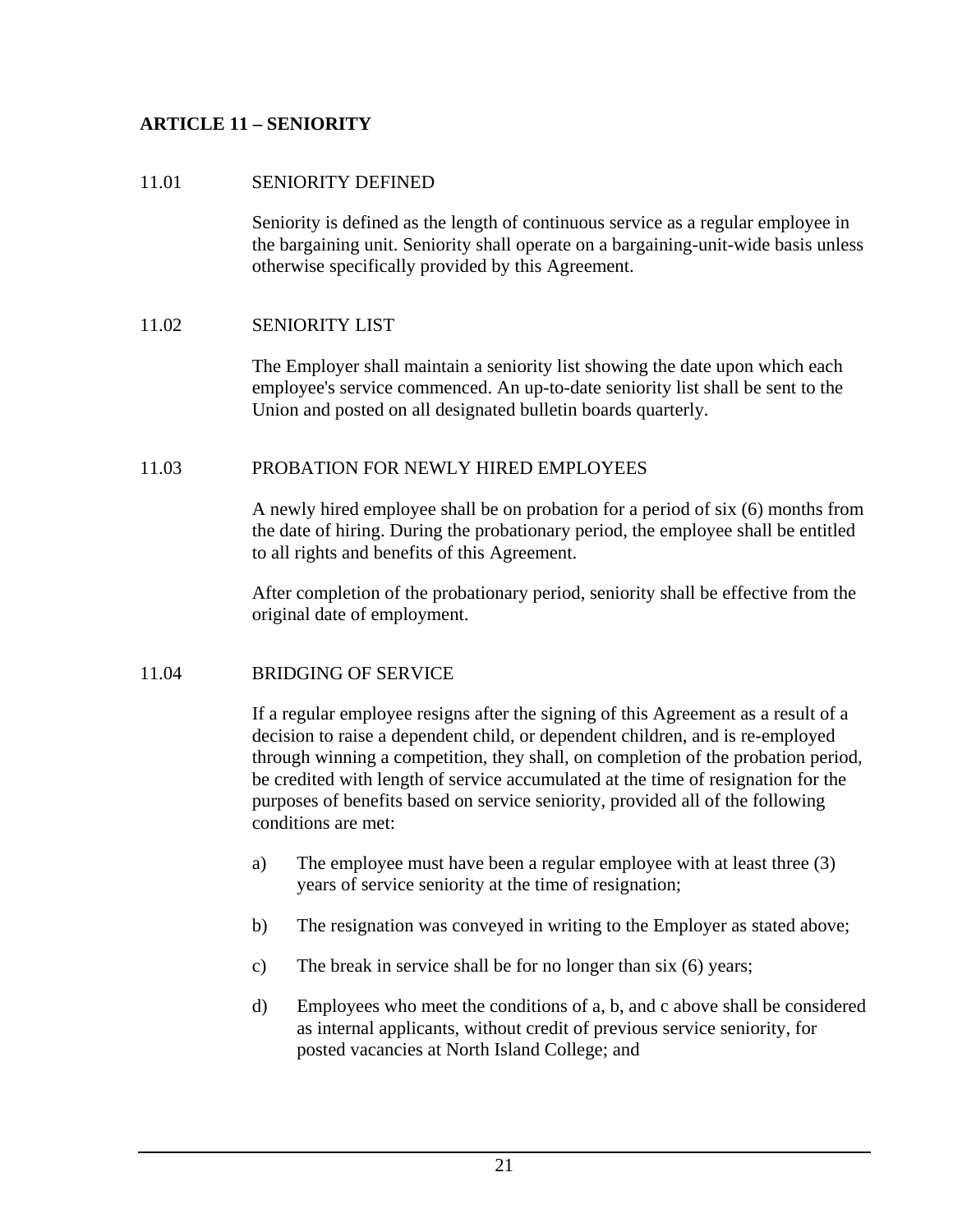e) Upon recommencing employment, such employee shall be subject to the probation period pursuant to Article 11.03.

## 11.05 SENIORITY RETENTION DURING DISABILITY

An employee on sick leave, short-term, long-term or W.C.B. disability benefits will continue to accrue seniority.

## **ARTICLE 12 – LAYOFF AND RECALL**

A layoff shall be defined as a reduction in the work force or a reduction in the regular hours of work as defined in this Agreement.

## 12.01 LAYOFF AND RECALL

- a) The Employer shall notify regular employees not given a termination date when hired who are to be laid off a minimum of twenty (20) working days prior to the effective date of layoff. If the employee has not had the opportunity to work twenty (20) full days after notice of layoff, they shall be paid in lieu of work for that part of the twenty (20) days during which work was not made available.
- b) On layoff, premium cost sharing and benefit coverage excluding Long Term Disability and Short Term Disability pursuant to Article 27 shall continue for three (3) months. Coverage may continue at the employee's option for an additional three (3) months, however, the employee will be required to pay the full cost of premiums for this additional period.

Employees recalled during the eighteen (18) month recall period shall be reenrolled on the first day of the month following recall. Employees rehired after the recall period shall be required to work the full benefit qualification period.

- c) A regular employee about to be laid off having the required skill, knowledge and ability may exercise seniority rights to bump locally or bargaining-unit-wide to an equivalent or lower classification providing the employee bumped is the most junior in the classification and providing a part-time employee cannot increase their hours of work through the bumping process. Where an employee chooses to bump outside of the community in which the employee has most recently worked, all relocation expenses are the responsibility of the employee.
- d) Upon receipt of layoff notice the employee will be entitled to meet with a Union and a College representative to clarify the options available to the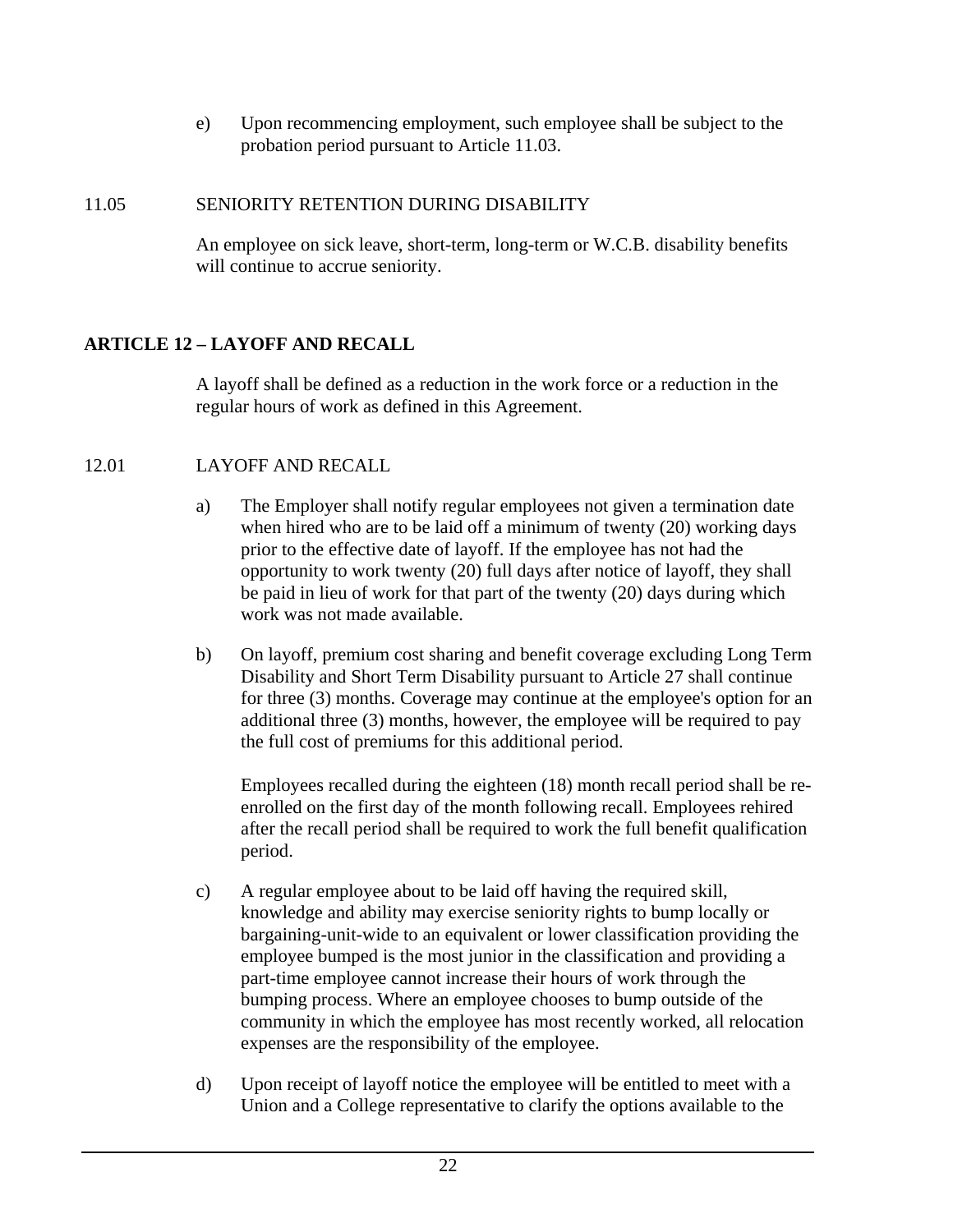employee. Such a meeting must be requested by the employee not later than two (2) working days following receipt of notice, and shall be convened no later than three (3) working days thereafter. The Employer must be notified by the Union or the employee of where bumping will occur within two (2) working days following that meeting, or within seven (7) working days following receipt of layoff notice should a meeting not be requested. In exceptional circumstances, an extension of these timelines may be granted by mutual agreement of the parties.

A regular employee who is laid off on a seasonal basis each year shall not be entitled to bump or choose severance under such circumstances, but shall have those rights if laid off for any other reason.

- e) Regular employees on layoff shall be recalled in order of service seniority, provided they have the skill, knowledge and ability to perform the available work. The employee has the right to refuse recall, if outside of the employee's community, without losing recall rights.
- f) A list of regular employees shall be kept and the Employer shall notify said employees of regular and temporary vacancies. Where temporary vacancies occur, employees on the recall list shall be advised and considered to fill such vacancies prior to any other potential applicants providing the employee has the skill, knowledge, and ability for the position. Refusal to accept a temporary vacancy shall not affect the employee's recall rights.
- g) i) An employee on the Recall List, currently not employed by the College, shall maintain their address and phone number with the College for the purpose of recall.
	- ii) An employee on the Recall List may request severance pay at any time during the period of time on the Recall List and shall be deemed terminated when severance is paid.
	- iii) After eighteen (18) months on the Recall List, an employee who has not been recalled to a temporary or regular position shall be deemed terminated and the severance pay shall be paid.
	- iv) An employee who accepts a temporary vacancy during their recall period continues to be entitled to recall to a regular position. Should a temporary appointment extend beyond the "off recall" date, the right to be recalled to a regular position ends on that date even though the employee continues in the temporary position.
	- v) When an employee accepts a temporary vacancy, which is fewer hours than their recall rights, the employee continues on the recall list for the remaining portion of their recall hours during the period of the temporary vacancy.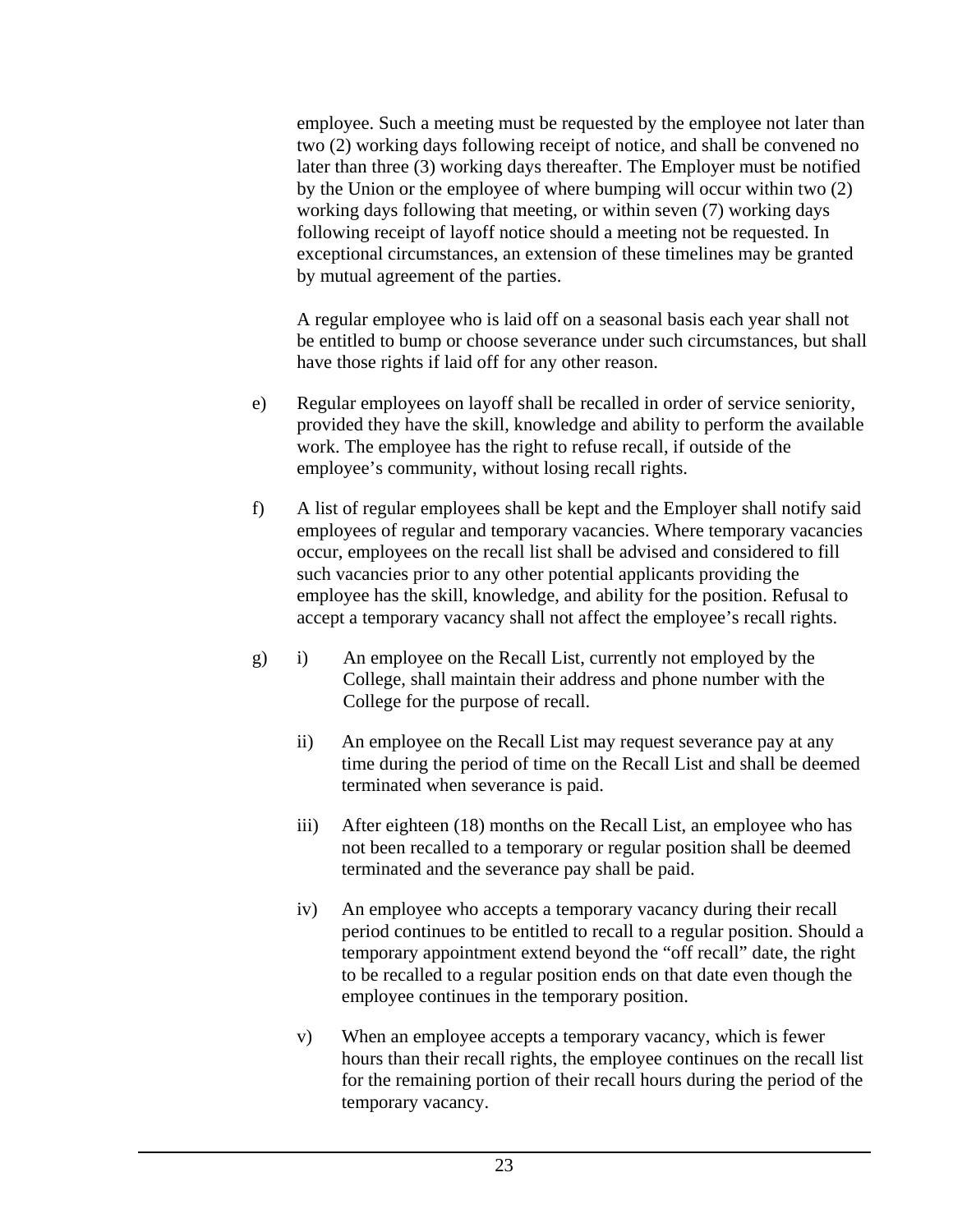- vi) When an employee accepts a temporary appointment that ends before their "off recall" date, the employee reverts to the remainder of their recall entitlement when that appointment ends.
- vii) When an employee accepts a temporary appointment that ends after their "off recall" date, the employee continues in the position for the remainder of the term but goes off the Recall List on the specified date. Seniority rights will apply and seniority will accrue for the term of the temporary employment.
- viii) An employee on the Recall List who accepts a temporary vacancy and then voluntarily resigns the position after the trial period but before the term ends, for reasons within the employee's control, loses the relevant portion of their recall rights for the period of the temporary vacancy.
- ix) When an employee is recalled to the same position as that from which he/she was laid off, they shall have two (2) weeks to return to work unless a specific recall date has been previously determined or a longer period is required not to exceed an additional two (2) weeks.
- x) When an employee refuses recall to the same position as that from which they were laid off, the employee is deemed terminated.
- h) The provisions of this section shall only apply in respect of any employee for a period of eighteen (18) months following the date of layoff.

## 12.02 SEVERANCE

An employee, on or before the date of layoff, shall have the option of choosing recall pursuant to Article 12.01 or choosing severance, in which case employment shall be considered terminated and the following severance pay shall be awarded:

| $0 - 3$ years of service        | 2 weeks severance pay                   |
|---------------------------------|-----------------------------------------|
| Each additional year of service | 1 additional week of severance pay to a |
|                                 | maximum of 8 weeks                      |

## **ARTICLE 13 – HOURS OF WORK**

- 13.01 STANDARD WORK HOURS
	- a) The standard work week for regular full-time employees shall consist of five (5) consecutive days, thirty-five hours per week.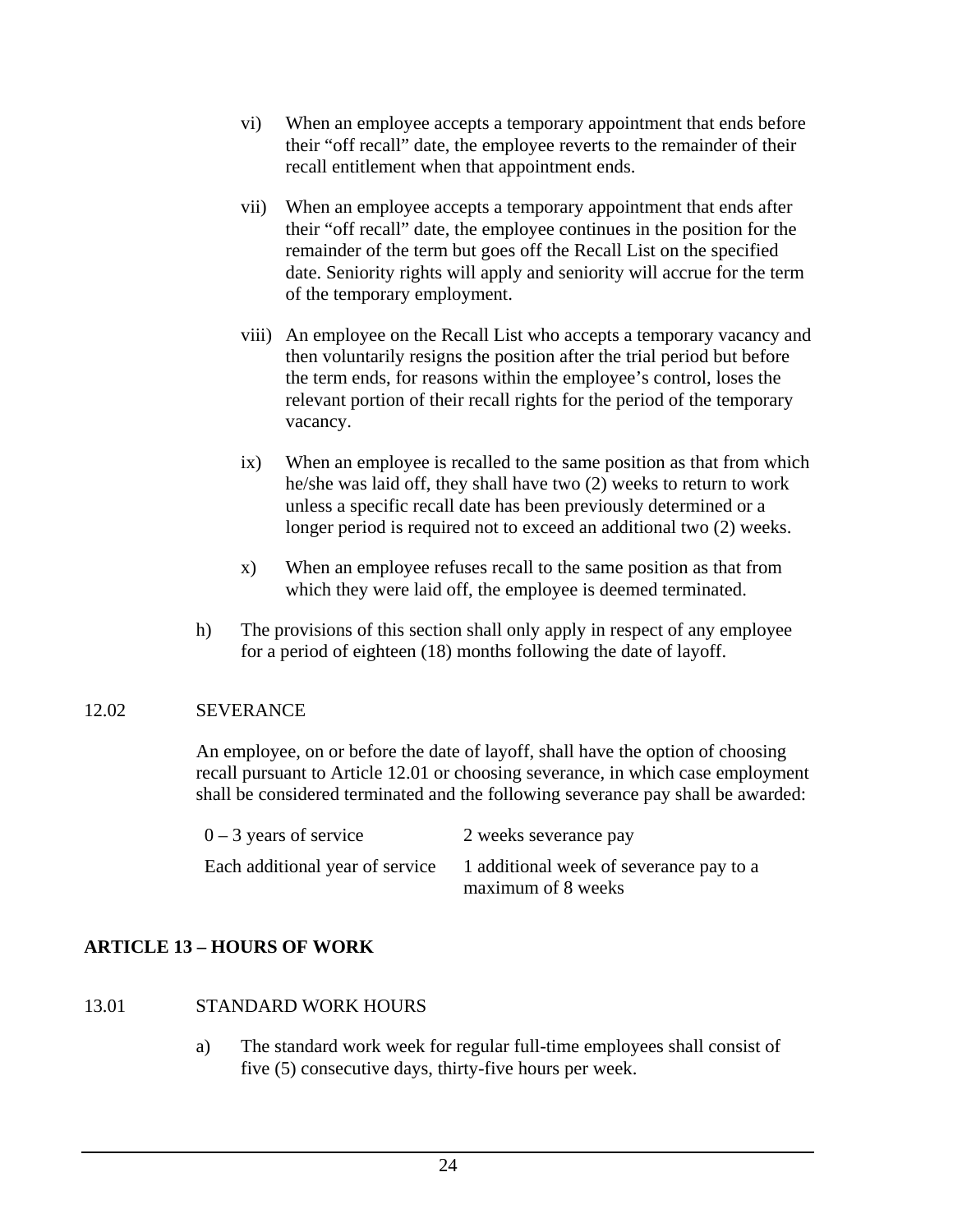- b) The standard workday for regular full-time employees shall be seven (7) hours exclusive of the meal period.
- c) Part-time is less than thirty-five (35) hours per week.

## 13.02 REGULAR EMPLOYEE'S WORK SCHEDULE

A regular employee's work schedule shall not be changed without consultation.

Where agreement cannot be reached, the regular employee rescheduled shall be the person in the Department/Centre, with the least seniority in the same job classification who could be rescheduled.

## 13.03 MINIMUM DAILY HOURS

The Employer shall make every reasonable effort to schedule employees for shifts of a minimum of four (4) hours.

## 13.04 MEAL PERIODS

- a) Meal periods shall be one hour unless mutually agreed otherwise. Meal periods shall be scheduled as close as possible to the middle of the work day or shift, or at some other mutually agreed time.
- b) An employee shall be entitled to take her meal period away from the work station. Where this cannot be done, the meal period shall be considered as time worked and compensated for at the applicable overtime rate, providing such time is authorized, or can be shown to have been unavoidable.

#### 13.05 REST PERIODS

An employee shall be permitted a paid rest period of fifteen (15) consecutive minutes in both the first half and the second half of each scheduled work period, or at some other mutually agreed time, in an area made available by the Employer.

## 13.06 WORKPLACE FLEXIBILITY

a) Where for bona fide operational reasons the Employer schedules employees to work Saturday or Sunday, Article 13.01 (a) shall apply except as expressly provided below: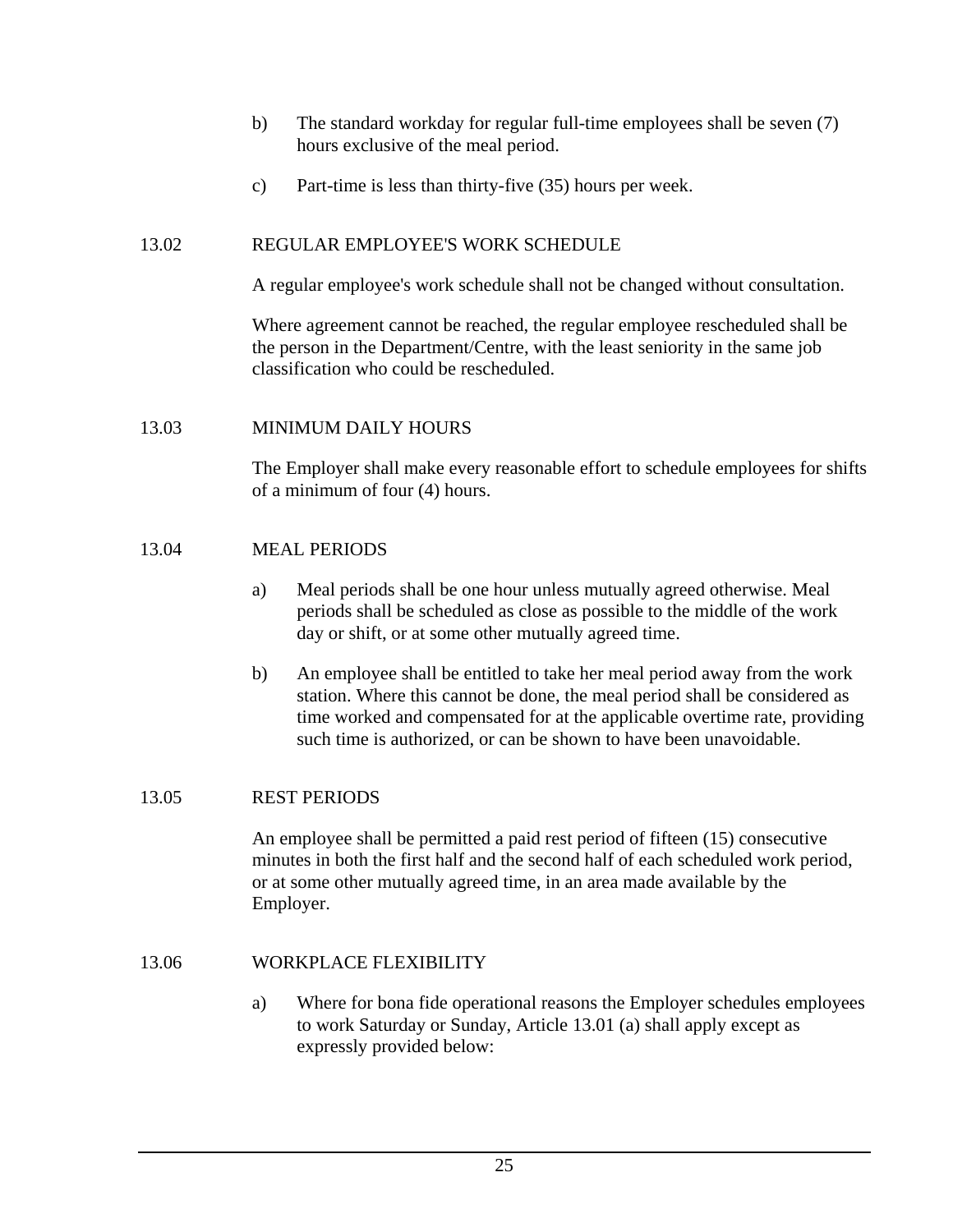- b) New positions created and vacant positions may include Saturday and/or Sunday as a regular workday. Postings for these positions shall state the consecutive days of work.
- c) No regular employee hired prior to May 15, 2000 (date of ratification of the 1998-2002 Common Agreement) shall be required to work Saturday or Sunday as a regular workday, unless the employee is currently scheduled to work on Saturday or Sunday.
- d) A premium of one additional hour of pay per shift shall apply to all regularly scheduled work on Saturday and Sunday.
- e) No employee shall be laid off or have their hours of work reduced as a result of this Article.

## **ARTICLE 14 – SHIFT WORK**

## 14.01 DEFINITION OF SHIFT

- a) All hours worked on any shift between 6:00 a.m. and 5:59 p.m. shall be considered a day shift.
- b) All hours worked on any shift between 6:00 p.m. and 11:59 p.m. shall be considered a second shift.
- c) All hours worked on any shift between 12:00 a.m. and 5:59 a.m. shall be considered a third shift.

#### 14.02 SHIFT PREMIUM

Shift premiums shall be paid for all hours worked on a second or third shift. Shift premiums shall be:

50 cents per hour for the second shift

75 cents per hour for the third shift

Shift premiums will apply to overtime hours worked in conjunction with a shift.

#### 14.03 SPLIT SHIFTS

Regular employees of the College as of July 2, 1991, shall not be subject to split shifts.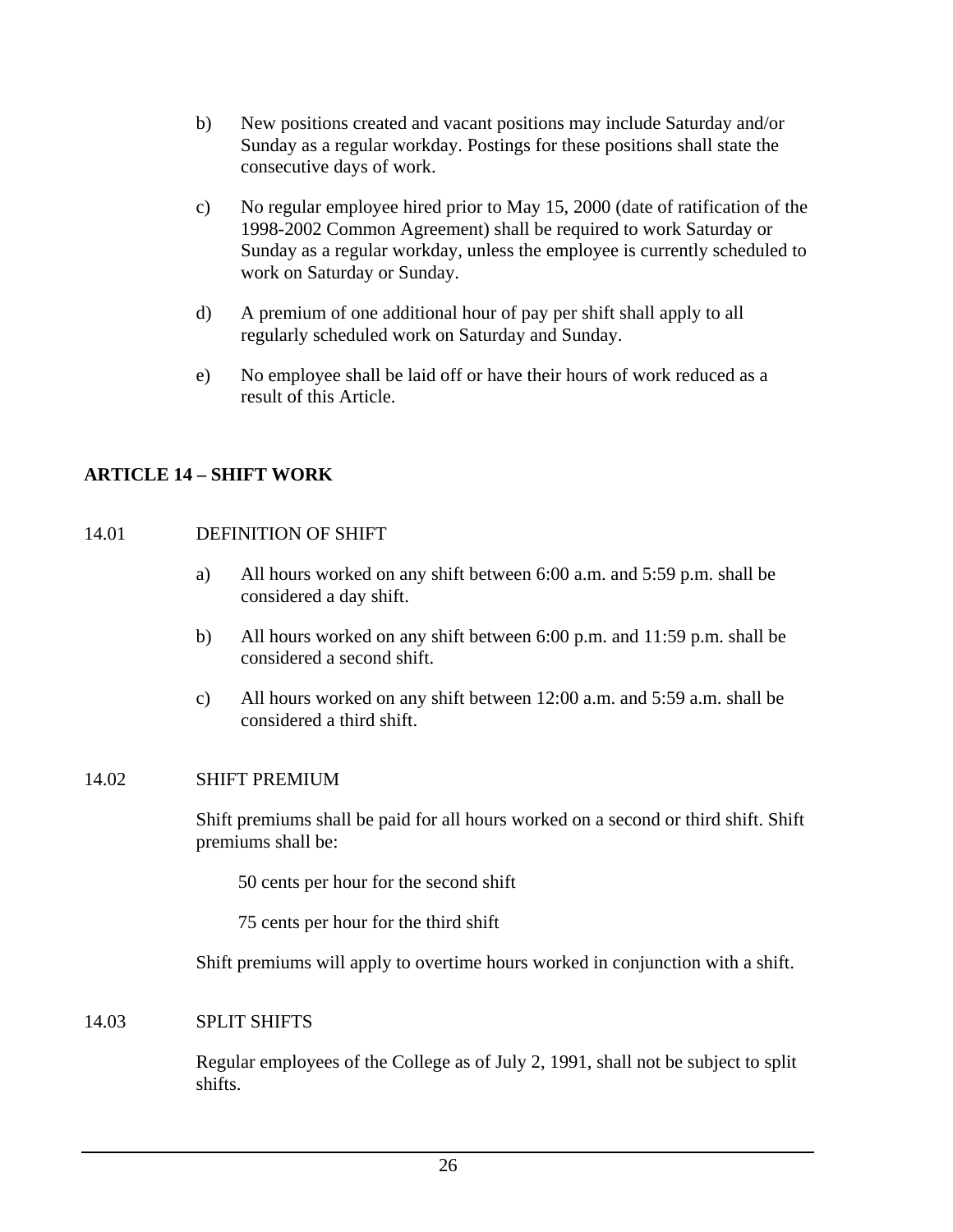Regular employees hired after July 2, 1991, and Temporary employees may be required to work split shifts only after thorough discussions with the Union have not resulted in any other viable option providing that not more than thirteen (13) hours elapses between the beginning and the end of the shift.

### 14.04 NOTICE OF SHIFT SCHEDULES

Schedules of shift work for regular employees and temporary employees working a scheduled shift shall be posted at least forty-eight (48) hours in advance of the starting day of a new schedule. However, the Employer will make every effort to post shift schedules fourteen (14) days in advance, and employees involved will be consulted prior to any change in the shift schedule in order to determine their availability.

In the event that an employee's schedule of shift work and/or hours of work are changed without the forty eight (48) hours advance notice required, the employee will receive the second shift premium pursuant to 14.02 for work performed on the first new scheduled shift to which they changed in addition to their regular pay. Subsequent shifts worked on the new schedules shall be without this premium.

## 14.05 SHORT CHANGE OVER

If shifts are scheduled so that there are not 24 hours between the start of an employee's shift and the start of the next shift, overtime rates apply to hours worked on the succeeding shift within the 24-hour period.

This Article shall not apply to employees sharing the present 2:00 p.m. to 9:00 p.m. shift in the Learning Centres/Campuses.

## 14.06 EXCHANGE OF SHIFTS

Employees may exchange shifts with the approval of the Employer, provided that sufficient advance notice is given and there is no increase in cost to the Employer.

## 14.07 ATTENDANCE AT COMMITTEE MEETINGS

Where an employee is asked by the College and chooses to attend meetings of a College joint or multi-party committee outside of working hours, equivalent time off will be provided as compensation for any travel time and meeting time required.

If an employee is required to perform duties on behalf of such a committee, e.g. prepare minutes of meetings or work on a committee project, time will be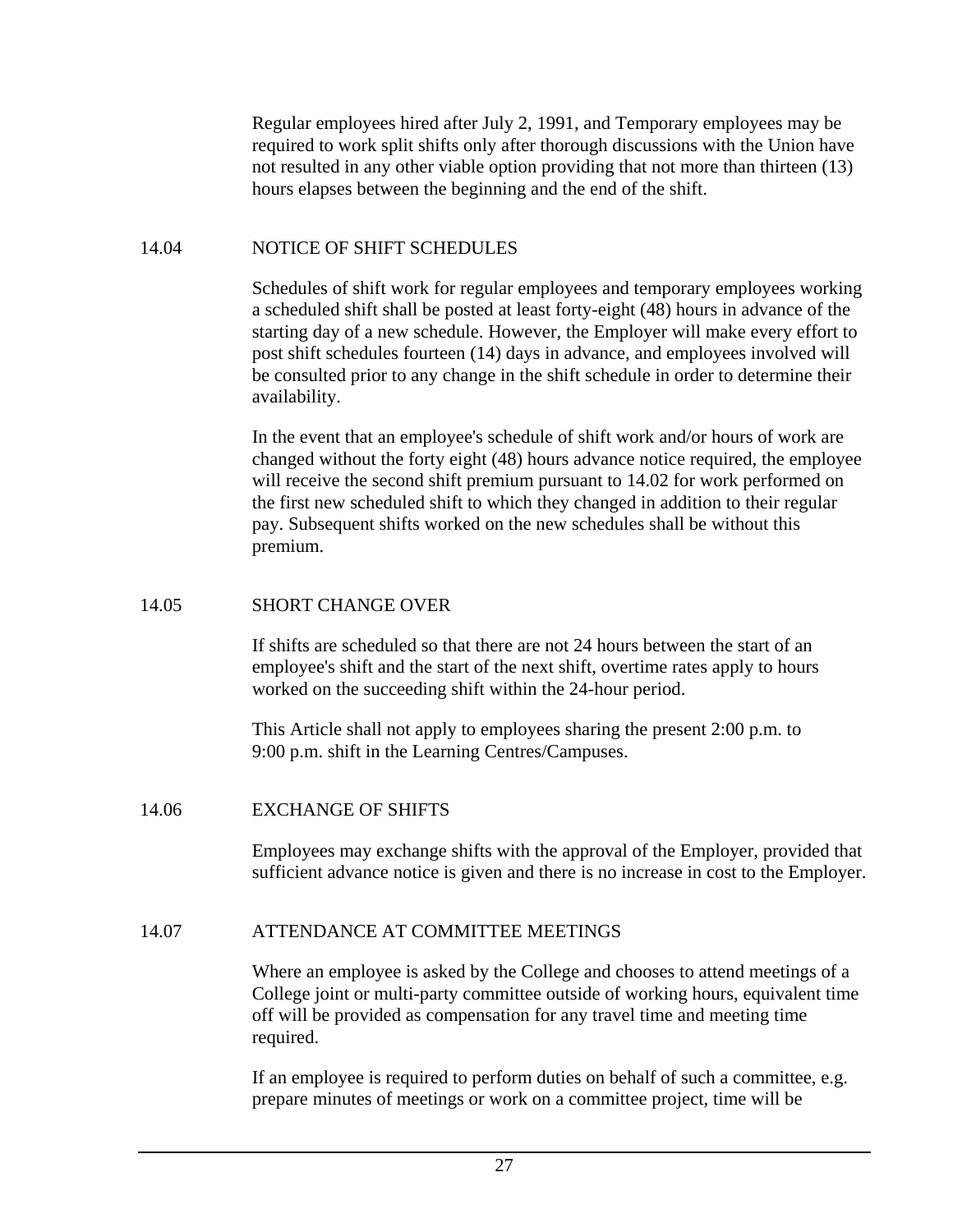arranged for such duties during normal working hours. Should this not be possible, equivalent time off will be provided as compensation. Any request for compensatory time off must receive prior approval from the Employer.

### 14.08 SHIFT CHANGE

The starting and stopping times of all new or changed shifts shall be subject to discussions with the Union.

### 14.09 CHANGE OF WORK LOCATION

Except in the case of temporary assignment changes for a duration of less than one (1) month, and except in the case of emergencies the Employer will give a regular employee two (2) weeks' advance notice in writing stating the reasons, prior to implementing any change in the employee's designated work location within the community.

No regular employee will be required to change their work location to another community, except in the case of temporary assignment changes or emergencies, and when such is the case the Employer will compensate all traveling and other expenses.

For the purposes of this Agreement, the Comox Valley shall be considered one community.

### **ARTICLE 15 – OVERTIME**

### 15.01 DEFINITIONS

- a) "Overtime" means work performed by an employee in excess of seven (7) hours in a day or thirty-five (35) hours in a week.
- b) "Straight time rate" means the hourly rate of remuneration.
- c) "Time and one-half" means one and one-half (1 1/2) times the straight rate.
- d) "Double time rate" means two (2) times straight rate.
- e) "Double time and one-half" means two and one-half (2 1/2) times the straight time rate.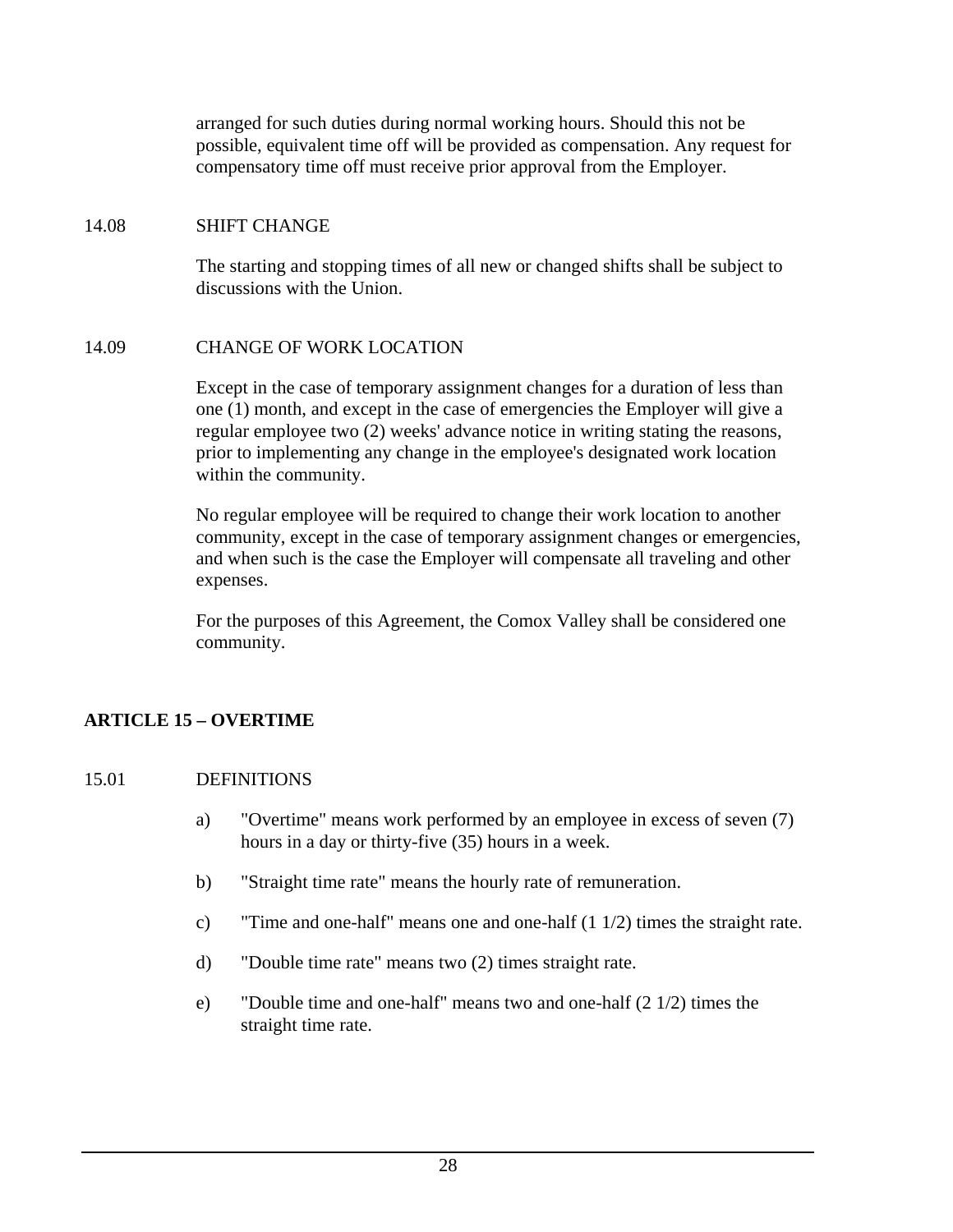### 15.02 SHARING OF OVERTIME

Overtime work shall be allocated on an equitable basis among employees who are willing and qualified to perform the available work. It is recognized that due to operational difficulties, the allocation of overtime work may vary.

### 15.03 OVERTIME COMPENSATION

- a) Overtime worked shall be compensated for at the following rates:
	- i) time and one-half for first four (4) overtime hours worked after a normal full-time work day, and
	- ii) double time for all hours worked in excess of four (4) overtime hours worked after a normal full-time work day.
	- iii) double time for all hours worked on day of rest.
- b) An employee on travel status who is required to travel on the Employer's business outside the employee's regular working hours shall receive compensating time off at straight time rates for all hours traveled. The Employer may determine the means of such travel.

### 15.04 MEAL ALLOWANCES

An employee, who is scheduled to work more than three (3) hours overtime on a scheduled work day, shall be provided with a meal or shall be reimbursed in the amount established by the College for meal expenses. A meal break of 1/2 hour with pay shall be given at the overtime rate. This section shall not apply to an employee who is on travel status, which entitles a claim for lodging and/or meals.

### 15.05 NO LAYOFF TO COMPENSATE FOR OVERTIME

Employees shall not be required to lay off during regular hours to equalize any overtime worked. However, the employee may request supervisory approval for time-off in lieu of overtime at the applicable overtime rate and such a request shall not be unreasonably denied, or the employee shall have the option to request pay-out of banked overtime. An employee's bank of compensating time off shall not exceed thirty-five (35) hours.

### 15.06 CALCULATION OF OVERTIME RATE

Should the hourly rate arrived at result in a fraction of one cent; it shall be taken to the next highest full cent before multiplying the applicable overtime rate.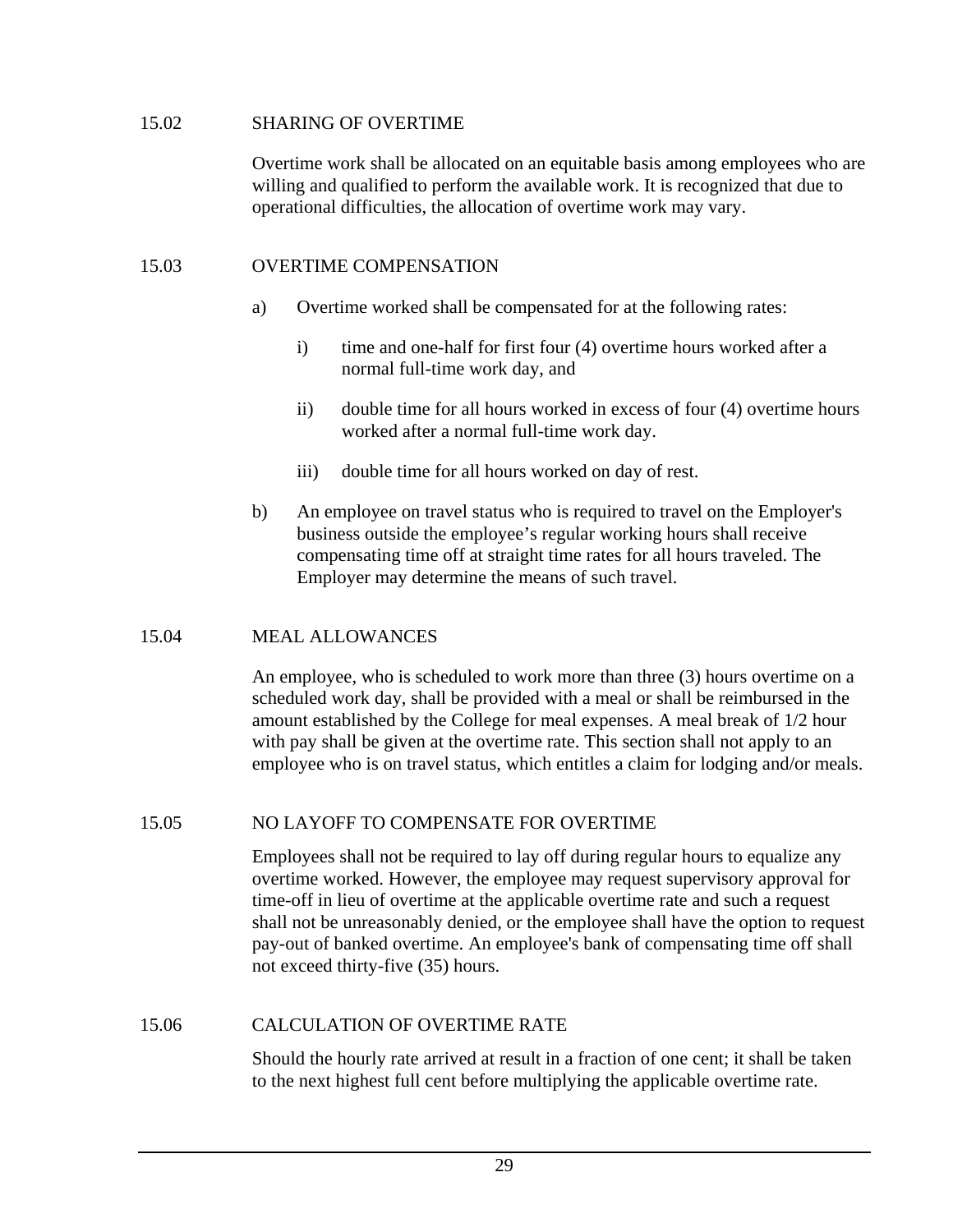### 15.07 RIGHT TO REFUSE OVERTIME

Each employee shall have the right to refuse to work overtime, except when required to do so in an emergency situation, without being subject to disciplinary action for so refusing.

## 15.08 CALL-OUT PROVISION

An employee who is called back to work outside of the employee's regular working hours shall be compensated for a minimum of two (2) hours at the applicable overtime rate.

## **ARTICLE 16 – GENERAL HOLIDAYS**

## 16.01 RATE OF PAY

Regular and probationary full-time and part-time employees shall receive their regular pay for the following general holidays:

| New Year's Day       | Labour Day              |
|----------------------|-------------------------|
| Good Friday          | <b>Thanksgiving Day</b> |
| <b>Easter Monday</b> | Remembrance Day         |
| Victoria Day         | Christmas Day           |
| Canada Day           | <b>Boxing Day</b>       |
| British Columbia Day |                         |

and any other day proclaimed by the Government of British Columbia, or the Employer.

### 16.02 SESSIONAL EMPLOYEES

Sessional employees shall receive their regular pay for those general holidays falling within their term of employment.

## 16.03 LESS THAN FULL-TIME EMPLOYEES

Where a general holiday falls on a regular work day for less than full-time employees, they shall receive their regular pay for that holiday. Where the general holiday falls on a day they are not regularly scheduled to work, they shall receive time off in lieu based on the following calculation:

Number of hours worked in the:

 $30$ -day period preceding the general holiday = time in lieu entitlement divided by 15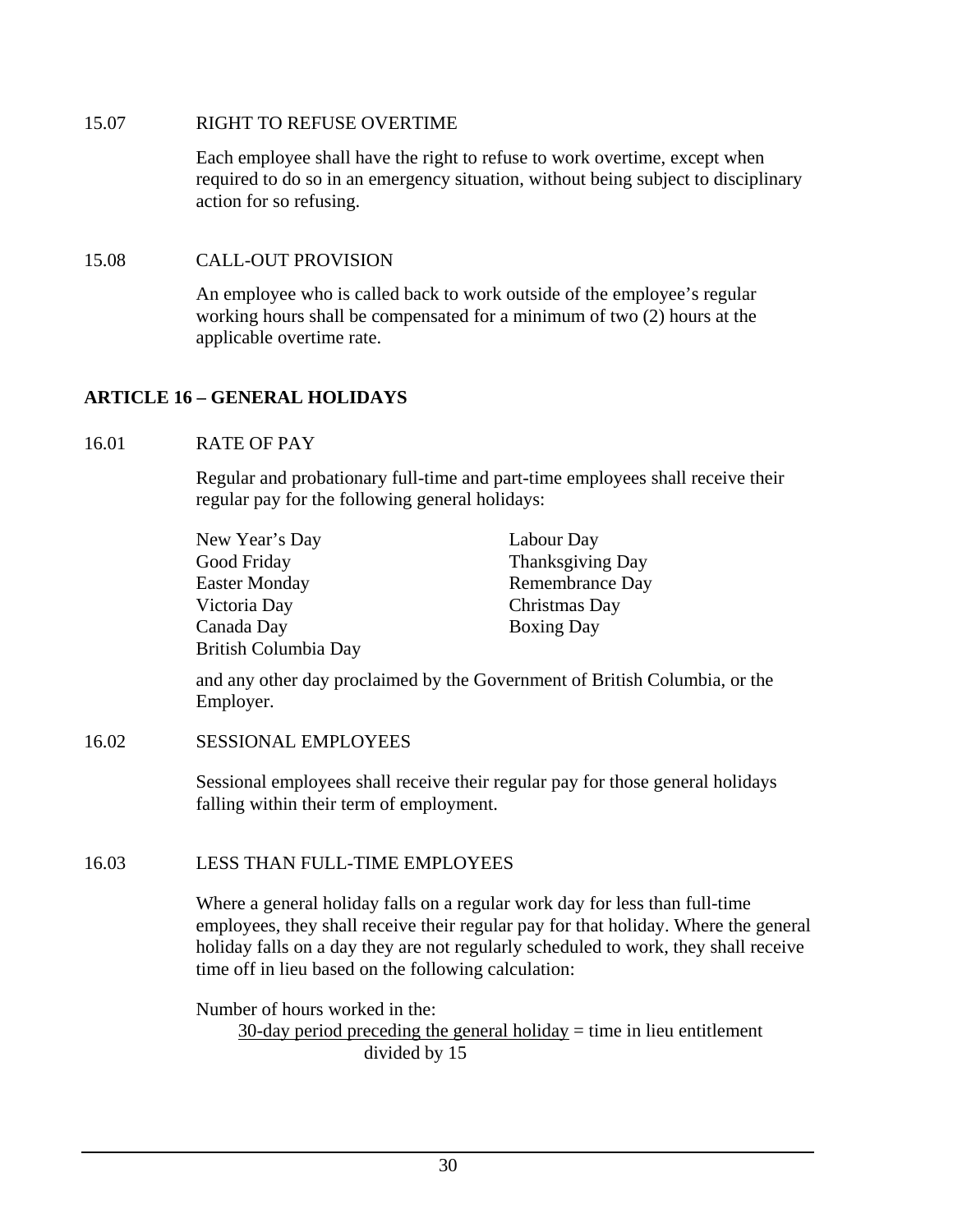#### 16.04 PAY IN LIEU FOR TEMPORARY EMPLOYMENT

Temporary employees and regular employees working additional temporary hours shall be paid 4.23% of salary on each pay cheque in lieu of general holidays.

#### 16.05 WORKING ON A GENERAL HOLIDAY

Where an employee is required to work on a general holiday, pay shall be at double the regular rate of pay for all hours worked on the holiday. In addition, the employee shall receive another day off in lieu of the holiday with the regular pay they would have been entitled to on the holiday had they not been required to work.

### 16.06 CHRISTMAS DAY AND NEW YEAR'S DAY OR GOOD FRIDAY AND EASTER MONDAY

When an employee is normally scheduled to work on Christmas Day and New Year's Day or Good Friday and Easter Monday, they will have at least one of these days as a general holiday.

## **ARTICLE 17 – VACATIONS**

#### 17.01 VACATION YEAR

For the purpose of this Agreement, the Vacation year shall mean the twelve (12) month period from January 1st to December 31st, inclusive.

### 17.02 VACATION ENTITLEMENT

a) Regular full-time employees shall be entitled to paid vacation which may be taken in the year in which it is earned, as follows:

| $\bf{1)}$                                                            | In the first incomplete vacation year                                                | 1.25 days per month       |  |  |
|----------------------------------------------------------------------|--------------------------------------------------------------------------------------|---------------------------|--|--|
| $\overline{11}$                                                      | After the first incomplete vacation year                                             | 3 weeks/(15 working days) |  |  |
| $\overline{111}$                                                     | After the first incomplete vacation year<br>plus three (3) complete vacation years   | 4 weeks/(20 working days) |  |  |
| iv)                                                                  | After the first incomplete vacation year<br>plus twelve (12) complete vacation years | 5 weeks/(25 working days) |  |  |
| Requier part-time employees will have vacation pay pro-rated however |                                                                                      |                           |  |  |

b) Regular part-time employees will have vacation pay pro-rated, however shall receive full entitlement.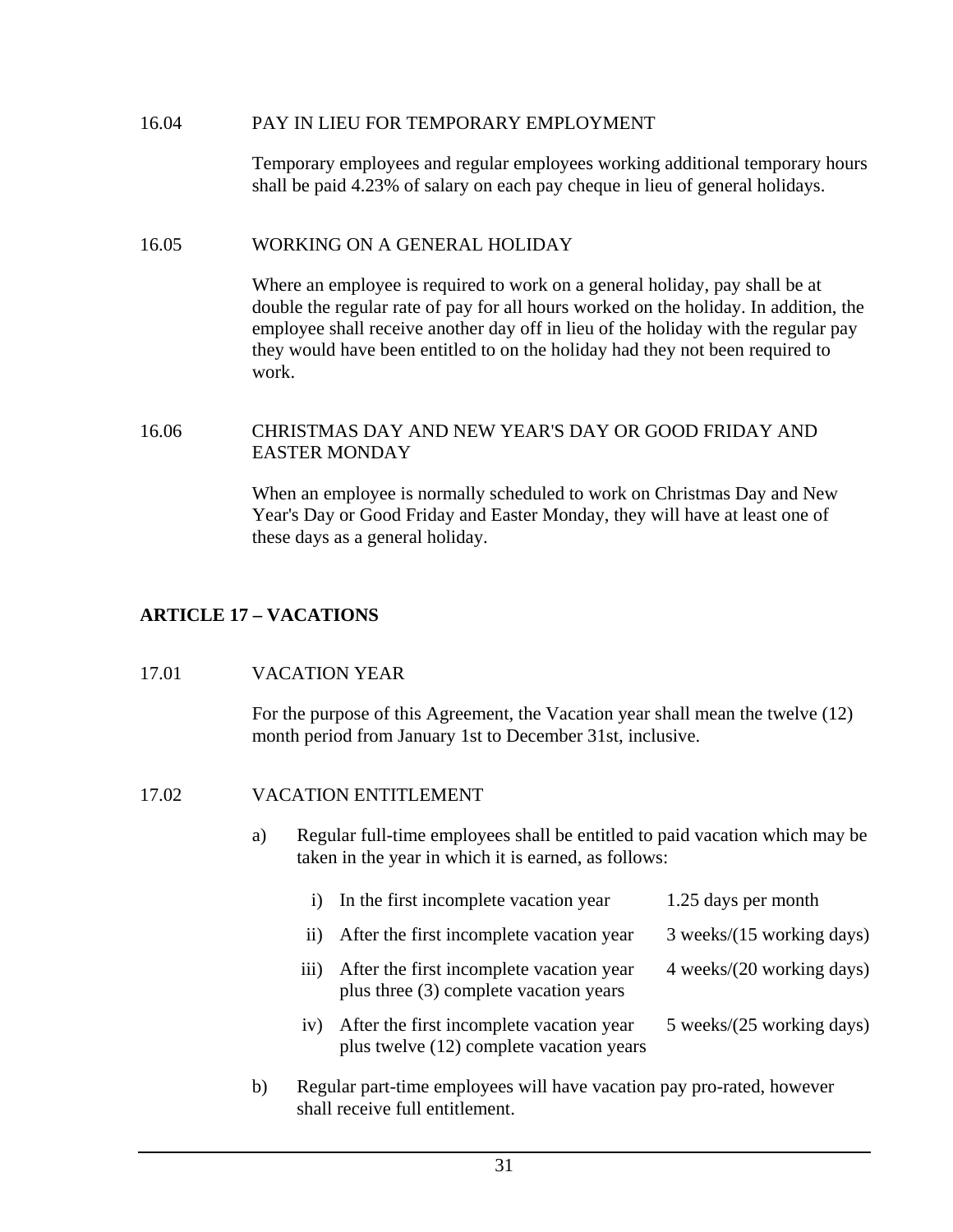- c) Temporary employees working seventeen and one-half (17 ½) hours or more per week shall be paid six percent (6%) of gross earnings on each pay cheque in lieu of vacation. Those working less than seventeen and one-half  $(17 \frac{1}{2})$  hours shall be paid four percent  $(4\%)$ .
- d) Co-operative Education student employees shall be paid 6% of gross earnings on each pay cheque in lieu of vacation time**.**
- e) Employees who work sessionally shall receive the following percentages on each pay cheque in lieu of vacation pursuant to 17.02 (a) above:
	- i) 6% iii) 8%
	- ii) 6% iv) 10%
- f) Vacation Credits

Employees on approved leave of absence shall continue to accrue vacation credits with the following exceptions:

- i) general leave of absence in excess of one (1) month;
- ii) deferred salary leave;
- iii) full-time Union and public duties.
- g) Employees may request to carry over a maximum of five (5) days vacation to the following vacation year providing the employee makes a written request at least sixty (60) days prior to the end of the vacation year. Such requests shall not be unreasonably denied. Vacation deferred at the request of the Employer shall be carried over in addition to the five (5) days above and must be taken within twenty-four (24) months.
- h) No regular employee employed on a twelve (12) month basis shall be restricted in the time of year the employee chooses to take vacation entitlement or the number of consecutive vacation days provided that the Employer's ability to provide service is not impaired.
- i) Approval for multiple vacation requests for the same time period within a department/centre shall be shared equitably between employees.

## 17.03 COMPENSATION FOR HOLIDAYS FALLING WITHIN VACATION

When a statutory holiday falls on or is observed during an employee's annual vacation, it shall be recorded as a statutory holiday on the timesheet and shall not be deducted from the employee's vacation credits.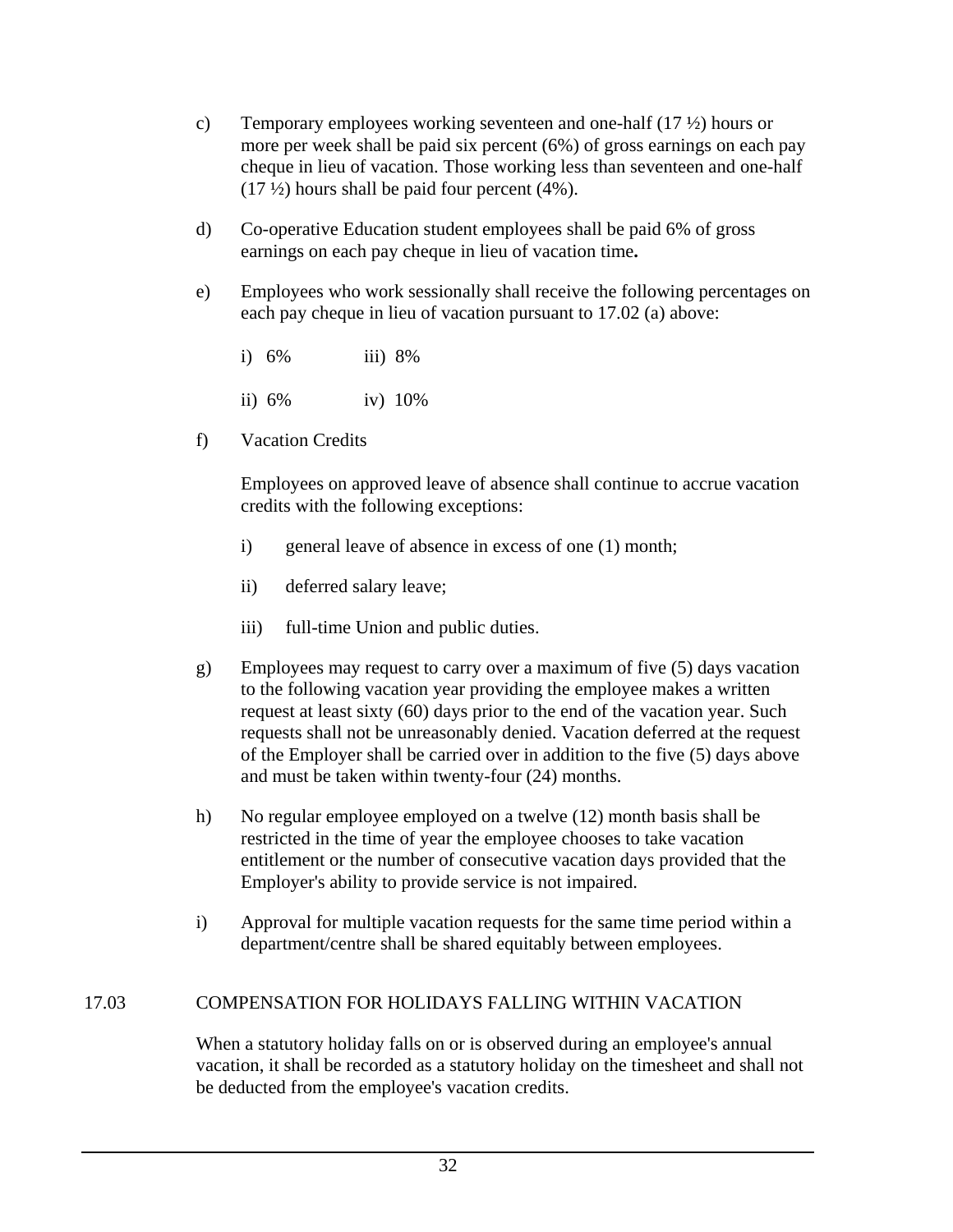### 17.04 PAYCHEQUES – IN ADVANCE OF VACATION

Employees may, upon giving thirty (30) calendar days prior notice, receive on the last working day preceding commencement of their vacation, any cheques or deposit which would normally fall during the period of their vacation.

### 17.05 APPROVED SICK LEAVE DURING VACATION

An employee who is eligible for sick leave and who suffers a serious illness or accident while on vacation shall have vacation credits reinstated and shall be placed on sick leave.

An employee must advise the Employer of their intention to claim vacation credits within seven (7) days of returning to work.

### 17.06 VACATION RELIEF

The Employer shall, where practical, give regular employees the opportunity to substitute in higher paying positions for the purposes of vacation relief. Such employees shall have the skill, knowledge and ability to perform the work.

## **ARTICLE 18 – SICK LEAVE**

### 18.01 SICK LEAVE ENTITLEMENT

A regular full-time employee shall earn sick leave credits at the rate of one and a half (1<sup>1</sup>/<sub>2</sub>) days for each month of service. Sick leave shall accumulate to a maximum of one hundred and twenty (120) days.

A regular part-time employee working at least an average of seventeen and onehalf (17<sup>1</sup>/<sub>2</sub>) hours per week shall be entitled to sick leave credits on a pro rata basis.

Regular part-time employees working less than an average of seventeen and onehalf (17  $\frac{1}{2}$ ) hours per week shall be entitled to earn sick leave credits equivalent to 1½ days per month on a pro rata basis.

Employees on the following leaves of absence shall not accumulate sick leave credits:

- i) general leave of absence in excess of one (1) month;
- ii) deferred salary leave;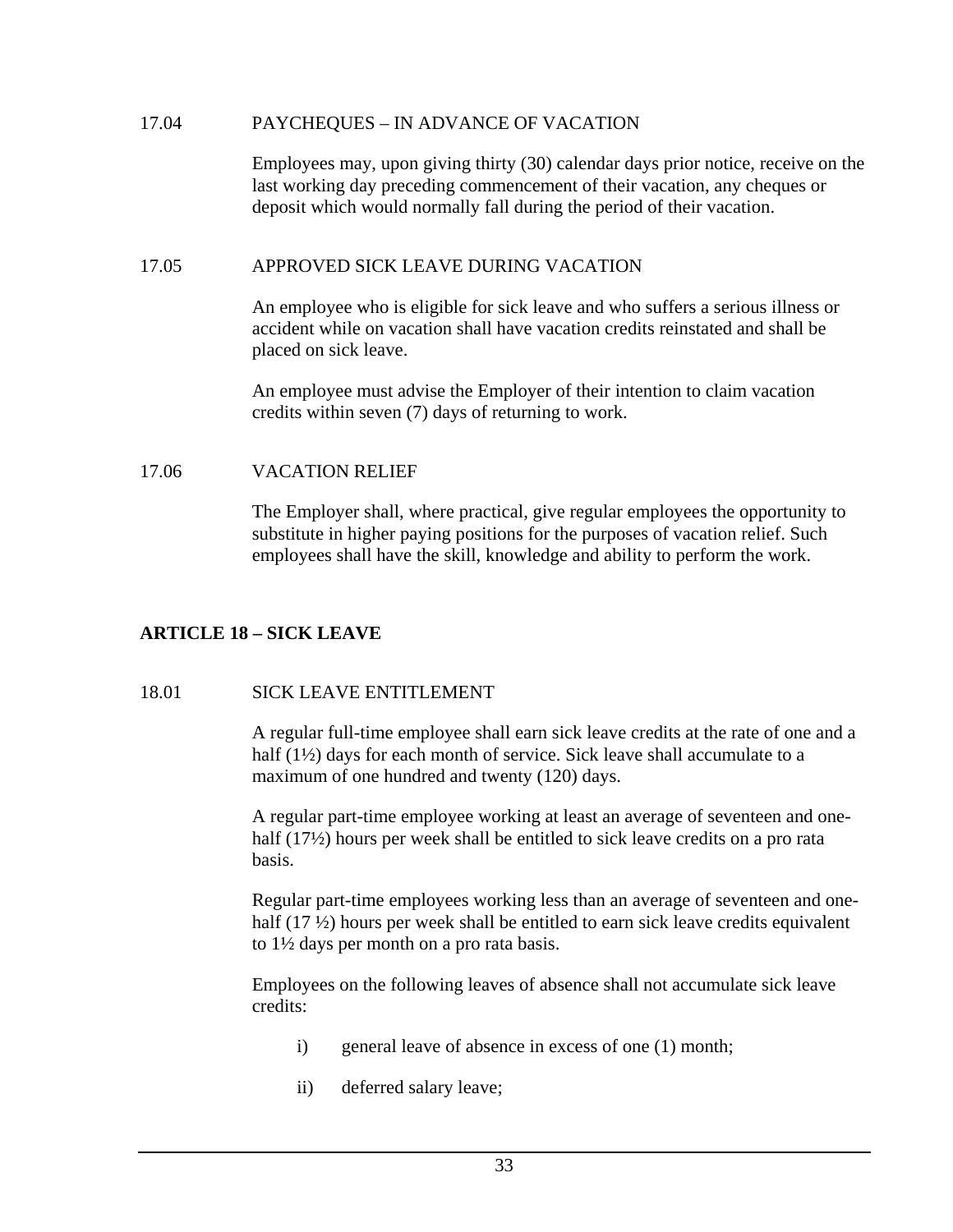iii) full-time Union and public duties.

Temporary employees working seventeen and one-half (17½) or more hours per week shall accumulate sick leave credits at the rate of one (1) day for each month of service, not to accumulate beyond the employee's temporary contract.

Where an employee is absent from work because of illness or injury, the employee shall be entitled to claim sick leave at their regular rate of pay for a maximum period equivalent to their accumulated sick leave credit.

## 18.02 MEDICAL CERTIFICATES

Where the Employer requests medical certificates the Employer shall pay the costs of such certificates.

## 18.03 EMPLOYEE TO INFORM IMMEDIATE SUPERVISOR

The employee shall make every reasonable effort to inform the immediate supervisor as soon as possible of their inability to report to work because of illness or injury.

### 18.04 FAMILY ILLNESS

In case of illness of a member of the immediate family of an employee, as defined in Article 20.01 when no one at home other than the employee can provide for the needs of the ill person, the employee shall be entitled, after notifying their supervisor, to use annual sick leave entitlement up to a maximum of ten (10) days per annum for this purpose.

## 18.05 LEAVE FOR MEDICAL AND DENTAL CARE

Every effort shall be made to arrange appointments so as not to conflict with regular working hours. An employee shall consult with their supervisor in arranging the timing for medical and dental appointments that cannot be arranged outside working hours.

Time off of up to one (1) hour for an appointment shall not be deducted from an employee's pay or sick leave credits. If the time off exceeds an hour, the additional amount of time off shall be deducted from an employee's sick leave credits, or where there are no credits, from an employee's pay.

When a series of medical or dental appointments or treatments are required, the scheduling of the timing of such appointments/treatments must be done in consultation with the supervisor prior to the start-up of the series.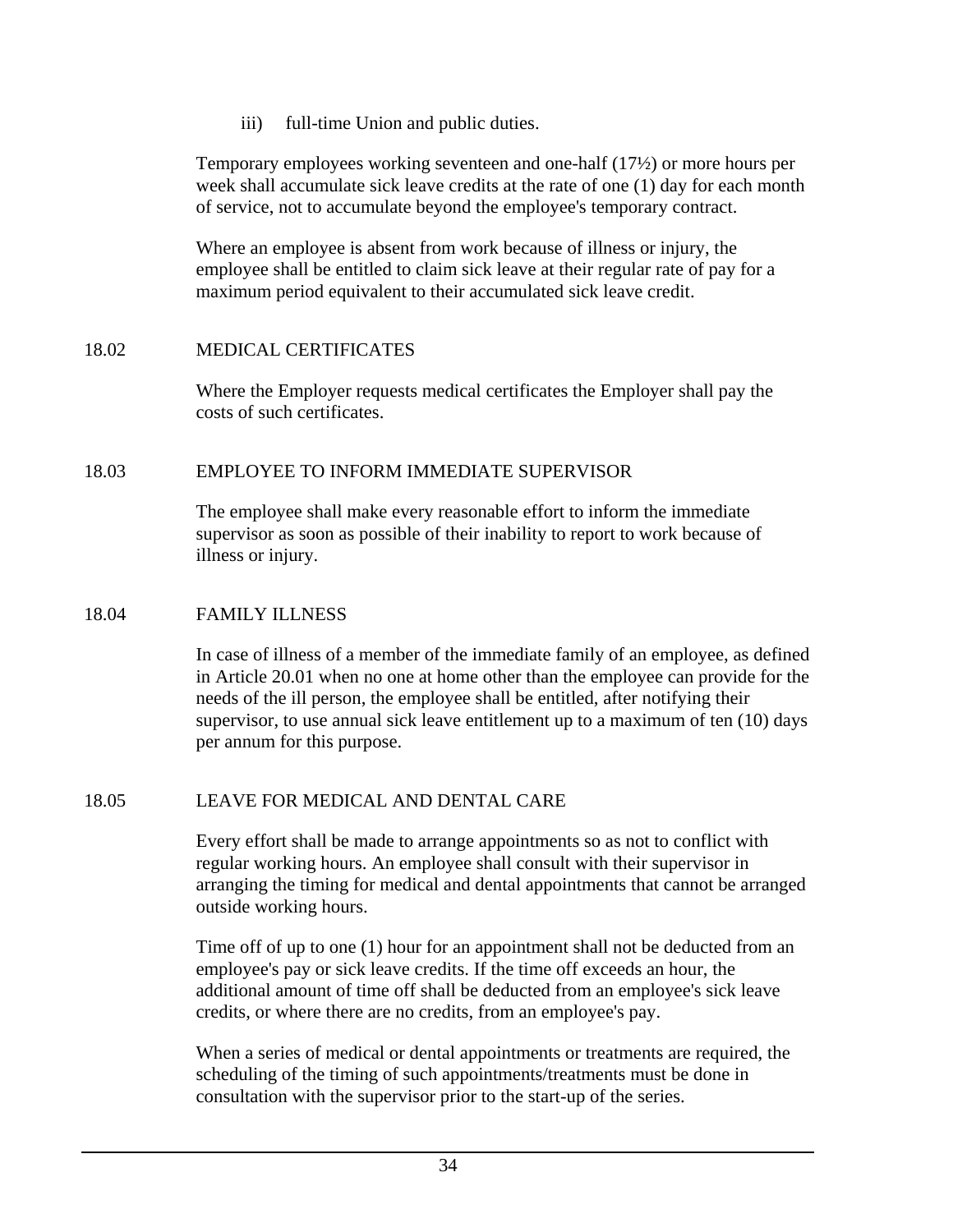### 18.06 DEDUCTION OF SICK LEAVE

Sick leave for less than a day shall be deducted on a pro-rated basis.

### 18.07 SICK LEAVE RECORDS

Upon written request an employee shall be advised of the balance of their sick leave credits.

### 18.08 SHORT TERM DISABILITY

Sick leave credits must be utilized before Short Term Disability commences except in the case of maternity leave. Short Term Disability benefits are provided subject to provision of medical documentation and pursuant to the terms of the agreement with the insurance carrier.

### 18.09 LONG TERM DISABILITY

Upon completion of weekly indemnity coverage, and with continued medical documentation, Long Term Disability benefits become effective pursuant to the terms of the agreement with the insurance carrier.

### 18.10 ADVANCE OF INSURANCE PAYMENTS

In the event that the initial Short Term Disability or Long Term Disability payments are delayed, the Employer will provide advance payment(s), which will be reimbursed upon receipt of Short Term Disability or Long Term Disability monies.

#### 18.11 WORKERS' COMPENSATION BENEFITS

Sick leave credits will be utilized to top up an employee's salary when an employee is eligible to receive W.C.B. disability benefits. The Employer will pay the employee their regular pay to the extent of the employee's sick leave credits and the employee will remit the W.C.B. payment to the College until the sick leave credits are exhausted.

For each day of W.C.B. benefits received, the appropriate portion of a day of sick leave credits shall be deducted from the employee's accumulation. Employees with no sick leave credits accumulated or having exhausted credits shall receive payment directly from the Workers' Compensation Board.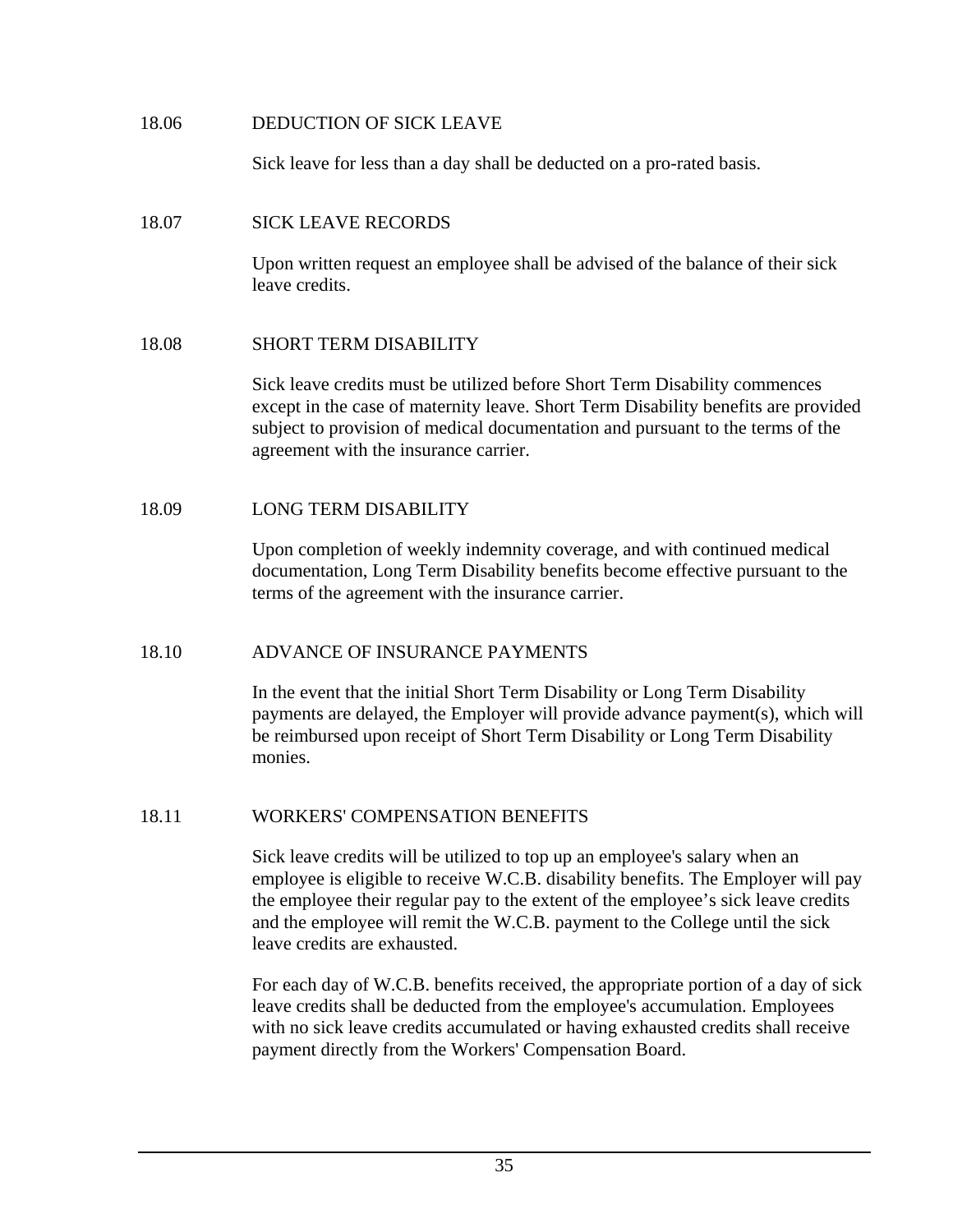## **ARTICLE 19 – CAREER DEVELOPMENT, EDUCATION AND TRAINING**

### 19.01 PURPOSE

Both parties recognize the importance of training and education in creating and maintaining a vital and competent workforce. The provisions of the Article are intended to ensure that the two parties achieve maximum benefit from education and training activities. This includes training and education for:

- a) Establishing, maintaining, or improving skills required by an employee's current work assignment
- b) Enabling an employee to retain or move into a position after being affected by technological change Article 23 or other imposed change, or
- c) Preparing an employee for promotional advancement or career change, whether inside or outside the college.

### 19.02 COURSE LEAVE

An employee shall be granted leave with pay to take courses at the request of the Employer. When such leave is granted the Employer shall bear the full cost of the course, including tuition, entrance or registration fees, laboratory fees, and course required books. The Employer shall also reimburse the employee for traveling, subsistence and other legitimate expenses where applicable.

#### 19.03 EMPLOYER SUPPORTED TRAINING OPPORTUNITIES

The Employer shall bulletin any training courses and experimental programs for which employees may be selected. The bulletin shall contain the following information:

- a) Type of course, subjects and materials to be covered.
- b) Time, duration, location and enrolment minimum and maximum of the course.
- c) Basic minimum qualifications required for applicants.

This bulletin shall be posted for a period of two (2) weeks on bulletin boards in all departments/campuses/centres to afford all interested employees an opportunity to apply for such training.

This does not preclude a supervisor recommending a candidate for selection.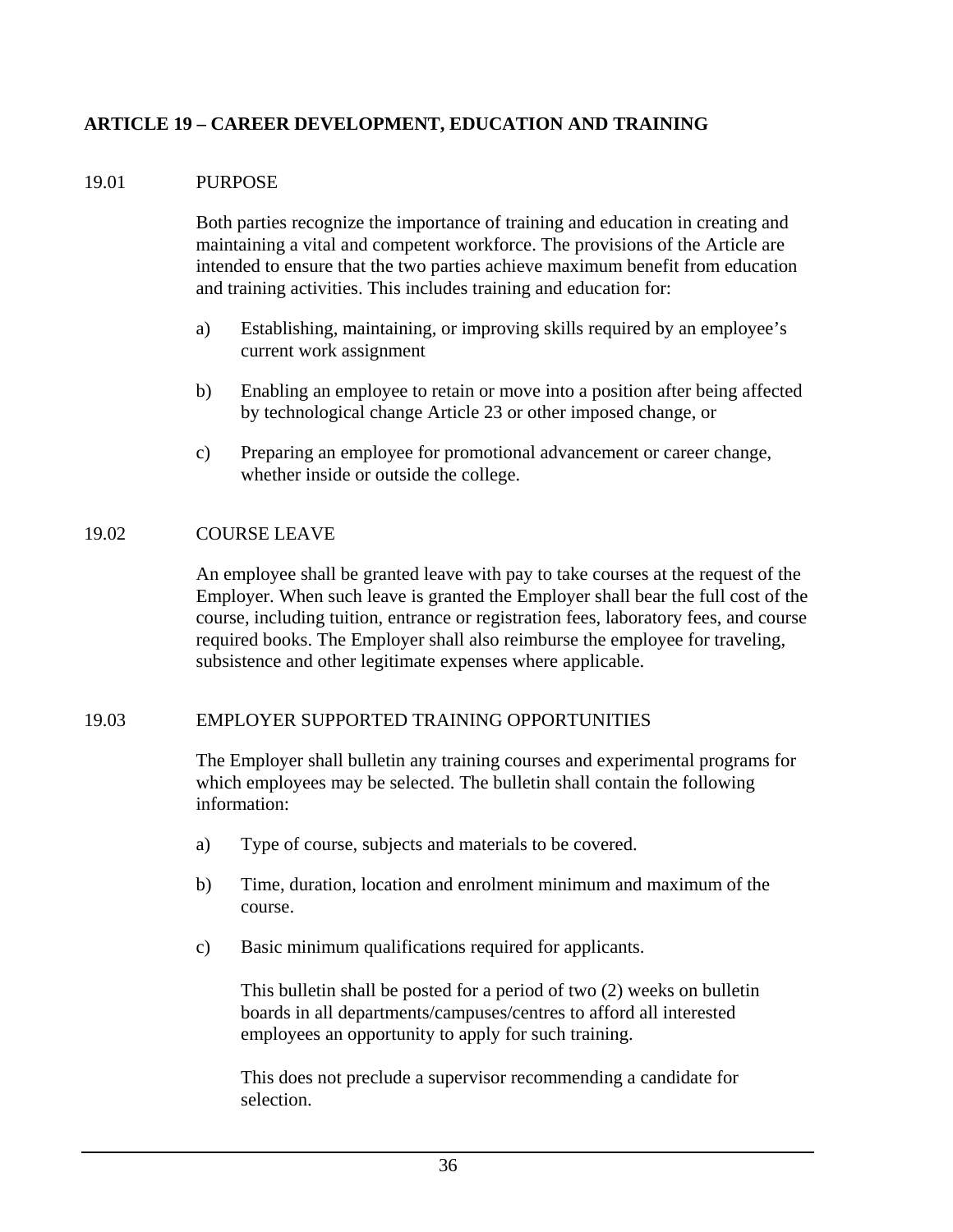Employees shall continue at their regular rate of pay and with no loss of seniority during training.

### 19.04 CAREER DEVELOPMENT FUND

The Employer and the Union shall establish a jointly administered Career Development Fund that shall be maintained at \$6,000 annually.

On April 1st of each year, \$6,000 shall be placed in that fund, paid eighty percent (80%) by the Employer and twenty percent (20%) by the Union. Funds remaining at the end of the year shall be carried forward to the following year.

A joint committee shall be established to administer the fund and approve requests for career development. The committee shall consist of two (2) representatives of the Employer and two (2) representatives of the Union.

### 19.05 COLLEGE CREDIT COURSESAND EVALUATED COMMUNITY EDUCATION COURSES

The Employer supports the concept of employee career development and will waive registration fees for college credit and evaluated community education courses to be taken by an employee. Regular employees will be eligible under the following circumstances:

- a) the employee has obtained the approval of their immediate supervisor prior to taking the course if it occurs during the employee's regular working hours, and such approval shall not be unreasonably denied; and
- b) in cost recovery Community Education and credit courses, providing the minimum enrolment for fee payers is met.

Under this article, fees will only be waived for a maximum of three (3) units or equivalent per year as established by the College Tuition Fee By-law.

Employees shall submit proof of successful completion to Human Resources for their personnel files.

The parties agree to establish a Prior Learning Assessment Fund to be administered by the Career Development Fund Joint Committee as per Article 19.04. On April  $1<sup>st</sup>$  of each year, the Employer shall deposit \$2000 in the PLA Fund. Any unused funds shall be transferred to the Career Development Fund annually.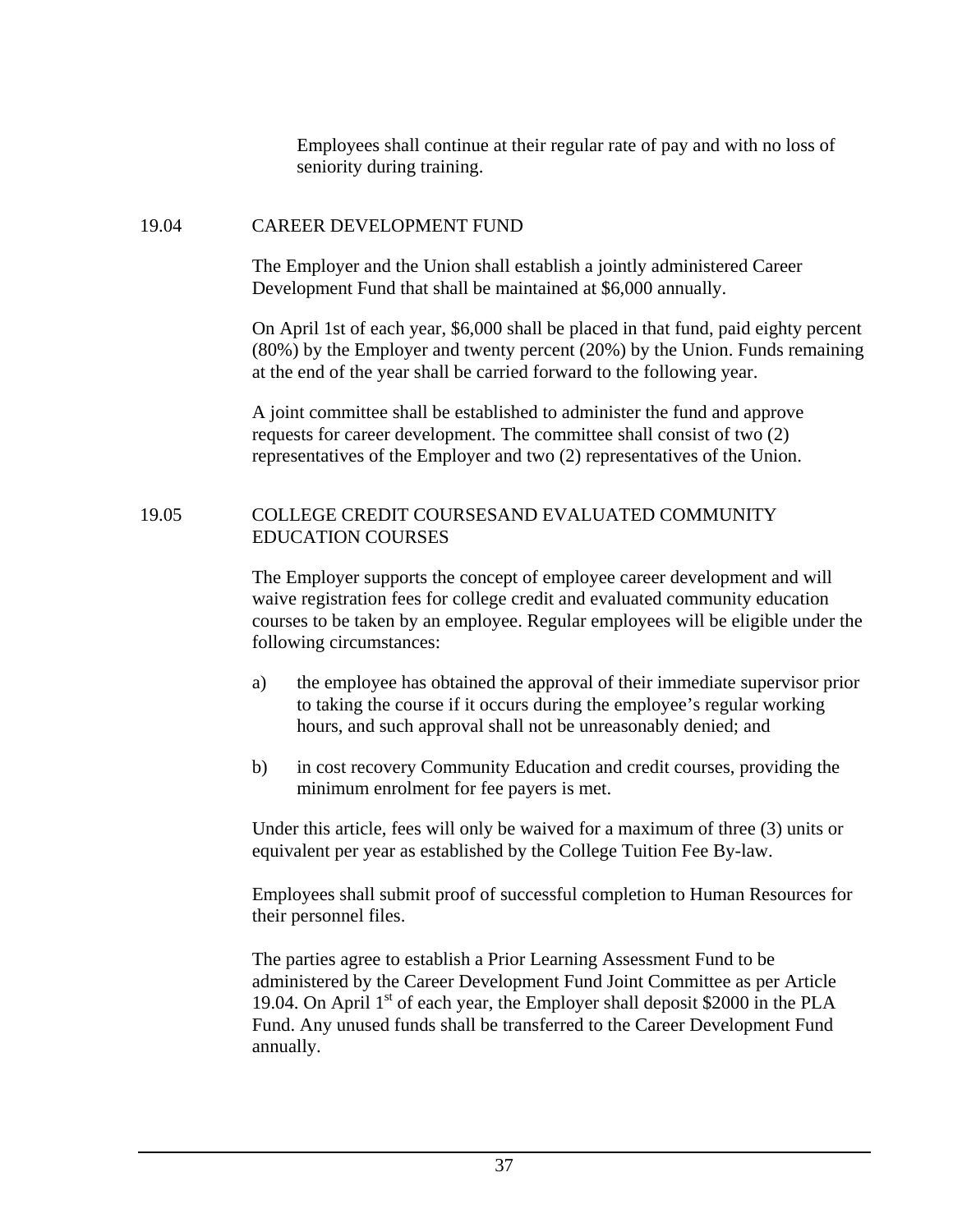### 19.06 EDUCATION AND TRAINING AT EMPLOYER EXPENSE

Where education or training is undertaken at Employer expense, pursuant to Articles 19.03, 19.04 or 19.05, such education or training should:

- a) relate reasonably to the employee's current job position or occupational category and promotional path, or
- b) fit into a career plan established by the employee and provided to the employee's immediate supervisor and also to the Career Development Committee where application for funding is made pursuant to Article 19.04.

## 19.07 INSTITUTIONAL STAFF DEVELOPMENT DAY

The parties recognize that mutual benefits accrue to the institution and its employees where the Employer and members of the bargaining unit are provided with opportunity to communicate regional or college-wide concerns that fall outside the purview of the collective agreement.

Further, the parties acknowledge the need to encourage constructive dialogue in order to evaluate and address those concerns on an on-going basis. In order to facilitate such dialogue, the parties agree:

- a) To undertake a joint initiative to establish an annual institutional development day, on a regional and/or college-wide basis for the purpose of creating a venue in which support workers may discuss and endeavour to address issues of concern.
- b) Institutional Staff Development Day shall be scheduled so as to cause minimal disruption in support services, and shall focus on issues of relevance and concern to support workers in the system.
- c) The attendance and participation of employees shall be on a voluntary basis, but without loss of pay. Employees who choose not to attend are required to maintain their regular work schedules.

## **ARTICLE 20 – SPECIAL AND OTHER LEAVE**

### 20.01 BEREAVEMENT LEAVE

In the case of bereavement in the immediate family an employee not on leave of absence without pay shall be entitled to special leave at their regular rate of pay, for the period of bereavement which shall normally not exceed five (5) working days, including, if necessary an allowance for immediate return traveling time.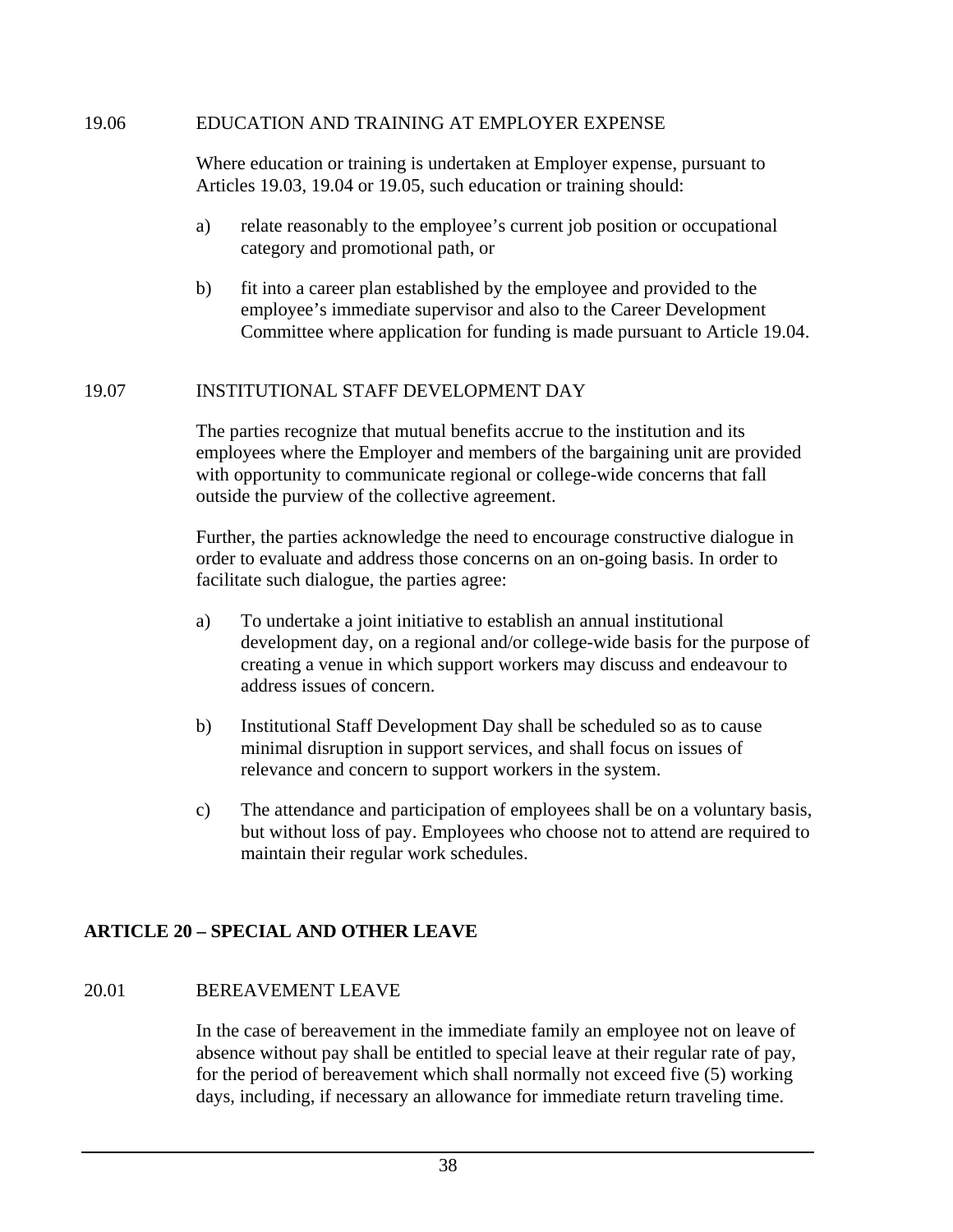When the burial occurs outside the Province, such leave shall also include reasonable traveling time, not to exceed five (5) days. The leave shall normally commence from the date of death to and including the date of the funeral, cremation or interment. However, in the event the funeral, cremation, or interment is not held until a later date, the leave may be taken non-consecutively within three months from the date of death.

If an employee is on vacation leave at the time of bereavement, the employee shall be granted bereavement leave and be credited the appropriate number of days to vacation leave credits.

Immediate family is defined as an employee's parents, spouse, including common law and/or same sex partner, child, brother, sister, father-in-law, mother-in-law, grandparents, grandchild, and any relative who has been residing in the same household, or any other relative for whom an employee is required to administer bereavement responsibilities

In the event an immediate family member suffers a medical crisis in which death is considered imminent, the employee may take visitation leave of up to five (5) days. This leave may be taken in lieu of bereavement leave, on the understanding that additional leave, if needed to attend a later funeral of the same family member, shall be treated as normal vacation leave or leave without pay, at the option of the employee.

## 20.02 SPECIAL LEAVE

An employee not on leave of absence without pay shall be entitled to apply for one day special leave at the employee's regular rate of pay for the following reasons:

- a) Marriage of the employee
- b) Attend wedding of the employee's child
- c) Serious household or domestic emergency
- d) Moving household furniture and effects
- e) Attend the employee's formal hearing to become a Canadian citizen
- f) Attend funeral as pallbearer or mourner
- g) Religious holidays observed by the employee Requests for such leave(s) shall not be unreasonably denied and shall not exceed a total of three (3) days leave for all causes in any one (1) calendar year.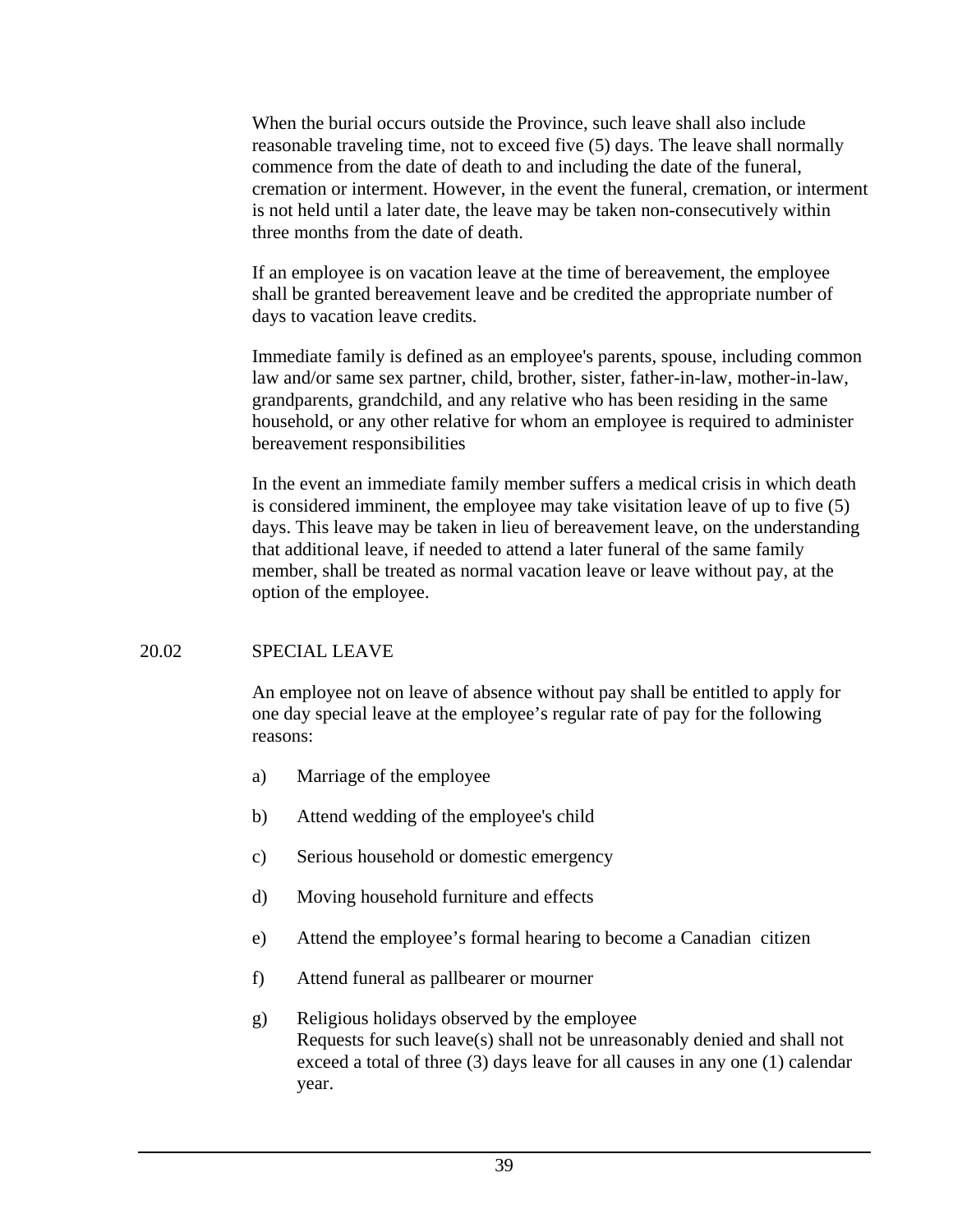### 20.03 FULL-TIME UNION OR PUBLIC DUTIES

The Employer shall grant, on written request, leave of absence without pay:

- a) for employees to seek election in a Municipal, Provincial or Federal election
- b) for employees selected for full-time position with the Union or any body to which the Union is affiliated for a period of one year. Such leave may be renewed each year, on request, during his term in office. Such employees shall receive pay and benefits as provided for in this Agreement but the Union shall reimburse the Employer for all pay and benefits during the period of absence.

## 20.04 LEAVE OF ABSENCE FOR COLLEGE COMMITTEES

An employee whose assigned work schedule would prevent him/her from attending meetings of a college committee to which he/she has been elected or appointed, will be granted a leave of absence from his/her regular duties without loss of pay or other entitlements to attend such meeting(s).

Where such leave is granted, the Employer will replace the employee as necessary. The cost of this provision will be borne by the institution as a general operating expense.

## 20.05 LEAVE FOR COURT APPEARANCES

An employee who is called for Jury Duty or as a witness shall continue to receive their regular pay. The employee shall turn over to the College any monies received from the Crown, except travel and meal allowances, on the days the employee is normally scheduled to work providing this does not exceed their regular pay rate.

## 20.06 ELECTIONS

Any employee eligible to vote in a Federal, Provincial, or Municipal election or a referendum shall have four consecutive clear hours during the hours in which the polls are open, in which to cast their ballot.

## 20.07 GENERAL LEAVE

Notwithstanding any provision for leave in the Agreement, the Employer may grant leave of absence without pay to any employee requesting such leave for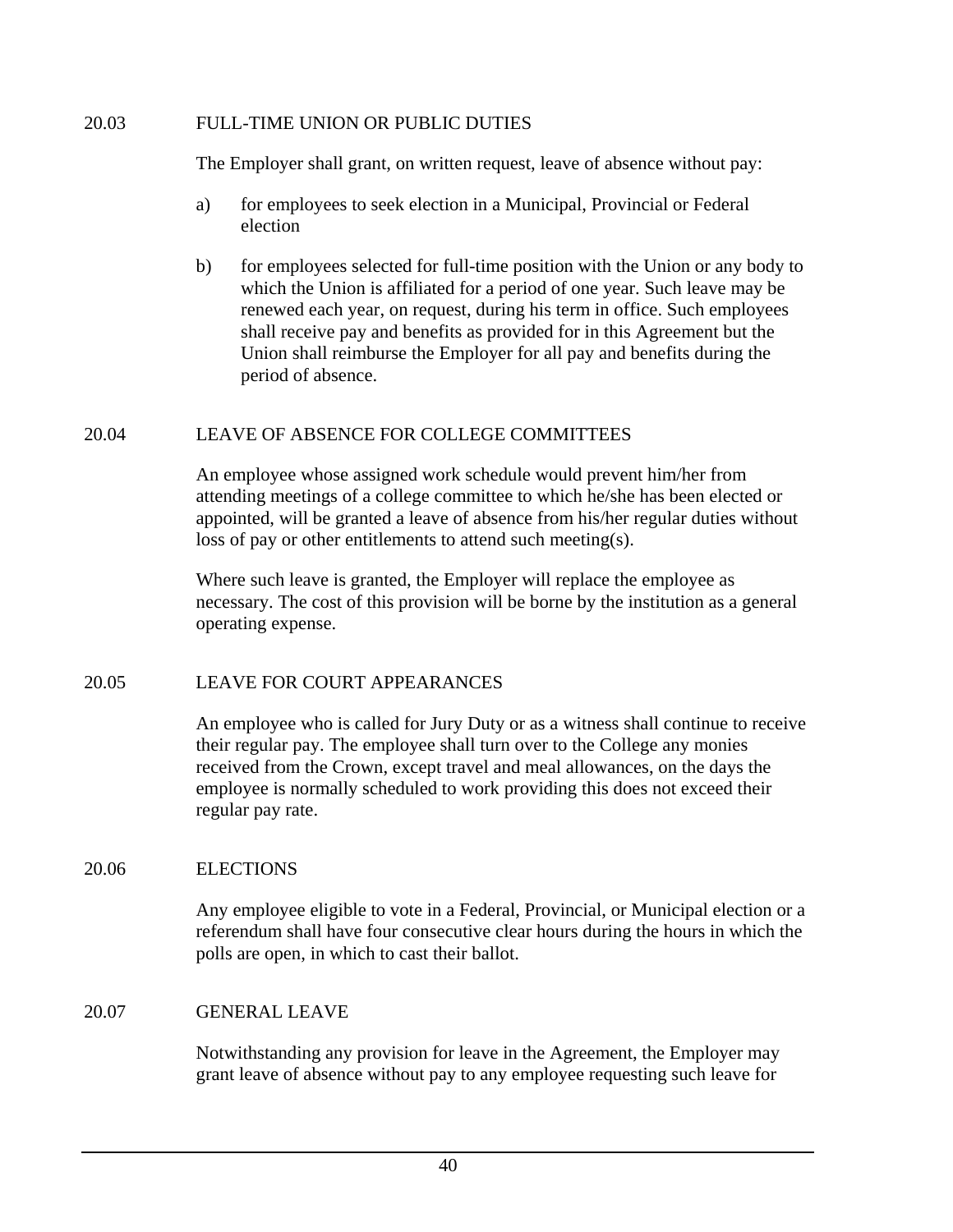good and sufficient reason. Such requests are to be in writing and approved by the appropriate administrator.

Employees on extended leave without pay are required to notify the College of their intention to resume their regular employment at least thirty (30) calendar days in advance of the pre-determined recommencement date.

## **ARTICLE 21 – PREGNANCY/PARENTAL LEAVE**

## 21.01 PREGNANCY LEAVE

A pregnant employee will qualify for the pregnancy leave provided in the Employment Standards Act.

## 21.02 ADOPTION LEAVE

An employee adopting a pre-school child shall be eligible for leave benefits set out in this article.

## 21.03 SENIORITY RIGHTS ON RE-EMPLOYMENT

While on maternity, parental or adoption leave, employees shall retain their full employment status and rights and shall accumulate all benefits and seniority under this Agreement. Upon re-employment all increments to wages and benefits shall apply to which the employee would have been entitled had the leave not been taken.

## 21.04 SICK LEAVE CREDITS

Illness arising due to pregnancy during employment and prior to leave of absence may be charged to normal sick leave credits.

## 21.05 PATERNITY LEAVE

A male employee will be granted two (2) days paternity leave, with pay, to attend at the birth, or upon adoption, of a dependent child.

## 21.06 PARENTAL LEAVE

An employee shall be entitled to parental leave as provided in the Employment Standards Act.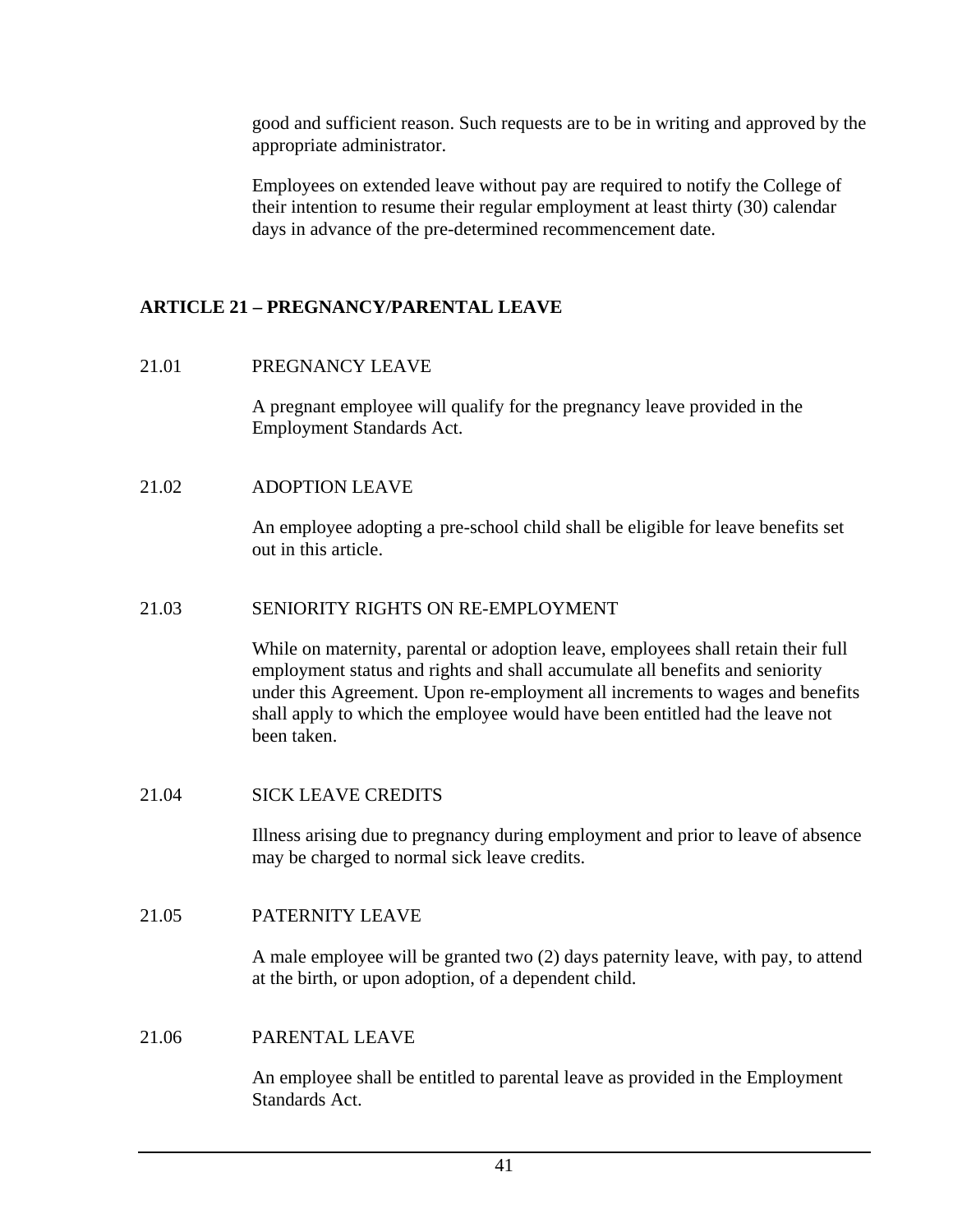### 21.07 LEAVE DURING PROBATION PERIOD

An employee commencing leave pursuant to Articles 21.01, 21.02 or 21.06 during the probation period, will be required to complete the unexpired portion of probation upon return to work.

## **ARTICLE 22 – OCCUPATIONAL HEALTH AND SAFETY**

## 22.01 OCCUPATIONAL HEALTH AND SAFETY COMMITTEE

- a) The Employer and the Union agree to establish a College-Wide Occupational Health and Safety Committee. The Committee will be composed of equal numbers of representatives of the Employer and employee groups with a minimum of two (2) representatives of CUPE, Local 3479.
- b) The role of the Occupational Health and Safety Committee is to make recommendations on unsafe, hazardous or dangerous conditions with the aim of preventing and reducing the risk of occupational injury and illness. A copy of the minutes of all Occupational Health and Safety Committees shall be forwarded to the Facilities Department for onward transmittal to the Union, the Employer, W.C.B. and any other agency requiring such information.
- c) The College-Wide Occupational Health and Safety Committee is responsible for establishing procedures within accepted provincial standards and will meet at least quarterly.
- d) The Regional Occupational Health and Safety Committees shall be notified of each accident, injury, or incident and shall investigate and report to the College-Wide Occupational Health & Safety Committee, the Union and the Employer on the nature and cause of the accident, injury, or incident
- e) The Employer and Union further agree to establish Regional Occupational Health & Safety Committees with at least one (1) representative of CUPE, Local 3479 on each regional committee. The Regional Committee will meet once a month.
- f) Employees who serve on either committee shall receive their regular rates of pay for attending meetings of the committees held during working hours, or for investigating safety matters at any time at the direction of the relevant committee.
- g) If meetings and/or investigations occur outside of regular working hours, equivalent time off in lieu shall be paid.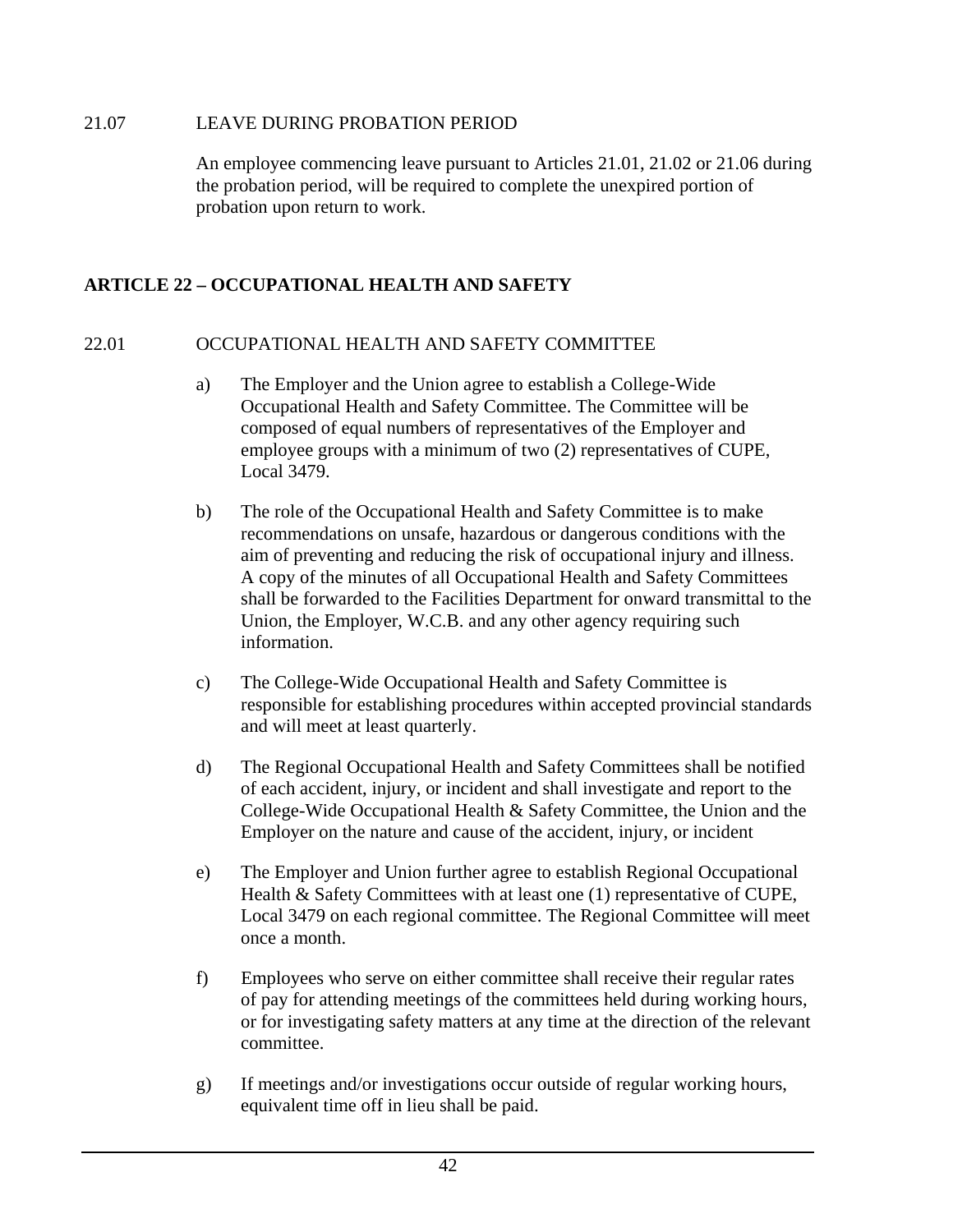h) Where either committee recommends revisions that would change the intent of this article, such revisions will be subject to agreement between the Employer and the Union.

### 22.02 OCCUPATIONAL FIRST AID REQUIREMENTS

a) Where the Employer requires an employee to obtain or renew their occupational first aid certificate, all mandated expenses such as tuition, learning materials and medical examinations shall be borne by the Employer.

Designated employees shall be granted time off with pay to prepare for and undertake required examination(s) for certificate renewal to a maximum of two (2) working days per certificate renewal.

b) A bi-weekly premium shall be paid to employees required by the Employer to possess a certificate under this Article. The amount of the premium shall be:

| <b>Occupational First Aid</b> | Level 1 | \$23.00 bi-weekly |
|-------------------------------|---------|-------------------|
| <b>Occupational First Aid</b> | Level 2 | \$30.00 bi-weekly |
| <b>Occupational First Aid</b> | Level 3 | \$37.00 bi-weekly |

## 22.03 UNSAFE WORK CONDITIONS

No employee shall be disciplined for refusal to work on a job which the employee has reasonable cause to believe, pursuant to Section 3.24 of the Occupational Health and Safety Regulations, is unsafe.

## 22.04 VIDEO DISPLAY TERMINALS

- a) Employees will be given an opportunity for a change of work activity not involving a video display terminal after one hour of continuous operation.
- b) A pregnant employee who believes working with a VDT that uses a cathode ray tube may be harmful, may request work reassignment. Such request shall not be unreasonably denied.
- c) Where possible, and when purchasing new equipment, the Employer agrees to take every reasonable step to ensure that computer workstations conform to current safety and ergonomic standards. The Employer agrees to take every reasonable step to ensure that all computer workstations have adjustable keyboards and screens, to minimize lighting glare, and to arrange for annual tests for radiation or harmful emissions.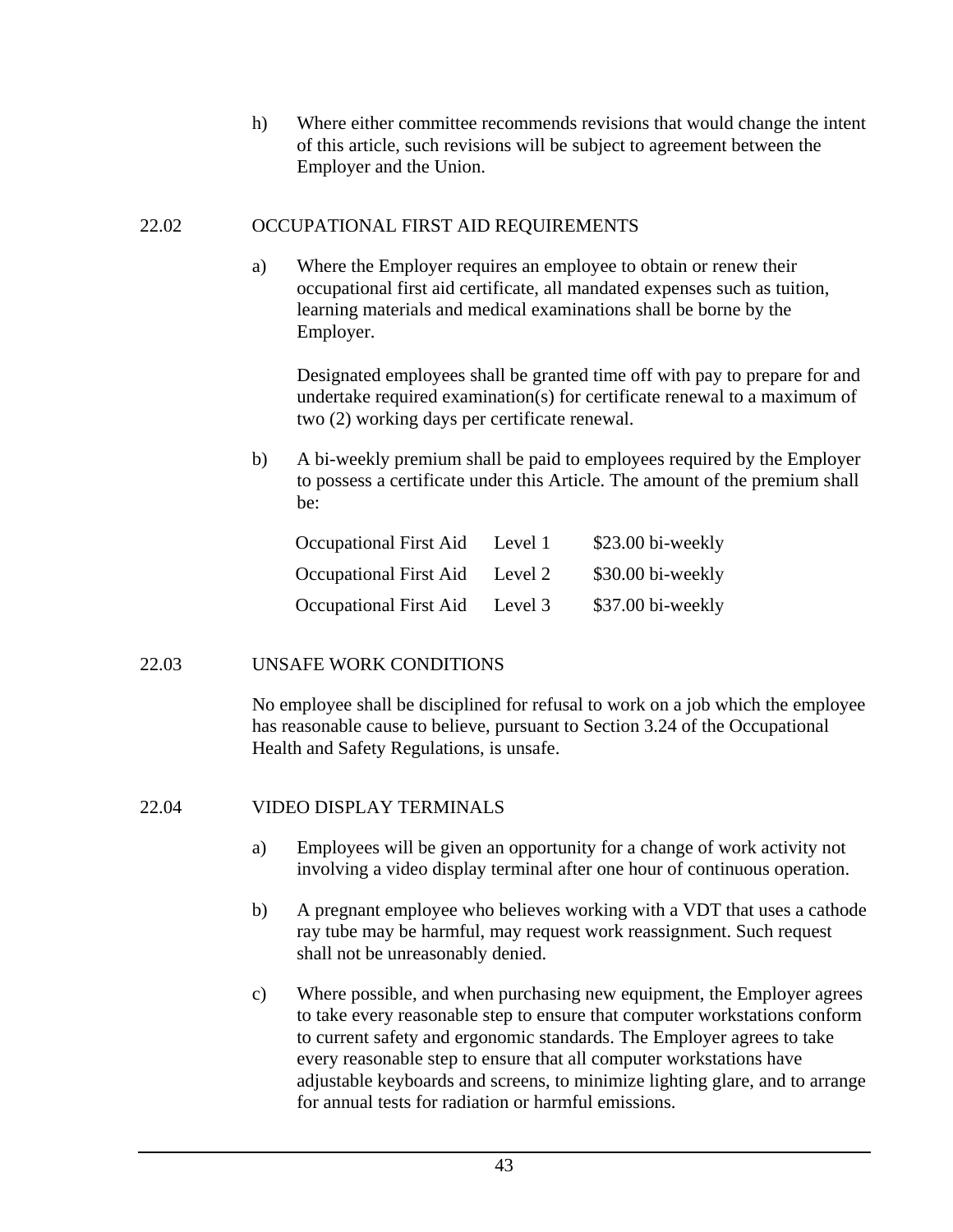### 22.05 SAFETY EQUIPMENT

All safety equipment required in the performance of their duties by employees using hazardous materials or tools will be provided by the college as required by the Occupational Health and Safety Regulations, Section 8.2.

## **ARTICLE 23 – TECHNOLOGICAL CHANGE**

The Employer will discuss proposed technological change with the Union and will give as much notice as is reasonably possible to employees affected.

## 23.01 DEFINITION

In this article, "technological change" means:

- a) the introduction of equipment or material of a different nature or kind than that previously utilized;
- b) a change in work methods, organization or procedures, related to that equipment or material, affecting one or more employees.

## 23.02 RATE OF PAY – TECHNOLOGICAL CHANGE

An employee whose job is changed or who is displaced from their job by virtue of technological change will not suffer any loss in rate of pay. Where a position, as a result of technological change, is reclassified at a lower classification, or the employee is displaced, the previous rate of pay will be maintained until such time as the new rate of pay plus any negotiated general wage increases equals the previous rate of pay.

## 23.03 TRANSFER ARRANGEMENTS

An employee who is rendered redundant, displaced, or has their hours reduced as a result of technological change shall be given an opportunity to displace another employee pursuant to Section 12.01 (Layoff and Recall).

### 23.04 TRAINING BENEFITS

a) Where new or greater skills are required than are already possessed by affected employees as a result of a technological change and where such new skills are consistent with the employee's general education experience and background and can therefore be reasonably achieved such employees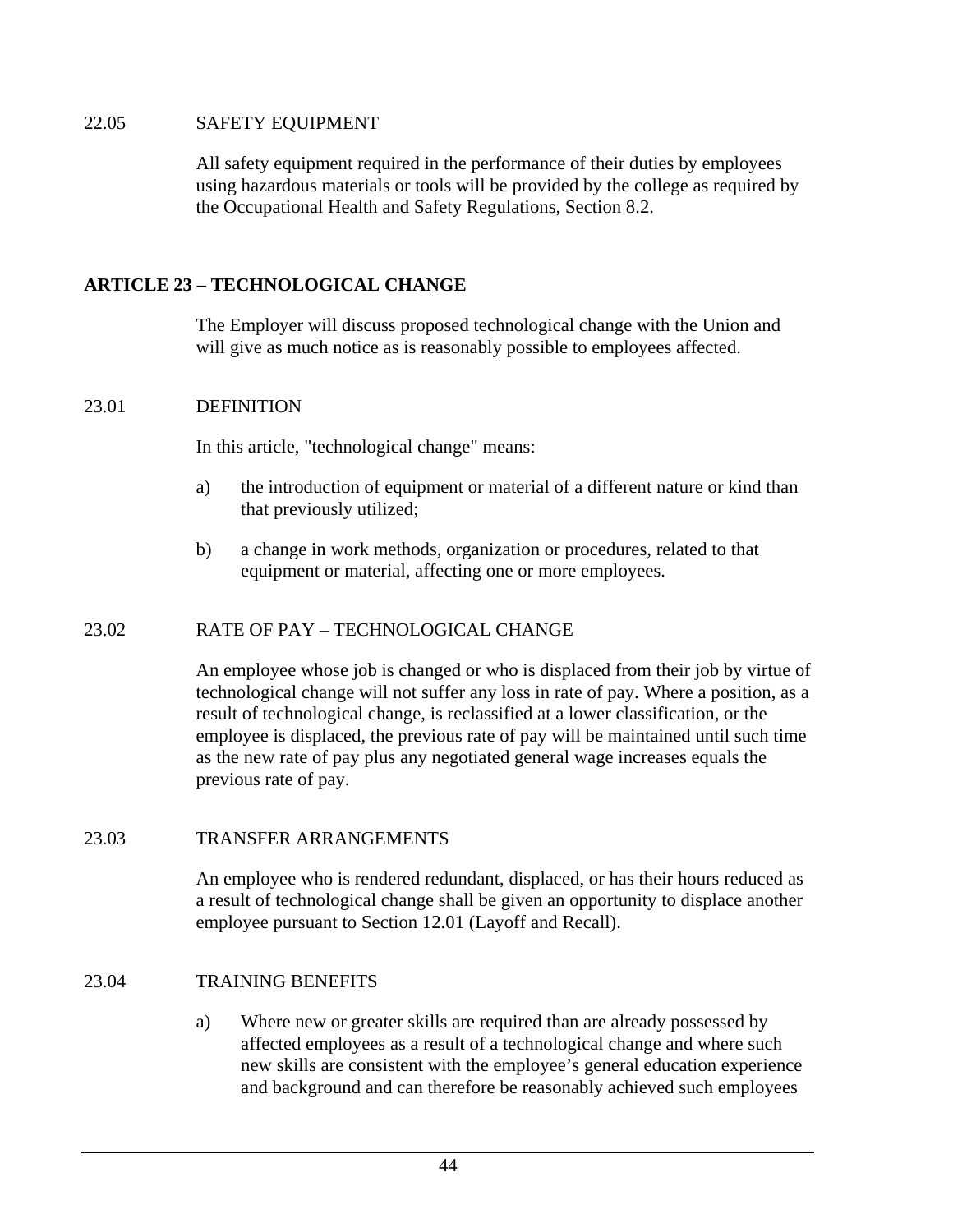shall be provided with the required training by the Employer, and in accordance with Article 19.02**.** 

- b) When new, enhanced or changed work processes are introduced into an employee's job, the Employer shall identify and provide the learning opportunities, support and/or training required to perform the job duties.
- c) The Employer will discuss the employee development needs with the affected employees.
- d) Employees shall suffer no loss of pay, excluding overtime, to participate in this training.

## 23.05 TRAINING PERIOD

The training provided for in this article shall be given during the hours of work whenever possible. Any such training outside of working hours shall be considered voluntary unless at the request of the Employer, in which case time devoted to training shall be considered as time worked.

## **ARTICLE 24 – PROMOTIONS AND STAFF CHANGES**

### 24.01 JOB POSTINGS

a) When a vacancy occurs or a new position is created inside the bargaining unit, the Employer shall notify the Union in writing and post notice of the position on all designated Bulletin Boards for a minimum of five (5) working days so that all members will know about the vacancy or new position.

In the event that five (5) hours or more are added to a position the following shall apply:

- i) If the employee has been in the position less than eighteen (18) months, the position shall be posted.
- ii) If the employee has been in the position eighteen (18) months or more, the employee shall have the option to accept the additional hours. If the hours are not accepted, the position shall be posted.
- b) A temporary vacancy specified as three (3) months or less is not subject to posting, however the Employer shall notify the Union in writing and seniority factors as outlined in Section 24.05 shall apply. If such vacancy is extended, it shall be posted except by mutual agreement.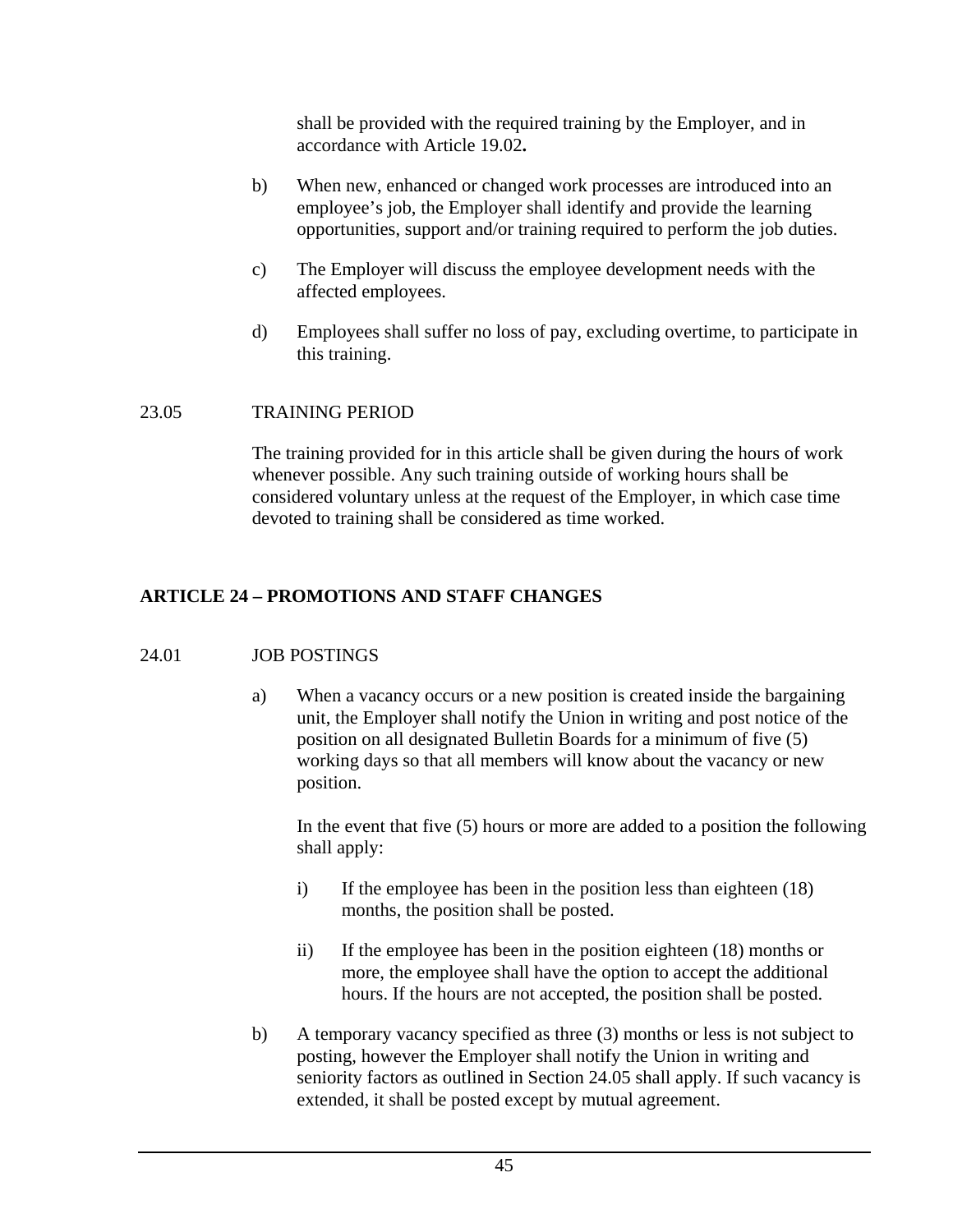c) Pursuant to Article 1.05 (b) temporary positions will normally be converted to regular status and posted if continued beyond ten (10) months in an eighteen (18) month period. If the temporary employee is successful in that job competition, on completion of the probation period, seniority will be backdated to include time in that particular job as a temporary.

### 24.02 INFORMATION IN POSTING

Such notices shall contain the following information:

nature of position, qualifications, required knowledge and education, skills, shift, wage rate or salary.

## 24.03 OUTSIDE APPLICATIONS

- a) No applications received as a result of outside advertisement for any vacancy shall be considered until the applications of present regular employees have been thoroughly processed and no qualified applicant found.
- b) Co-op students shall be considered as outside applicants for the purpose of this Article.
- c) Temporary employees shall be considered as internal applicants without benefit of seniority.
- d) After working an accumulated number of hours equivalent to the probation period (910 hours), temporary employees shall have their hours of service, from the first date of their employment, recognized for the purposes of applying as an internal applicant for a position. In the event the selection process requires a tiebreaker, the hours of service shall be a determining factor.
- e) The seniority of regular and sessional employees takes precedence over the seniority of temporary employees.

## 24.04 LIMITED DURATION POSITIONS

The purpose of this article is:

- To recognize an increasing number of limited duration support positions arising out of, for example, contract services and other non-base funded initiatives;
- To facilitate cost-effective recruitment for such positions; and,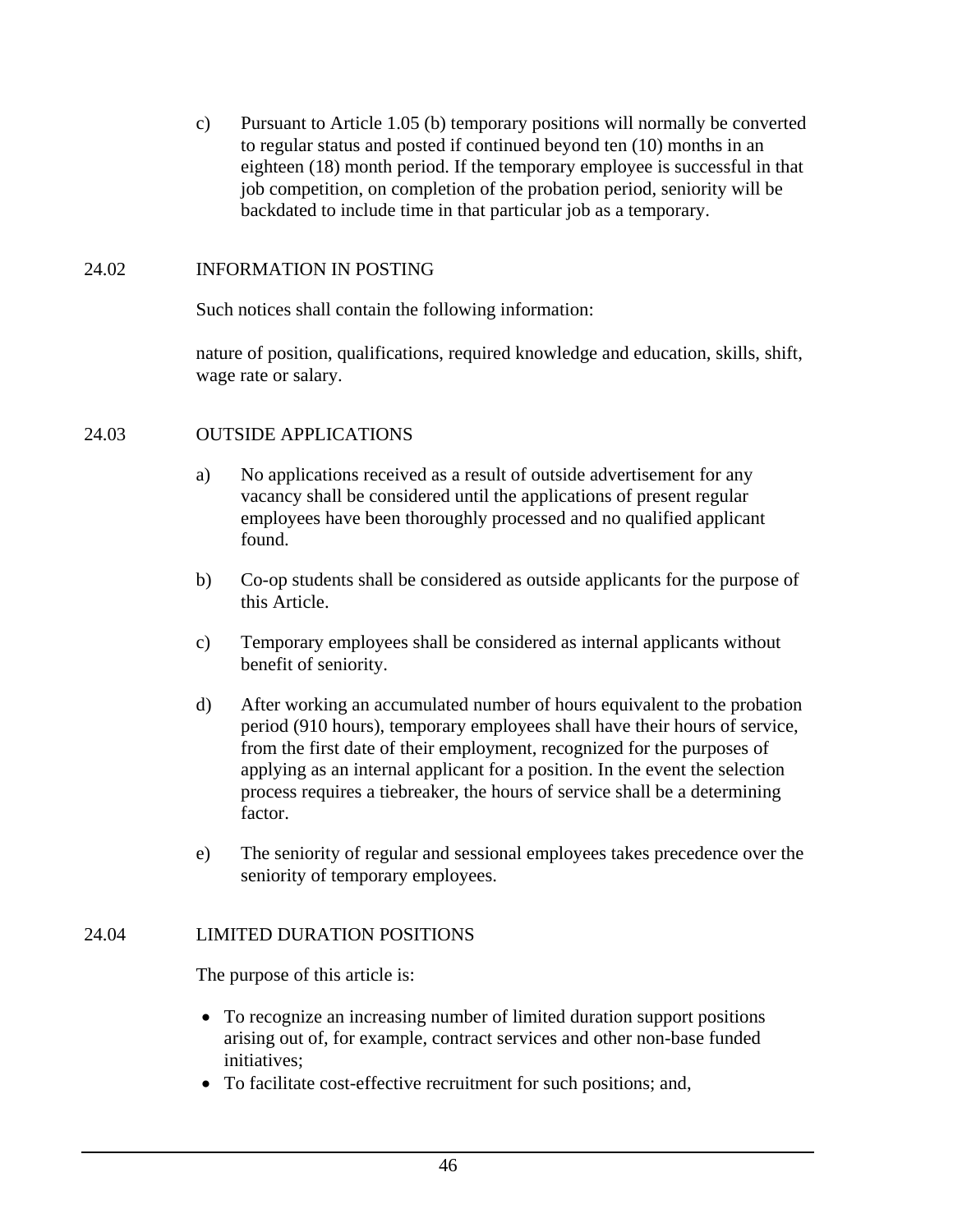• To provide members of the bargaining unit with opportunities towards full employment.

The parties agree that where temporary positions arise which are not anticipated to exceed ten (10) months in duration, nor to exceed seventeen and one-half (17½) hours per week (or in any consecutive five-day period), such positions shall not be initially posted and the following shall apply:

- a) Laid off employees shall be recalled pursuant to Articles 12.01 (d) and (e)
- b) Where such vacancies are not filled under the provisions of Article 12.01 and if they are more than three months in duration, they shall be posted internally only, for a minimum of five (5) working days.
- c) The skill, knowledge and ability of employees who apply for such positions shall be the primary consideration in candidate selection and, where such qualifications are relatively equal, seniority shall be the determining factor.

## 24.05 ROLE OF SENIORITY IN PROMOTIONS AND TRANSFERS

In making promotions, transfers, or filling vacancies, the skill, knowledge and ability of the employees concerned shall be the primary consideration, and where such qualifications are relatively equal, seniority shall be the determining factor.

### 24.06 TRIAL PERIOD

The successful applicant shall be placed on trial for a period of three (3) months, subject to extension by mutual agreement.

Conditional on satisfactory service, the employee shall be declared permanent after that period.

In the event the successful applicant proves unsatisfactory in the position during the trial period, or if the employee is unable to perform the duties of the new job classification, or if the employee is unsatisfied with the position, they shall be returned to their former position, wage or salary rate, and without loss of seniority. Any other employee promoted or transferred because of the rearrangement of positions shall also be returned to their former position, wage or salary rate, without loss of seniority.

## 24.07 EMPLOYEE WORKLOAD WHEN POSITIONS TEMPORARILY VACANT

a) The Employer agrees that in dealing with any temporary vacancy, except in the case of emergency, an employee's workload shall not be increased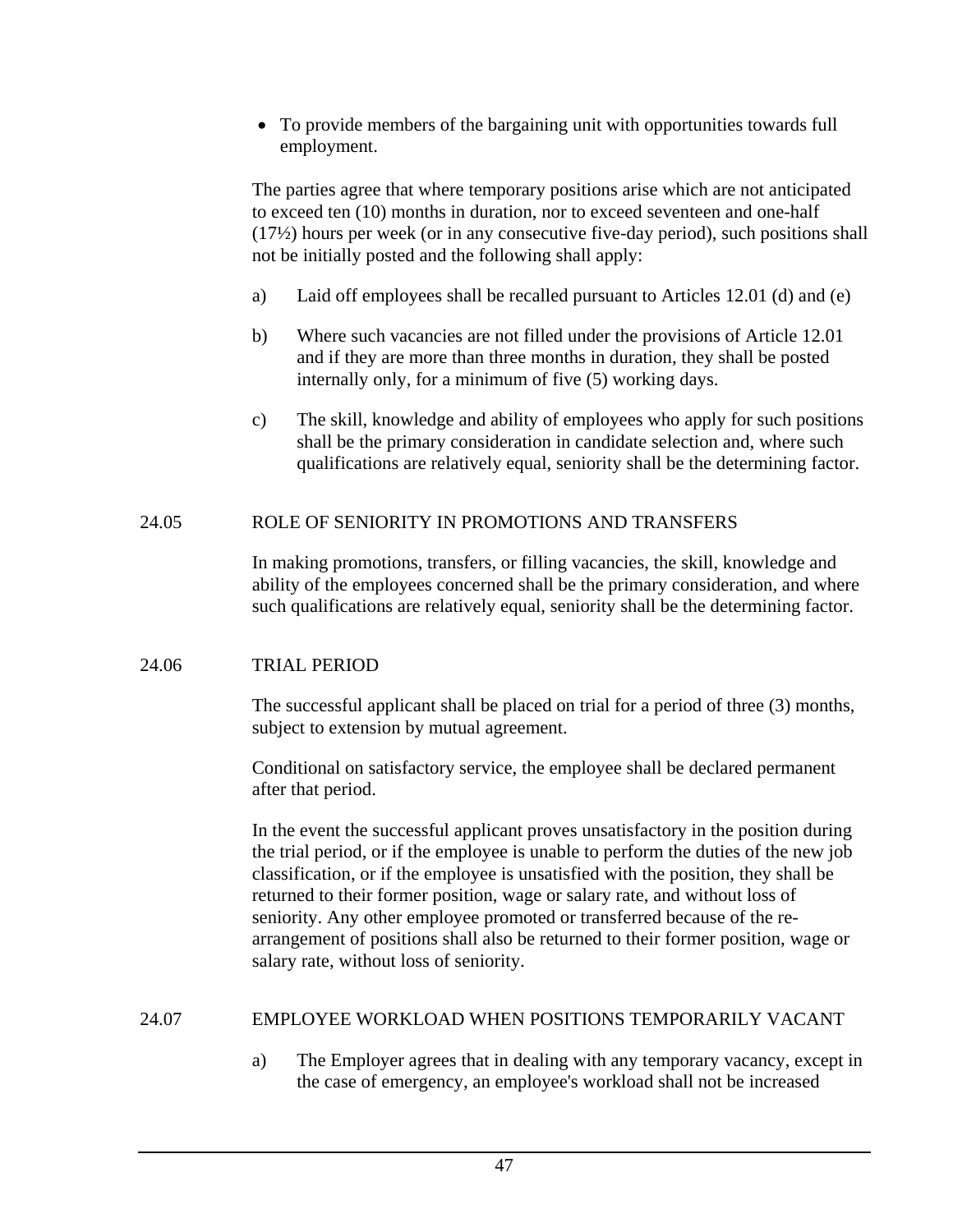beyond a level that could reasonably be expected of an employee in a regular work day.

b) Voluntary overtime is neither expected nor encouraged as a means of addressing workload concerns. Employees are expected to consult with their supervisors or managers when workload concerns arise. If a satisfactory resolve is not achieved, either the employee or the supervisor/manager may refer the matter to the Labour Management Committee.

## 24.08 NOTIFICATION TO EMPLOYEE AND UNION

Within seven (7) calendar days of the date of appointment to a vacant position within the bargaining unit, the name of the successful applicant shall be sent to each applicant within the bargaining unit. Upon request, unsuccessful applicants from within the bargaining unit shall be given the reasons why they were unsuccessful. The Union shall be notified of all appointments, hirings, layoffs, transfers, recalls and termination of employment.

## 24.09 RIGHT TO GRIEVE

Where an employee feels they have been aggrieved by any decision of the Employer related to promotion, demotion or transfer, the employee may grieve the decision at STEP 2 of the Grievance Procedure in Article 8 of this Agreement within twenty (20) working days.

## 24.10 SYSTEM-WIDE ELECTRONIC JOB REGISTRY

The Post Secondary Employers' Association will establish and maintain a systemwide electronic registry of job postings and the necessary supporting database.

- a) POSTING
	- i) Employers shall ensure that the internal selection procedure in the applicable local collective agreement has been concluded prior to job postings being listed on the system-wide registry.
	- ii) Institutions will post on the Registry all employment opportunities of half-time or more and longer than three months in duration that are available to applicants beyond those employed by the institution.
	- iii) Postings will be removed from the registry one (1) week after the closing date.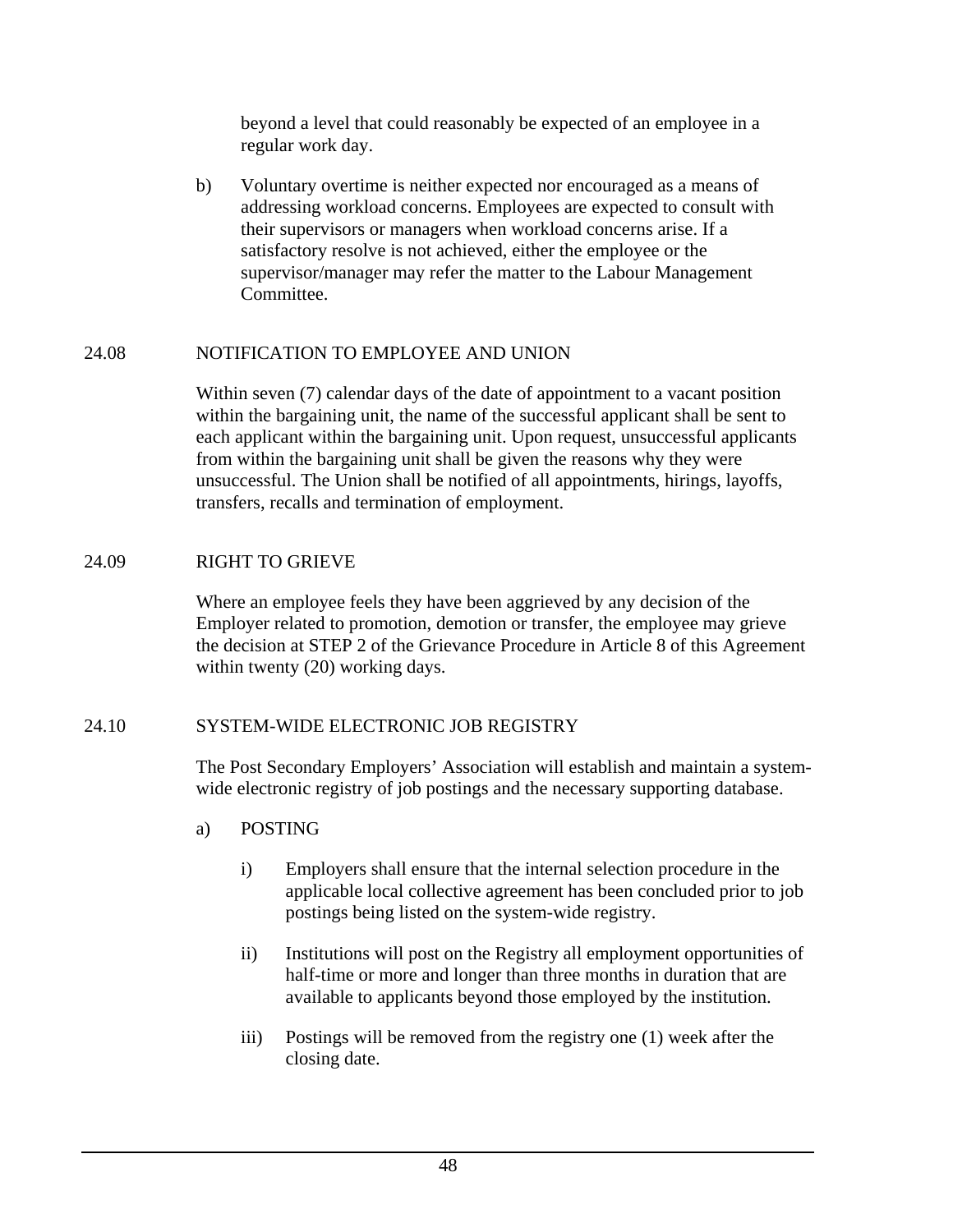- iv) Employers may elect to include job postings from institutions not covered by this Agreement.
- v) Unions, Employers and employees have the right to access the information on the system-wide registry. Computer terminal access will be provided and the location will be mutually agreed at the local level. Where Internet access is not available, other arrangements will be made.

### b) ELECTRONIC REGISTRY OF ELIGIBLE EMPLOYEES (REGISTRANTS)

- i) Employees covered by the Agreement are eligible for listing on the system-wide registry if they are regular employees who have received notice of layoff or who have been laid off.
- ii) Laid-off employees will become ineligible in the following situations:
	- (a) They are recalled or appointed to an equivalent position at the institution from which they were laid-off;
	- (b) They obtain an equivalent position as a result of being listed on the system –wide registry; or
	- (c) Upon the expiration of the employee's recall rights, or two (2) years from the date of registration, whichever is later.

## c) APPLICATION PROCEDURES

- i) An employee applies for a listing on the system-wide registry through the employee's Human Resources Department by completing the form in Appendix 2.
- ii) The institution will immediately forward the completed form to the PSEA who will list eligible employees on the system-wide registry.
- iii) A registrant is responsible to ensure the information is current and to immediately notify the Employer and the local Union if the registrant is no longer available for employment through the Registry.

### d) REGISTRANT APPLYING FOR VACANCIES

- i) It is the responsibility of registrants listed on the system-wide registry to inquire about and apply for the available positions.
- ii) Registrants applying for a posted position in the manner prescribed by the posting institution must inform the institution at the time of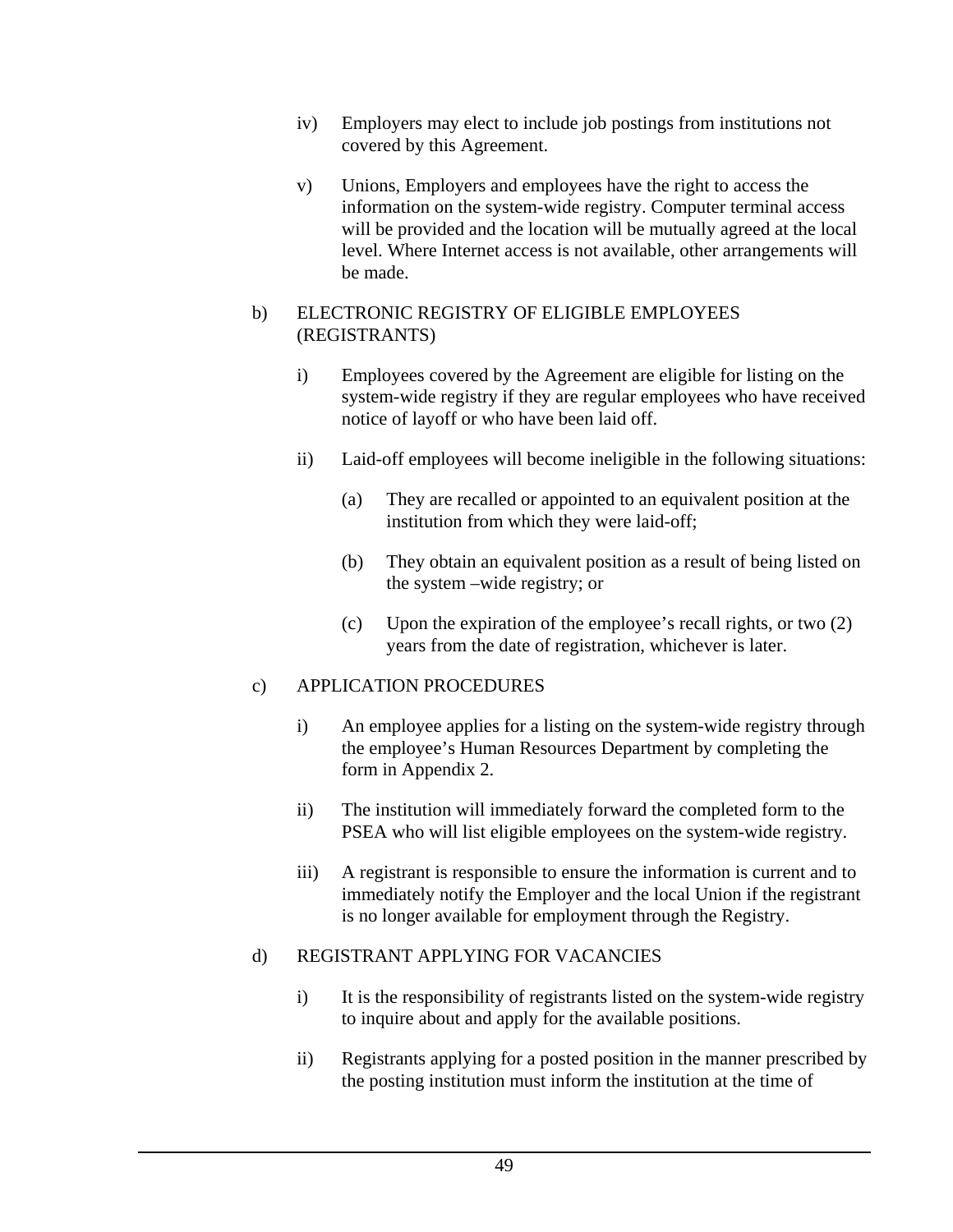application that they are a registrant on the system-wide registry and what their registry status is as per Appendix 2.

#### 24.11 MOVEMENT TO NEW POSITION FOLLOWING SELECTION

Following the selection process, an employee will normally move to their new position within four (4) weeks of being advised that they are the successful candidate. Where the move cannot occur, the employee shall receive the applicable rate of pay for the new position after the four weeks. Should this result in a pay reduction, the employee's current rate of pay would continue until such time as the employee assumes the new position at the lower rate of pay.

In any event, the employee shall be placed in the new position no later than six weeks after the employee has been awarded the position.

## **ARTICLE 25 – JOB CLASSIFICATION AND RECLASSIFICATION**

The parties shall be bound by the terms and conditions of the Joint Job Evaluation Program and the Maintenance Program as mutually agreed between the parties.

## **ARTICLE 26 – PAYMENT OF WAGES AND ALLOWANCES**

### 26.01 EQUAL PAY

The Employer shall not discriminate between male and female employees by employing a person of one sex for any work at a rate of pay that is less than the rate of pay at which a person of the other sex is employed for similar or substantially similar work.

### 26.02 RATES OF PAY

Employees shall be paid according to rates of pay set out in Schedule A and B.

### 26.03 SUBSTITUTION PAY

When an employee is designated to temporarily substitute in, or performs the principle duties of, a position in a higher-grade level, the employee shall receive the rate for the job, which provides the employee with an increase in salary. Once an employee accumulates a total of six (6) months substitution time in a specific position over a three-year period, the employee, if being paid at the probationary rate, shall receive the full rate of pay for future substitutions in that position.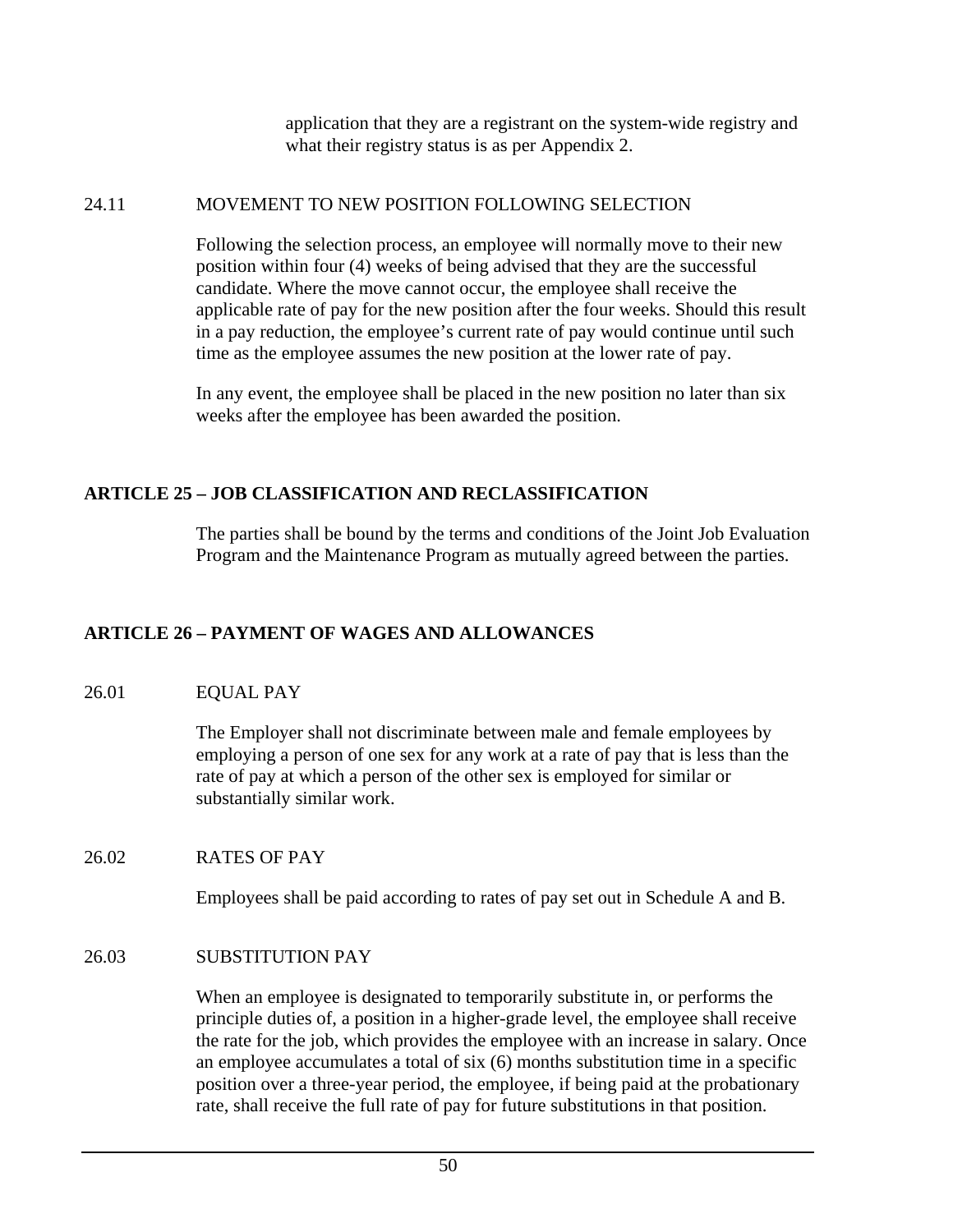In the case of co-op students and temporary employees, the entry-level rate for the job shall be paid.

Where bargaining unit employees temporarily accept non bargaining unit positions they shall remain members of the bargaining unit and retain all rights and privileges of this Collective Agreement save and except that if the temporary appointment exceeds five (5) working days, the provisions of this Agreement covering hours of work, overtime, shift differential and premium time payments do not apply.

### 26.04 RATE OF PAY ON TEMPORARY ASSIGNMEN

An employee temporarily assigned by the Employer to a position with a rate of pay lower than the employee's regular rate of pay shall maintain their regular rate of pay.

## 26.05 RATE OF PAY ON PROMOTION, DEMOTION OR TRANSFER

An employee shall move to the increment step for promotion, demotion, or lateral transfer as follows:

- a) Promotion to the step which provides the smallest increase
- b) Demotion to the step which provides the smallest decrease
- c) Lateral Transfer to the same step the employee currently occupies

## 26.06 MILEAGE AND TRAVEL ALLOWANCE

Mileage and travel allowances shall be governed by the College Board regulations. Information on the current scales for mileage and travel allowances is available through the Financial Services Office and the Intranet.

## 26.07 SPECIALTY TOOLS AND EQUIPMENT

The College shall provide all specialty tools required in the performance of their duties by employees in the trades.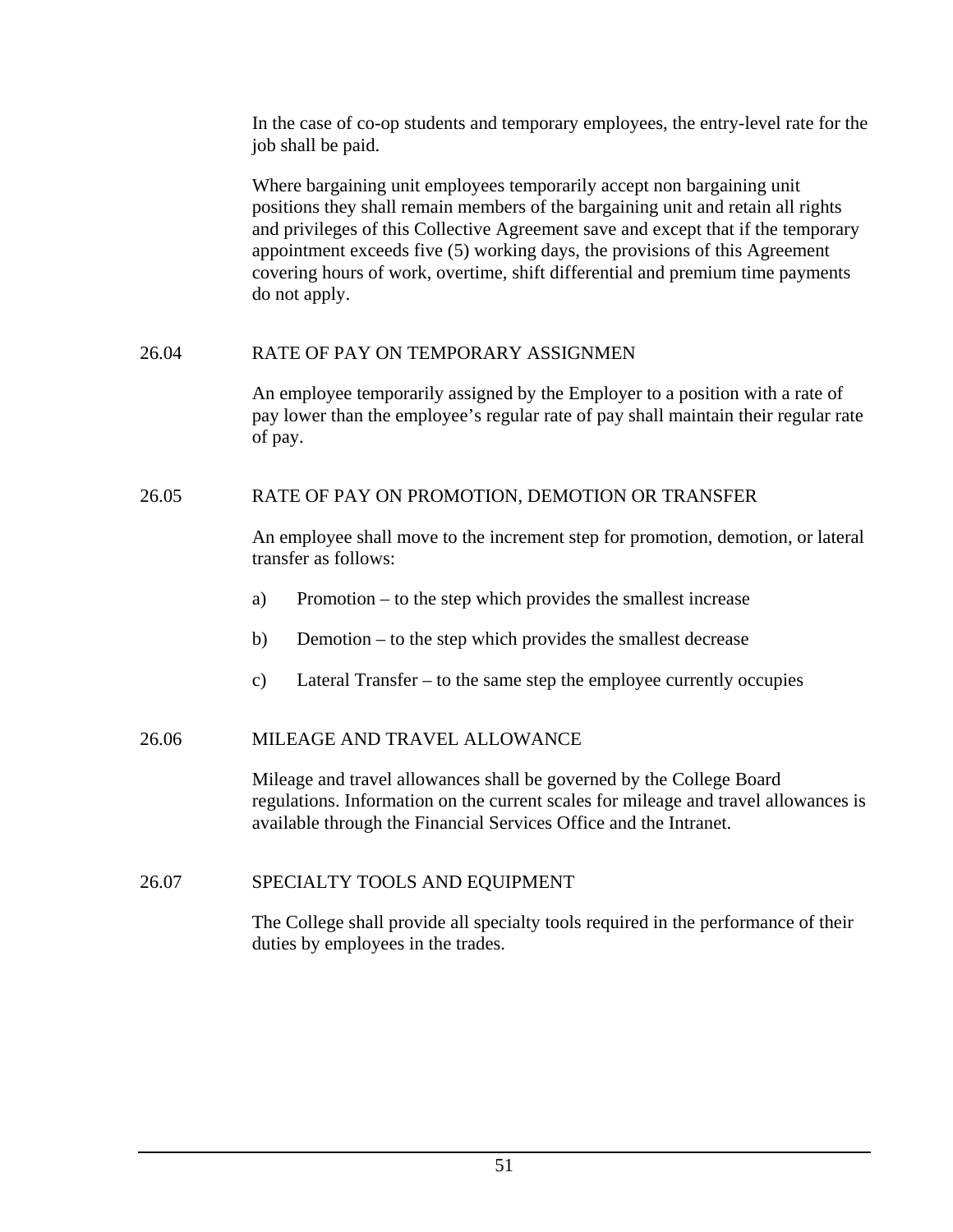## **ARTICLE 27 – EMPLOYEE BENEFITS**

## 27.01 PENSIONS

a) Canada Pension Plan

Contributions to the Canada Pension Plan are automatically deducted from all employees from the first day of employment in accordance with Federal statutes.

b) Municipal Pension Plan

It is mandatory that all eligible Regular full-time employees with appointments of at least ten (10) months or more and Regular part-time employees who work an average of at least 17.5 hours a week or greater contribute to the Municipal Pension Plan on completion of the probationary period.

Part-time employees are eligible to contribute to the Municipal Pension Plan pursuant to the terms of the Municipal Pension Plan.

- c) Enrolment in the Municipal Pension Plan shall be as set out in the Pension (Municipal) Act.
- d) In order to enable employees who qualify according to the Municipal Pension Act to buy back previous pensionable service, the Employer agrees to provide payroll deduction in an amount suitable to the employee and to provide the administration necessary to enable such buy back.

## 27.02 EMPLOYEE BENEFITS

NOTE: *Full details of Health and Welfare Benefit Plan provisions are appended to this Agreement.*

The liability of the Employer in the provision of the benefits under this article is limited to the protection purchased under the terms of the contracts entered into with the carriers and shall be maintained at the current coverage level or better in effect on September 1, 1991.

a) Medical Services Plan

Eligible employees and their dependents may join M.S.P. on the first of the month after beginning employment with the College.

b) Extended Health Benefits, Dental Plan and Group Insurance Program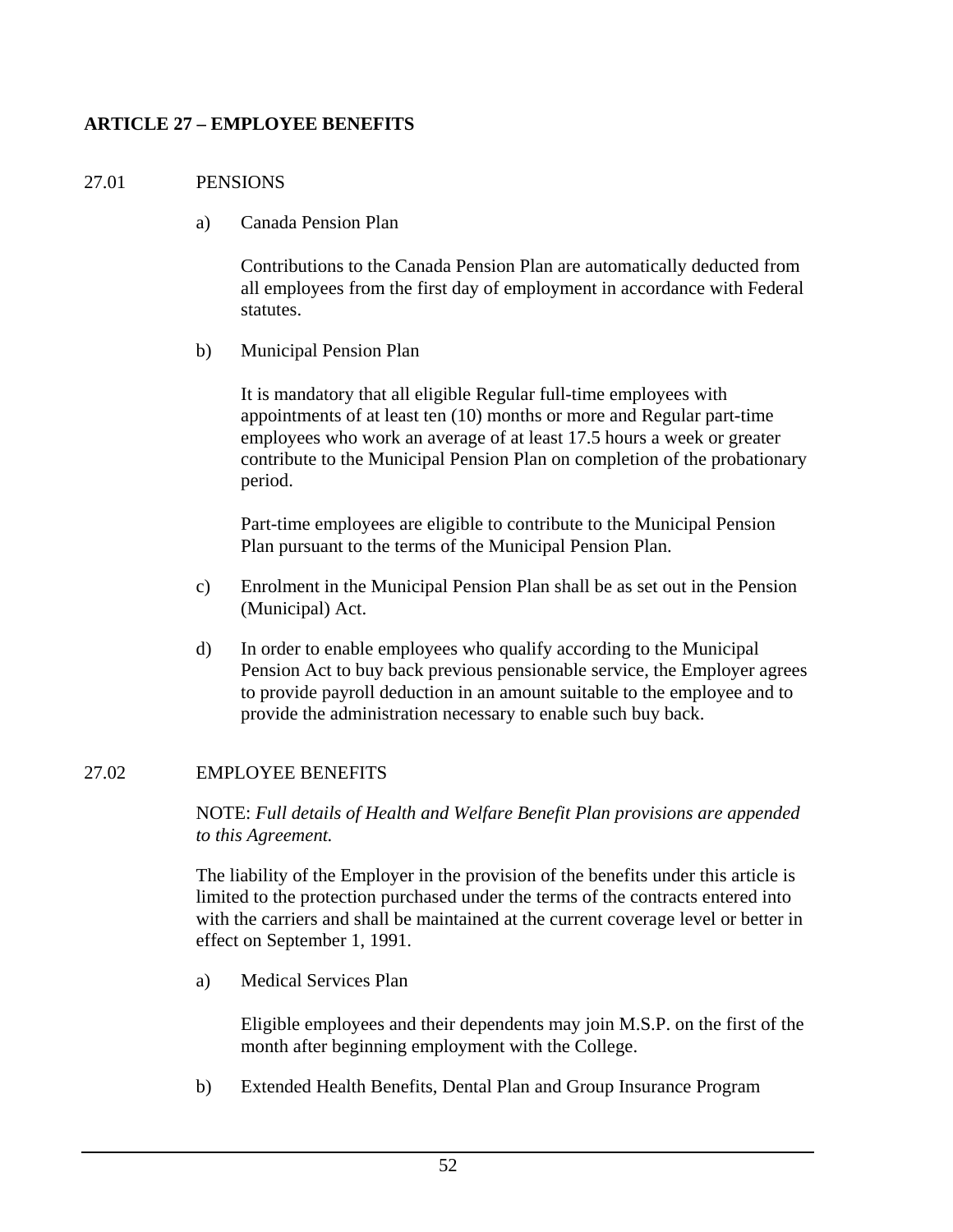Eligible employees and their dependents may join these plans on the first day of the month after completing the first month of employment.

c) The following improvements were implemented on June 1, 2002:

## EXTENDED HEALTH BENEFITS

- i) Total lifetime coverage level will be unlimited.
- ii) Hearing aid benefit claims will be to a maximum of \$600 every five years.
- iii) Vision care benefit claims will be to a maximum of \$250 every two years.
- iv) Amendment of Plan A that includes a revision of dental recall exams (polishing, application of fluoride and recall) to once every nine months except dependent children (up to age 19) and those with dental problems as approved by the Plan. Implementation of this amendment considers that the new recall will be nine months from the last recall.

## BENEFIT ENTITLEMENT FOR PART-TIME REGULAR EMPLOYEES

v) Part-Time employees with regular appointments of at least 17.5 hours per week (35 hours bi-weekly) will be entitled to group life insurance, extended health, dental and medical benefits as set out in the Collective Agreement.

### PARAMEDICAL SERVICES

- vi) The following paramedical services for treatment provided by licensed practitioners will be implemented effective July 1, 2004:
	- Chiropractor  $$500.00$  per calendar year Podiatrist  $$500.00$  per calendar year Masseur or Masseuse \$500.00 per calendar year Speech Therapist  $$500.00$  per calendar year Naturopath  $$500.00$  per calendar year Clinical Psychologist  $$500.00$  per calendar year Acupuncturist  $$500.00$  per calendar year Physiotherapist Unlimited
- vii) The liability of the Employer in the provision of benefits shall be limited to the level of benefit agreed to between North Island College and CUPE, Local 3479 upon ratification of this Collective Agreement.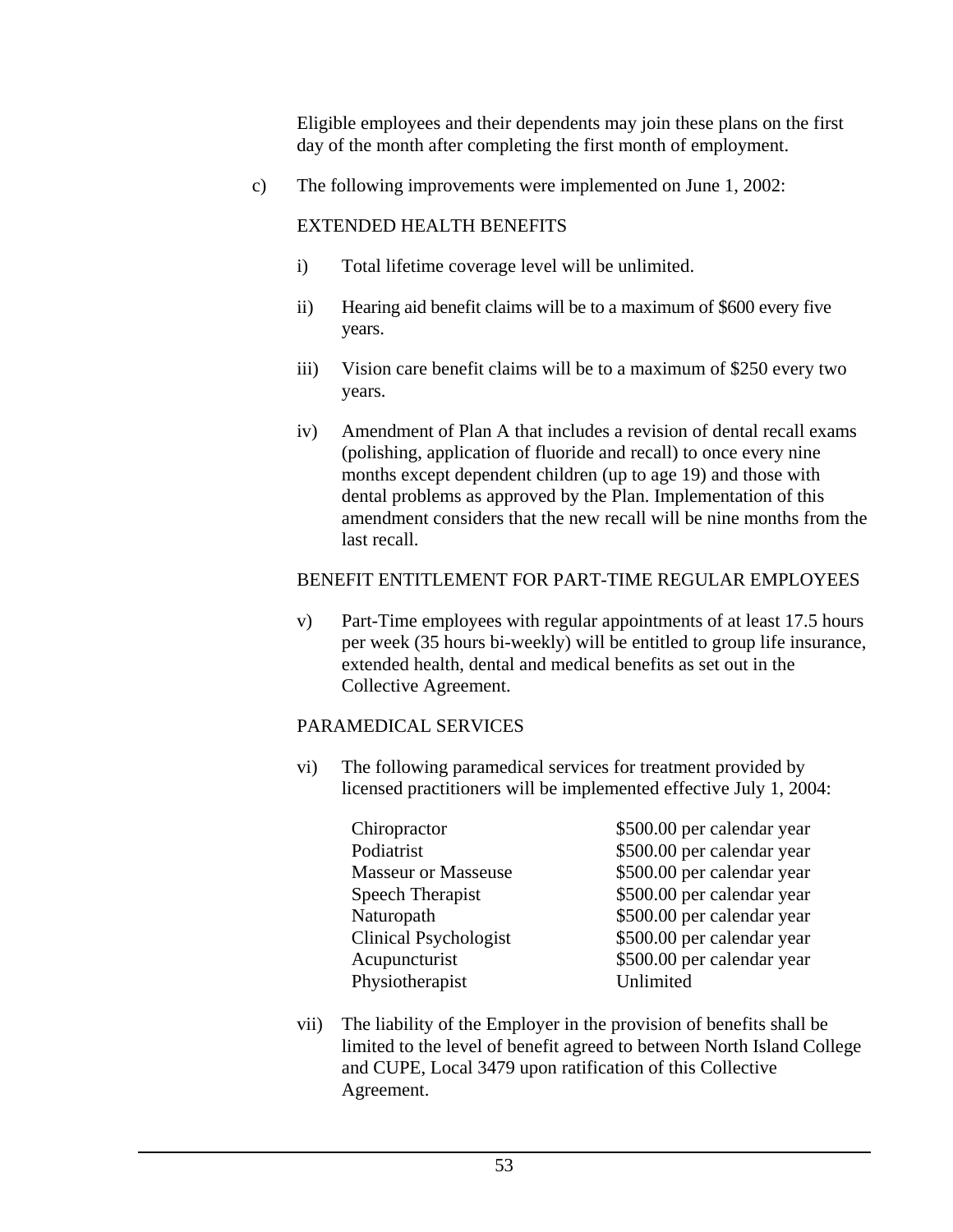### 27.03 EMPLOYEE ELIGIBILITY

Employees are eligible to receive the benefits described in 27.02 if they are:

- a) Regular full-time
- b) Regular part-time who work an average of at least 17.5 hours per week.

## 27.04 BENEFIT PREMIUMS

The College will pay 100% of the premium of the benefits described in 27.02 for regular full-time employees. For regular part-time employees who are eligible to receive these benefits, the College will pay the proportion of the premiums that is the same as the employee's work assignment.

All employees on general leave of absence, deferred salary or full-time Union and public duties leave in excess of one month will be responsible for paying 100% of the premiums in advance.

## 27.05 SHORT TERM DISABILITY, LONG TERM DISABILITY BENEFITS, AND OPTIONAL INSURANCE

All employees eligible to receive the benefits described in 27.02 must also join the Short Term Disability and Long Term Disability Plans. Eligible employees who choose the optional insurance will pay 100% of the premium.

## 27.06 BENEFIT COVERAGE DURING DISABILITY

An employee who is in receipt of Short Term or Long Term Disability Benefits or Workers' Compensation Benefits will continue to be covered by the benefits described in 27.02 above. An employee who is declared totally and permanently disabled by the W.C.B. or under the L.T.D. Plan or who becomes disentitled to L.T.D. benefits but cannot return to employment with the College will cease to be covered by the benefits no earlier than two (2) years after the date the disability began. If an employee appeals the decision of total and permanent disability, the employee may continue to be covered by the benefits described in 27.02 until the appeal process has concluded, provided the employee agrees in writing to repay the Employer if the appeal is not successful.

## 27.07 SUBROGATION

An employee who receives sick leave benefits as a result of an injury for which they also receive wage loss payments from I.C.B.C. must reimburse the College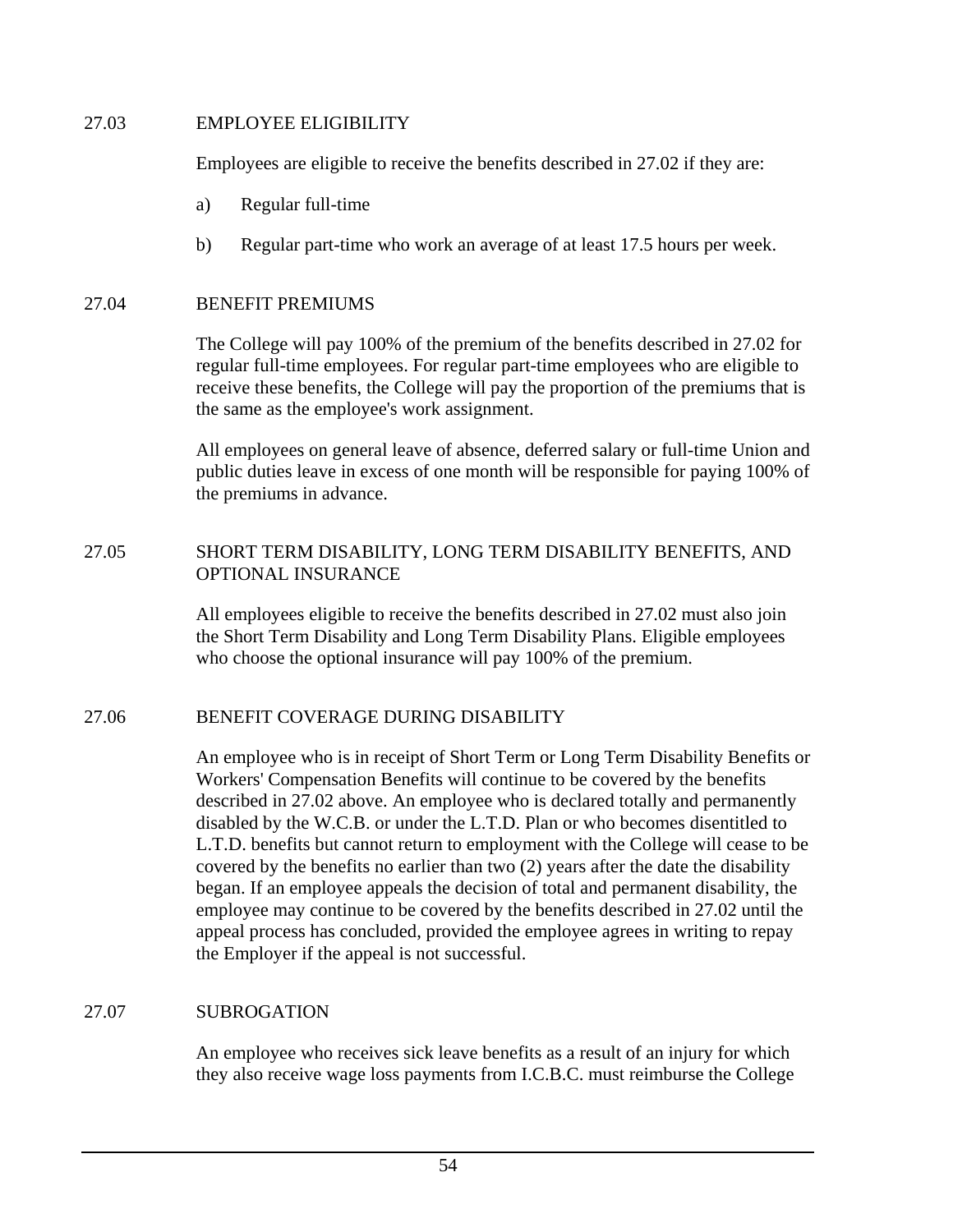for the sum received for the time period covered by the sick leave provided in Article 18 – SICK LEAVE.

On reimbursement, the employee's sick leave credits shall be appropriately reinstated.

## 27.08 DEFERRED SALARY LEAVE PLAN

Regular full-time employees are eligible to participate in the Deferred Salary Leave Plan pursuant to the terms and conditions of that plan.

## 27.09 REGISTERED RETIREMENT SAVINGS PLAN

Upon receipt of instructions from an employee, the Employer shall arrange payroll deductions to a Registered Retirement Savings Plan.

## 27.10 CANADA SAVINGS BONDS

Upon receipt of instructions from an employee, the Employer shall arrange payroll deductions for Canada Savings Bonds.

## 27.11 COMPUTER INCENTIVE PURCHASE PLAN

Pursuant to the terms and conditions of the College Computer Incentive Purchase Plan, regular employees within the bargaining unit are entitled to participate in this plan.

## 27.12 EYEGLASS AND HEARING AID COVERAGE

Extended health care coverage pursuant to Article 27.02 (b) shall include eye care option at the benefit level of \$250.00 per family member per twenty-four (24) month period, and hearing aid coverage to a maximum of \$600 every five years.

## 27.13 CONTINUATION OF BENEFITS

The Employer agrees to pay, on a twelve (12) month basis, the Employer's share of employee benefits for eligible regular employees whose employment year is not less than ten (10) months.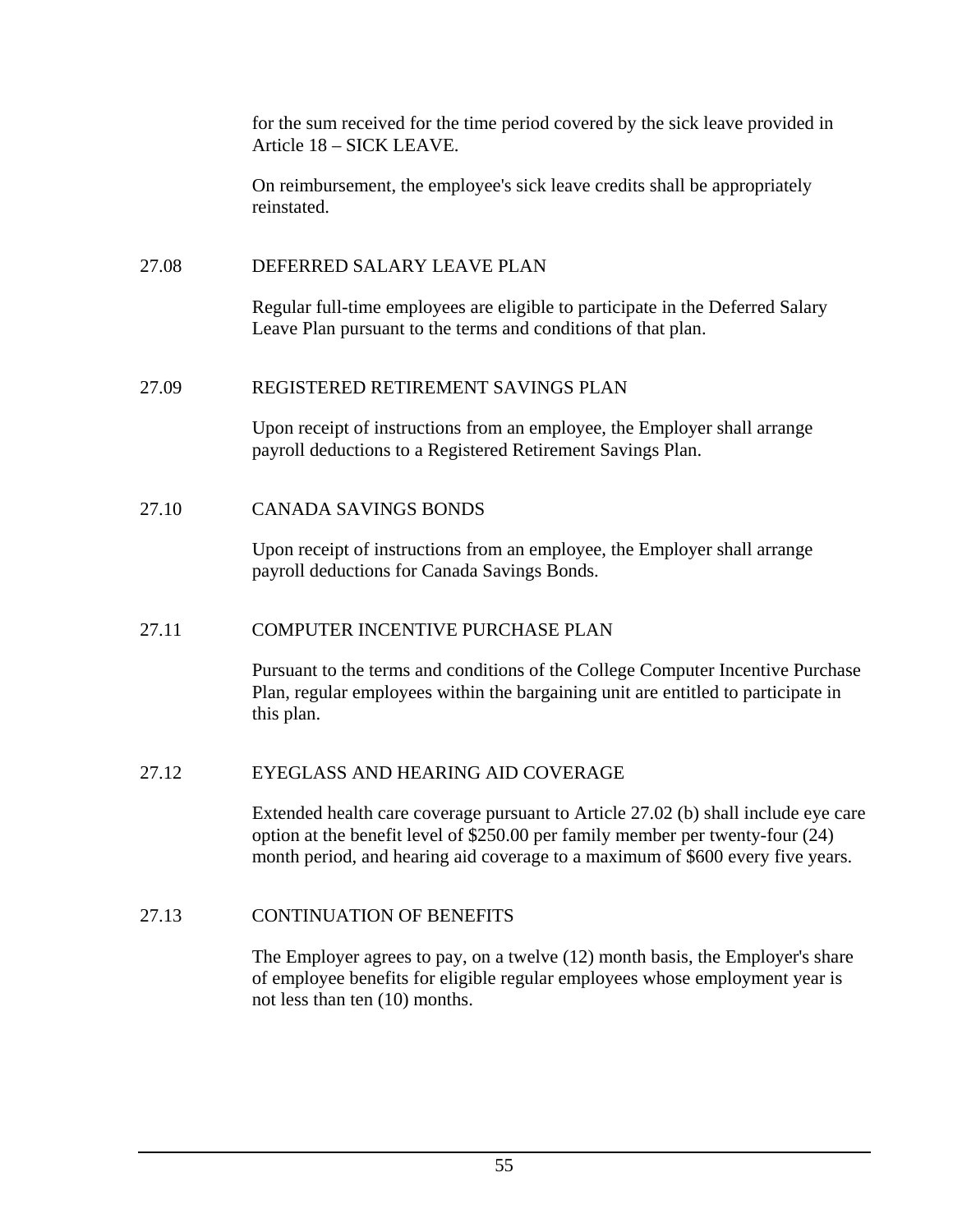### 27.14 PROVISION OF POLICY TO THE UNION

The Employer agrees to provide the portions relevant to CUPE members of copies of all insurance and benefit policies to the Union immediately on receipt from the carrier.

## **ARTICLE 28 – JOB SECURITY**

### 28.01 RESTRICTIONS AND LIMITATION ON CONTRACTING OUT

- a) In addition to, and without limiting any provisions in the collective agreement, the Employer will not contract out any work presently performed by the employees covered by the collective agreement, which would result in the layoff of such employees, including a reduction in assigned workload.
- b) The Employer agrees to provide, upon request of the Union, copies of all purchase service agreements to the Union President and to discuss the contracts that are of concern to the Union. The Parties recognize the obligations of the Employer under the Freedom of Information and Protection of Privacy legislation and agree to maintain confidentiality of all private information in these contracts.

### 28.02 DISABILITY AND REHABILITATION

In the event an employee becomes disabled and is no longer able to perform the duties of the position they have most recently occupied, the Labour-Management Committee shall meet to discuss alternative employment and rehabilitation.

## **ARTICLE 29 – GENERAL CONDITIONS**

### 29.01 ROOM BOOKING

The Employer shall permit the Union to use College facilities, at no charge, through the normal booking procedures.

### 29.02 CONSULTATION RE EQUIPMENT

The Employer shall consult with employees regarding the purchasing and rental of equipment for their work station.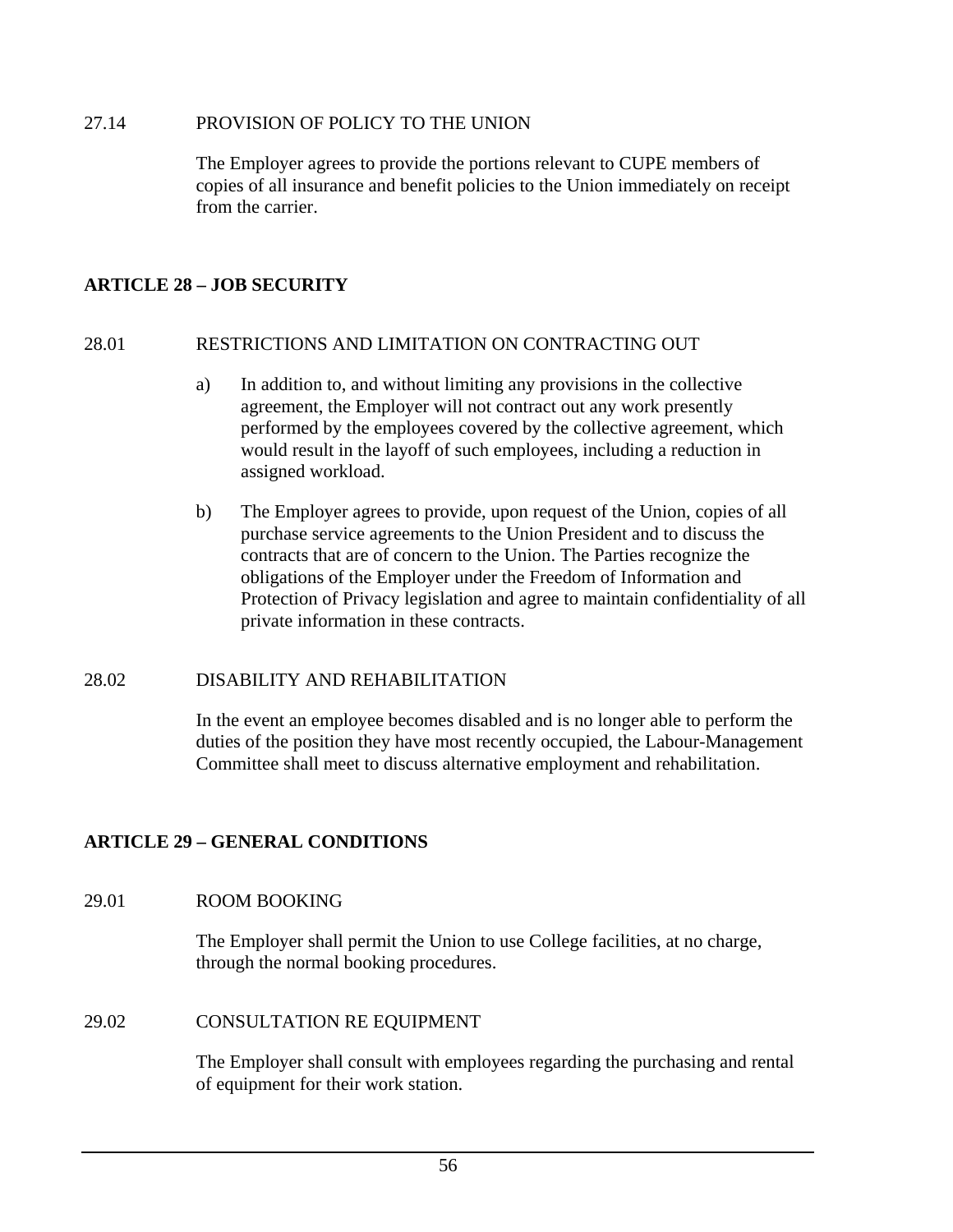### 29.03 COLLEGE CLOSURES

No employee shall suffer any loss of wages as a result of the Employer declaring a temporary closure for reasons other than economic. This guarantee is limited to five (5) days in any calendar year.

### 29.04 USE OF ELECTRONIC MAIL

The Employer shall permit use of the College electronic mail facilities for communicating Union meeting notices and information relating to potential or actual grievances provided that the sender prepares and sends the communication outside working hours i.e., during coffee breaks, lunch hours, or after hours.

### 29.05 JOB SHARING

The parties agree that where a regular full-time or sessional full-time position exists, the following provisions shall provide for two employees to voluntarily "job share" a single position.

Definition: Job Sharing is a voluntary, alternative work arrangement whereby the duties and responsibilities of a full-time position may be restructured in a manner that would accommodate the employment of two employees to fill a single position.

- a) The request to job share must be submitted at least three (3) months prior to the anticipated start date of the job share to the administrator that the job reports to with a copy to the Union and human resources.
- b) The employees proposing the job share shall indicate in writing the reason for the request, the hours and days of the week allocated to the job share portion and information regarding the division of duties and responsibilities.
- c) Both employees must be from the same bargaining unit and have the skills, knowledge and ability to perform the duties and responsibilities of the position.
- d) Where the request is approved, the Director, Human Resources shall provide each employee and the Union with a letter covering the terms and conditions of the job sharing arrangement which shall become a specified written agreement setting out the names of the participants, the position to be shared, and the division of duties and responsibilities.
- e) Under normal circumstances, the regular daily and weekly hours of the position shall remain unchanged as a result of the job sharing arrangement unless otherwise varied by the terms and conditions outlined in the Job Sharing Arrangement.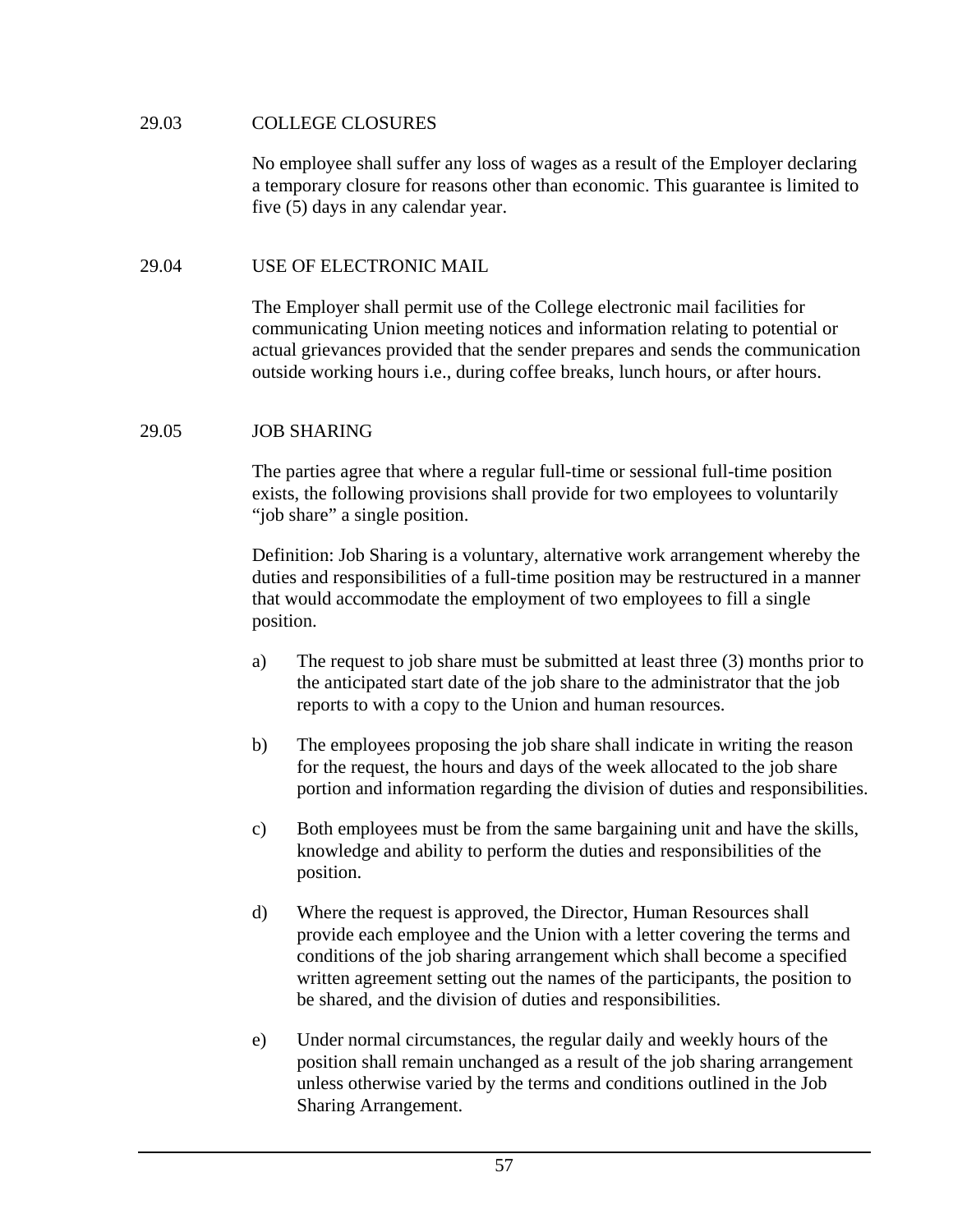- f) The "Job Sharing Arrangement" may be terminated upon twenty (20) working days notice for any of the following reasons:
	- i) The employment of a Job Sharing partner terminates.
	- ii) A party to the arrangement discontinues their partnership in the Job Share.
- g) i) Where the employment of a Job Sharing partner terminates or is about to terminate, or for any reason one partner is unable to continue in the arrangement, the remaining partner shall have thirty (30) days during which to locate a suitably qualified individual to continue in the Job Sharing Arrangement. If after thirty (30) days a qualified individual cannot be found, the position will become a full-time position with the remaining partner as the incumbent.
	- ii) In the event the job sharing arrangement terminates and one or both partners have no job to return to, such employee shall be laid off and shall be permitted to bump based on their previous status for the first two (2) years and after two (2) years at their current status.
- h) A shared position shall in all respects be treated as though it were a single position with regard to scheduling and job description.
- i) A work schedule shall be set out in advance showing the days, and hours of shifts to be worked by the job-sharing partners. Each partner shall work thirty-five (35) hours bi-weekly.
- j) During the period of the Job Sharing Arrangement, vacation entitlement shall be prorated. Previously accumulated vacation entitlement shall not be affected.
- k) During the period of the Job Sharing Arrangement, health and welfare premiums shall be prorated.
- l) Article 24.05 Trial Period shall apply.

## 29.06 PARKING

The College will provide parking for employees at each site.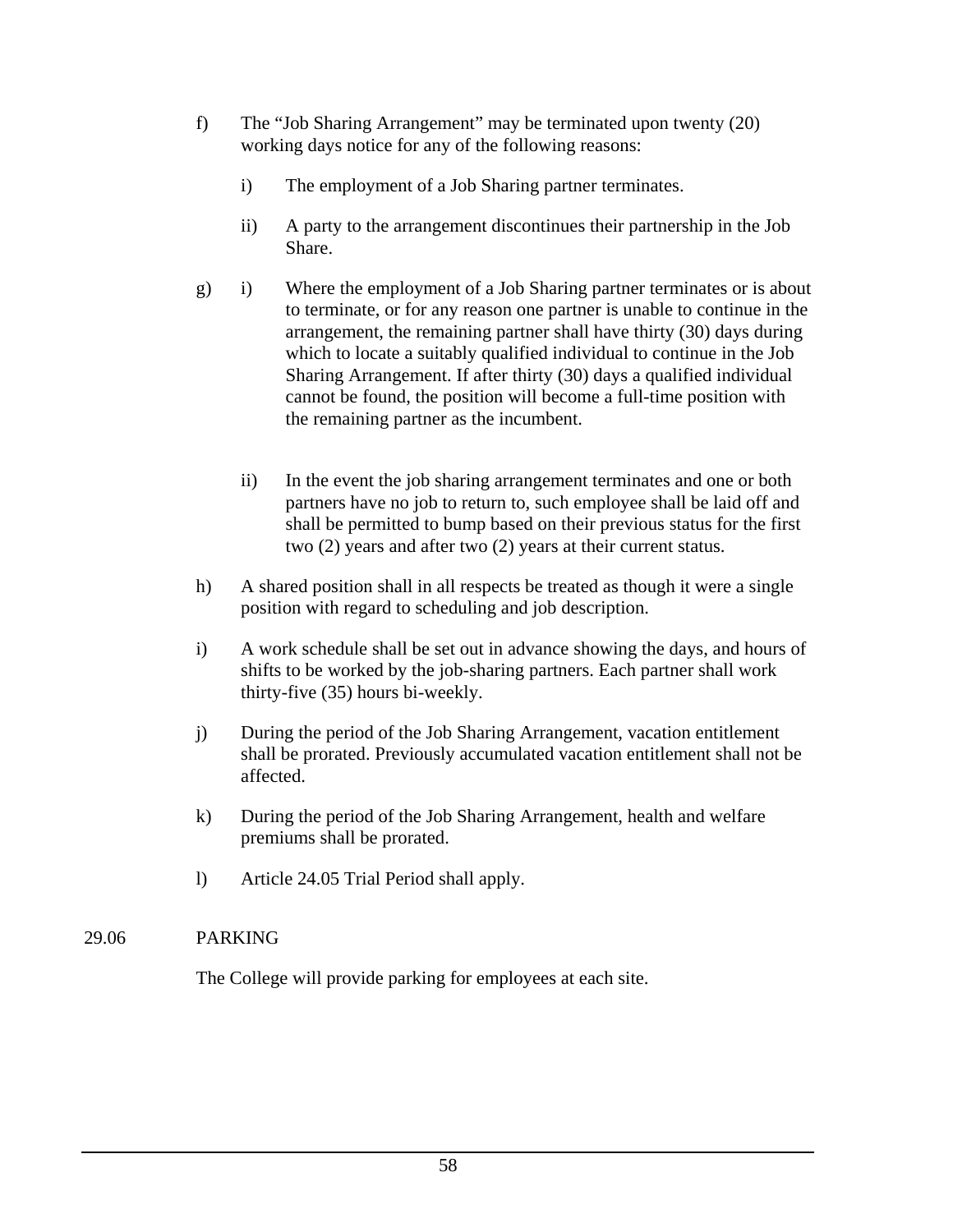## **ARTICLE 30 – HUMAN RESOURCES DATABASE**

30.01 a) The Parties agree to provide and support the accumulation and dissemination of available data to the PSEA, or some mutually agreed upon organization. The Parties may undertake joint projects for the comparative analysis of such data.

- b) The Parties believe that their ongoing and collective bargaining relationships is enhanced through useful, timely and accessible data on relevant human resources matters, including those listed below.
- c) Relevant Matters Include:

Health and Welfare

- Types of coverage
- Participation rates
- Premiums
- Cost sharing
- Commission costs
- Available studies commissioned by Government agencies e.g., comparative benefit analysis)
- Carrier contracts

## Collective Bargaining

- Wage information and any other bargaining unit compensation information requested
- Demographics: age, sex, salary, placement, status
- Analysis of local Collective Agreements within the system
- Pension Plan participation rates

## Contract Administration

- Arbitration, Labour Relations Board and other decisions and costs thereof for the system
- Local Letters of Understanding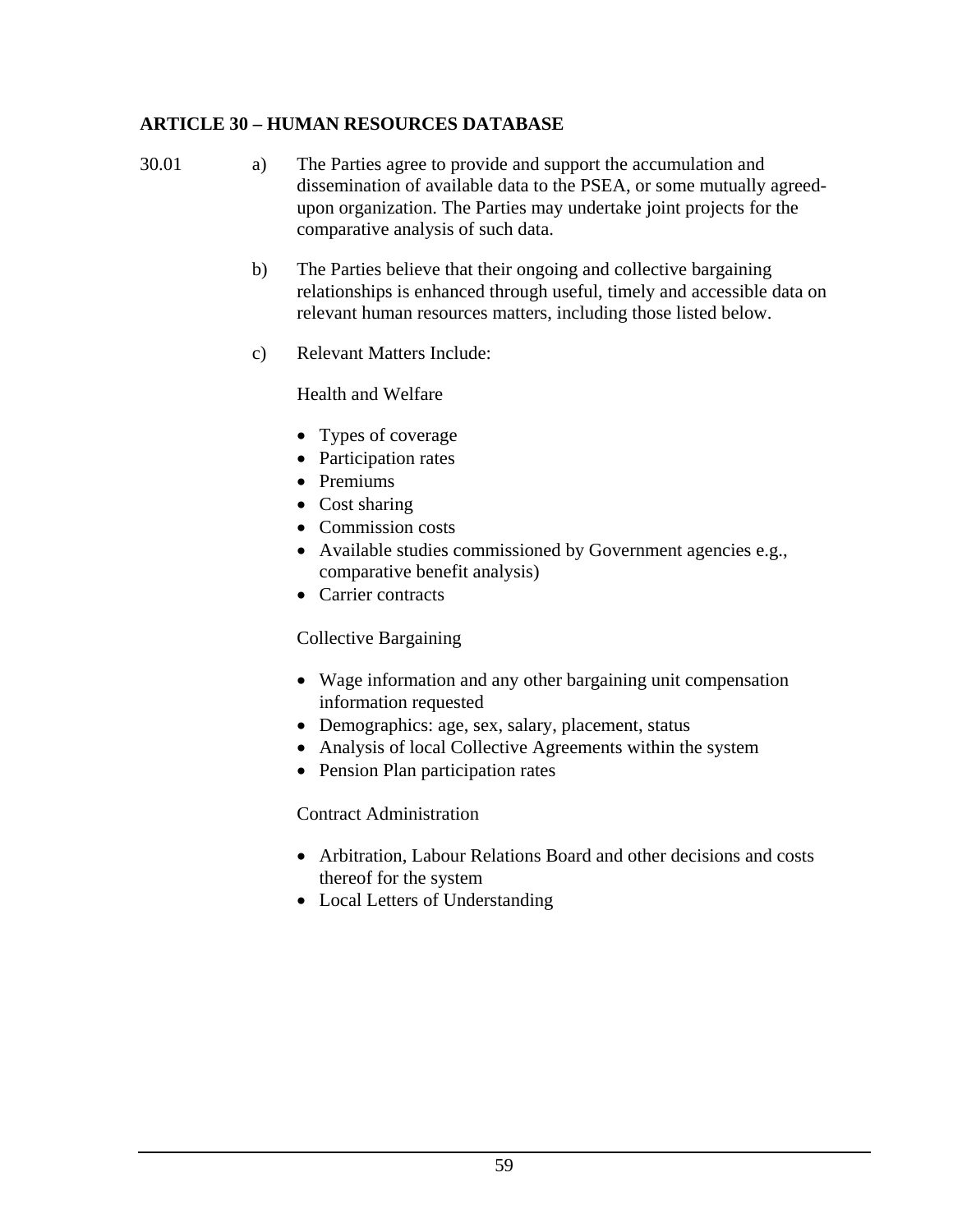## **ARTICLE 31 – CONTINUATION OF ACQUIRED RIGHTS**

31.01 All provisions of this Agreement are subject to applicable laws now or hereafter in effect. If any law now existing or hereafter enacted, or proclamation or regulation shall invalidate or materially alters any provision of this Agreement, the entire Agreement shall not be invalidated and the existing rights, privileges and obligations of the parties shall remain in existence.

## **ARTICLE 32 – COPIES OF AGREEMENT**

32.01 The Union and the Employer desire every employee to be familiar with the provisions of this Agreement and the employee's rights and obligations under it. For this reason the Employer shall print sufficient copies of the Agreement within thirty (30) days of signing.

## **ARTICLE 33 – TERM OF AGREEMENT**

## 33.01 TERM OF AGREEMENT

This Agreement shall be binding and remain in effect from July 1, 2002 to June 30, 2005 inclusive, and shall continue from year to year thereafter unless either party gives to the other party notice in writing at any time within four (4) months immediately preceding the expiry of the agreement. Where notice is not given by either party sixty (60) days or more prior to the expiry of this agreement, both parties shall be deemed to have given notice sixty (60) days prior to the expiry.

## 33.02 MUTUALLY AGREED CHANGES

Any changes deemed necessary in this Agreement may be made by mutual agreement at any time during the existence of this Agreement. Such changes shall be subject to the grievance and arbitration procedure.

## 33.03 AGREEMENT TO CONTINUE IN FORCE

Where notice to amend the agreement is given, the provisions of this agreement shall continue in force until a new agreement is signed, or a strike or lockout commences, whichever occurs first.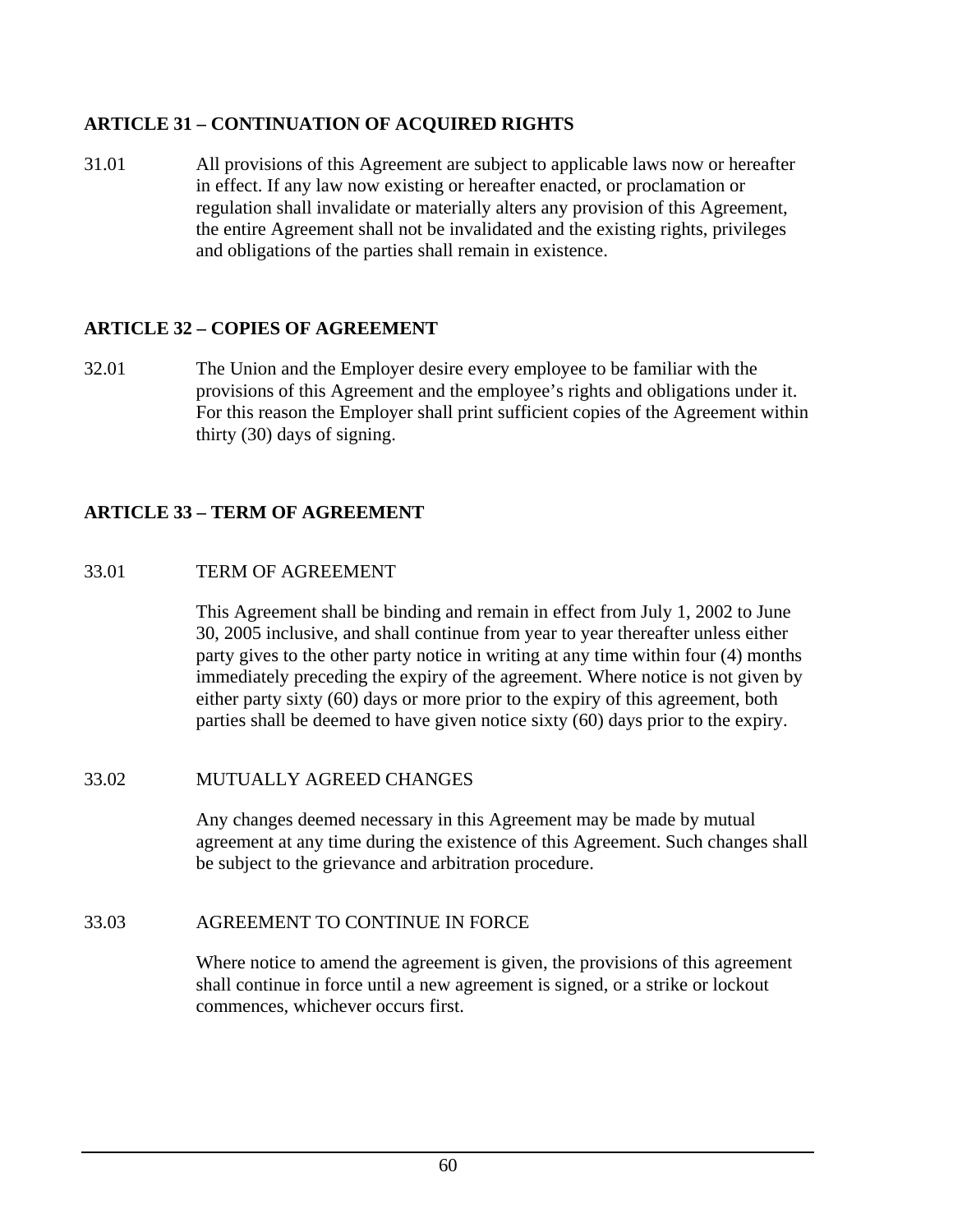IN WITNESS WHEREOF the Seal of the Board of North Island College has been affixed, attested to by its authorized representatives, and has been executed by the proper officers of the Union in that behalf.

\_\_\_\_\_\_\_\_\_\_\_\_\_\_\_\_\_\_\_\_\_\_\_\_\_\_\_\_\_\_\_\_\_ \_\_\_\_\_\_\_\_\_\_\_\_\_\_\_\_\_\_\_\_\_\_\_\_\_\_\_\_\_\_\_\_\_

\_\_\_\_\_\_\_\_\_\_\_\_\_\_\_\_\_\_\_\_\_\_\_\_\_\_\_\_\_\_\_\_\_ \_\_\_\_\_\_\_\_\_\_\_\_\_\_\_\_\_\_\_\_\_\_\_\_\_\_\_\_\_\_\_\_\_

\_\_\_\_\_\_\_\_\_\_\_\_\_\_\_\_\_\_\_\_\_\_\_\_\_\_\_\_\_\_\_\_\_ \_\_\_\_\_\_\_\_\_\_\_\_\_\_\_\_\_\_\_\_\_\_\_\_\_\_\_\_\_\_\_\_\_

Signed this \_\_\_\_\_ day of \_\_\_\_\_\_\_\_\_\_\_\_, 2005.

On behalf of:

NORTH ISLAND COLLEGE CANADIAN UNION OF PUBLIC EMPLOYEES, LOCAL # 3479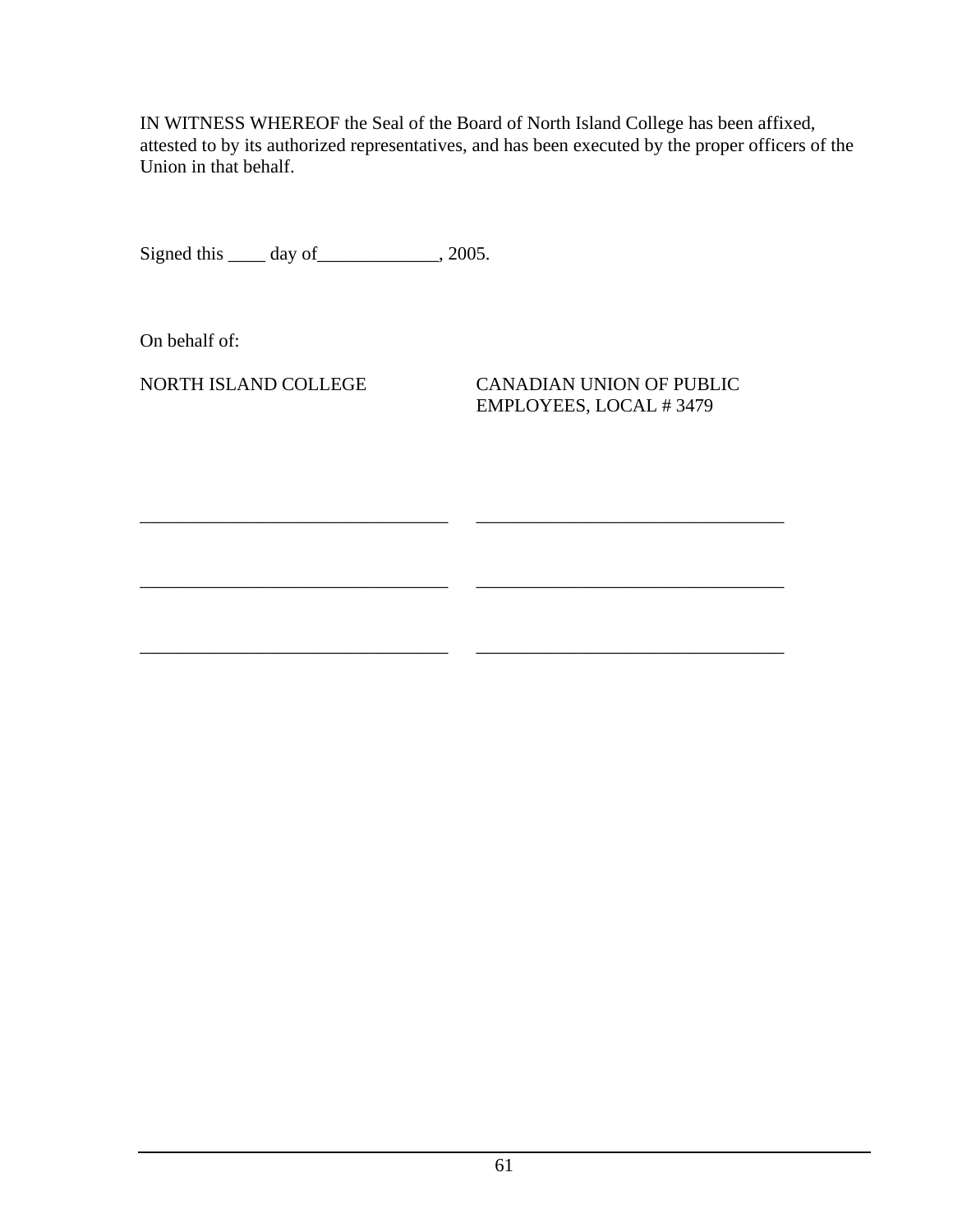# **SCHEDULE A: RATES OF PAY**

# **July 1, 2002 – June 30, 2005**

# **(Hourly Rate)**

| <b>Grade Level</b> | Probationary | <b>New Rate</b> |
|--------------------|--------------|-----------------|
| $\mathbf{A}$       | 15.10        | 16.07           |
| B                  | 15.80        | 16.80           |
| $\mathbf C$        | 16.48        | 17.53           |
| $\mathbf D$        | 17.18        | 18.28           |
| ${\bf E}$          | 17.85        | 19.00           |
| ${\bf F}$          | 18.55        | 19.73           |
| G                  | 19.24        | 20.47           |
| H                  | 19.92        | 21.20           |
| $\mathbf I$        | 20.62        | 21.93           |
| $\bf J$            | 21.32        | 22.67           |
| $\bf K$            | 22.00        | 23.41           |
| $\mathbf L$        | 22.68        | 24.13           |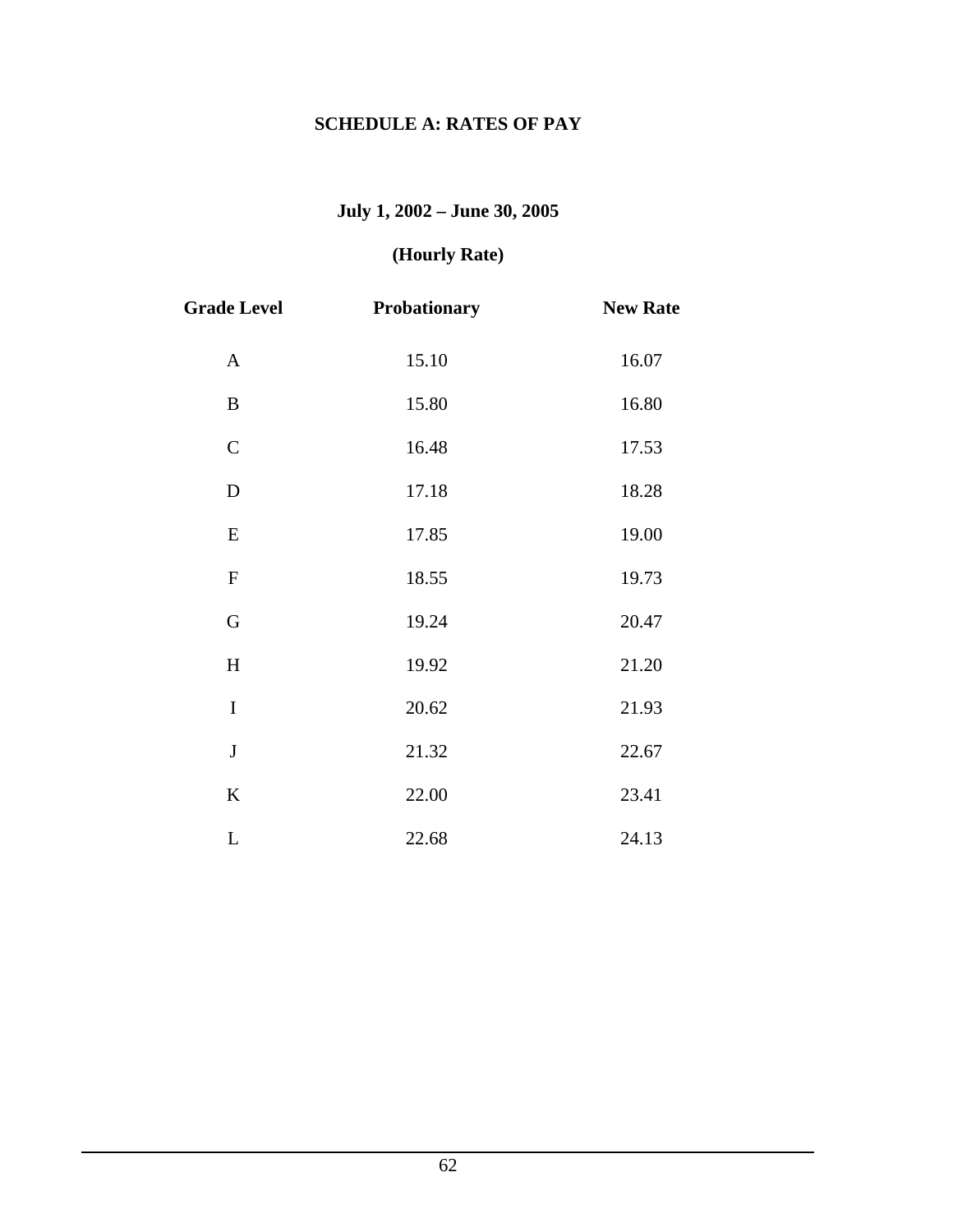#### **SCHEDULE B: RATE OF PAY FOR CO-OP STUDENT AND APPRENTICE**

**July 1, 2002 to June 30, 2005** 

#### **Hourly**

Co-op Students 12.00

**Apprentice** As per the Memorandum of Agreement re: Apprenticeship Positions signed June 8, 1993:

> Rates of pay shall be based on a journeyperson rate established initially at \$21.05 per hour, shall be appended to Schedule A of the Collective Agreement, and shall be subject to change in accordance with regularly negotiated rates of pay. The following increments apply:

- 1st six months of indenture 55% of journeyperson rate 2nd six months of indenture 60% of journeyperson rate 3rd six months of indenture 65% of journeyperson rate 4th six months of indenture 70% of journeyperson rate 5th six months of indenture 75% of journeyperson rate 6th six months of indenture 80% of journeyperson rate 7th six months of indenture 85% of journeyperson rate 8th six months of indenture 90% of journeyperson rate
	-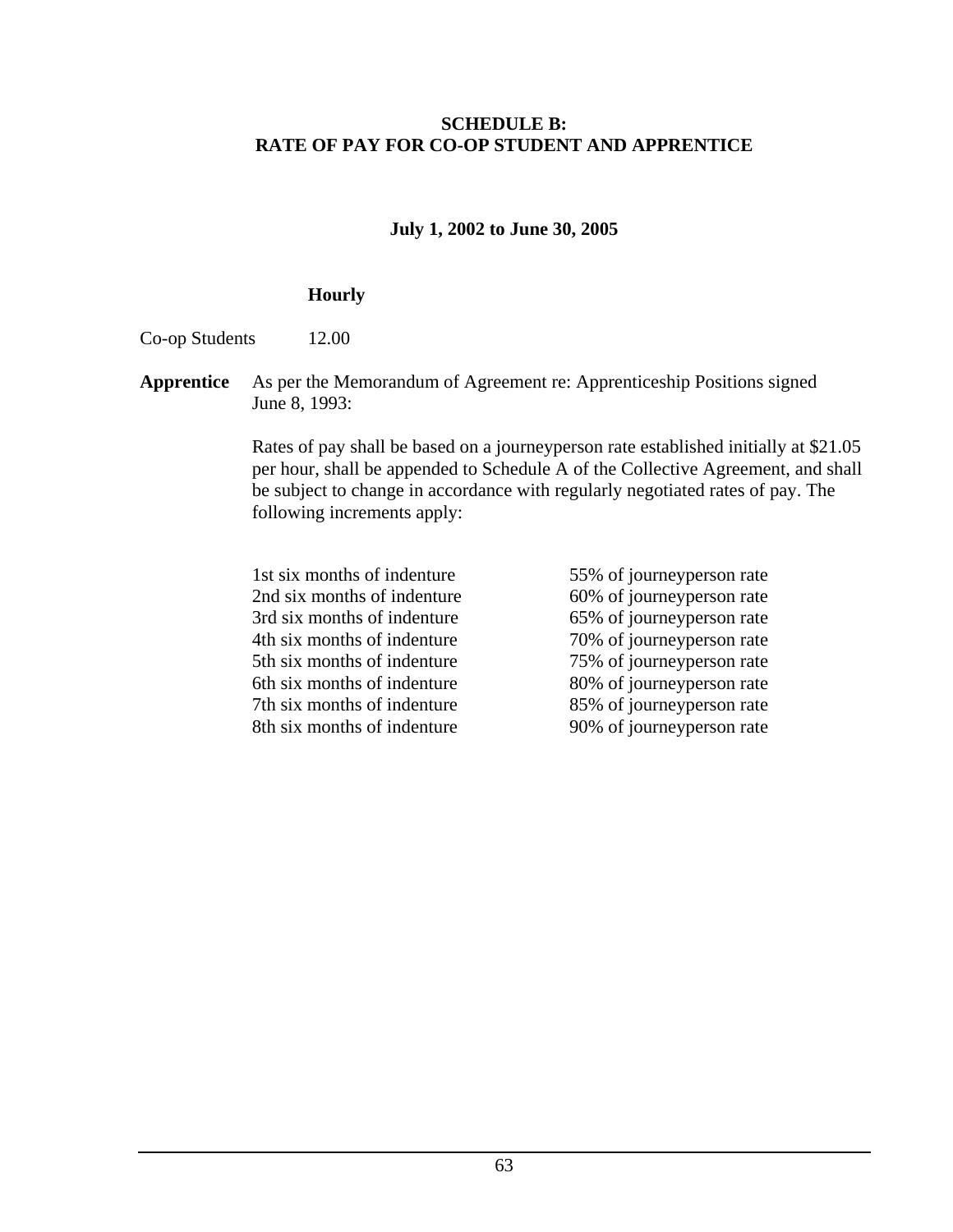#### **APPENDIX 1: EMPLOYMENT STANDARDS ACT**

#### Sections of the Employment Standards Act (1995) regarding Pregnancy and Parental Leave.

### **BILL 29 — 1995**

#### **PART 6 PREGNANCY LEAVE – Section 50 PARENTAL LEAVE – Section 51 DUTIES OF EMPLOYER – Section 54**

#### **Section 50. Pregnancy Leave**

- (1) A pregnant employee who requests leave under this section is entitled to up to 18 consecutive weeks of unpaid leave
	- a) beginning no earlier than 11 weeks before the expected birth date, and
	- b) ending no earlier than 6 weeks after the actual birth date unless the employee requests a shorter period.
- (2) An employee who requests leave under this section after the birth of a child or the termination of a pregnancy is entitled to up to 6 consecutive weeks of unpaid leave beginning on the date of the birth or of the termination of the pregnancy.
- (3) An employee is entitled to up to 6 additional consecutive weeks of unpaid leave, if for reasons related to the birth or the termination of the pregnancy, she is unable to return to work when her leave ends under subsection (1) or (2).
- (4) A request for leave must
	- a) be given in writing to the Employer,
	- b) if the request is made during the pregnancy, be given to the Employer at least 4 weeks before the day the employee proposes to begin leave, and
	- c) if required by the Employer, be accompanied by a medical practitioner's certificate stating the expected or actual birth date or the date the pregnancy terminated or stating the reasons for requesting additional leave under subsection (3).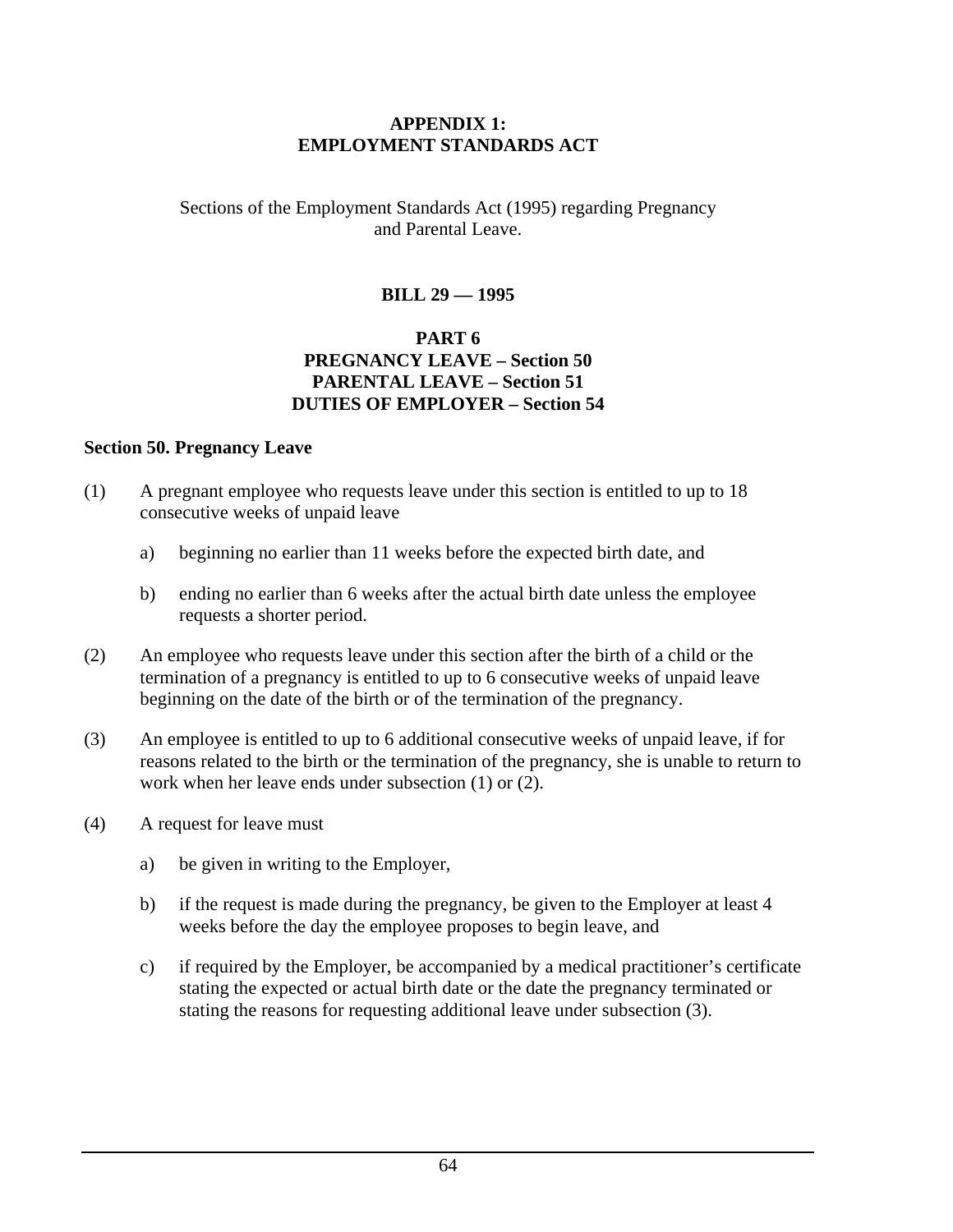- $(5)$  A request for a shorter period under subsection  $(1)$  (b) must
	- a) be given in writing to the Employer at least one week before the date the employee proposes to return to work, and
	- b) if required by the Employer, be accompanied by a medical practitioner's certificate stating the employee is able to resume work.

#### **Section 51. Parental Leave**

- (1) An employee who requests parental leave under this section is entitled to up to 12 consecutive weeks of unpaid leave beginning,
	- a) for a birth mother, immediately after the end of the leave taken under section 50 unless the Employer and employee agree otherwise;
	- b) for a birth father, after the child's birth and within 52 weeks after that event; and
	- c) for an adopting parent, within 52 weeks after the child is placed with the parent.
- (2) If the child has a physical, psychological or emotional condition requiring an additional period of parental care, the employee is entitled to up to five additional weeks of unpaid leave, beginning immediately after the end of the leave taken under subsection (1).
- (3) A request for leave must
	- a) be given in writing to the Employer,
	- b) if the request is for leave under subsection  $(1)$  (a) or (b), be given to the Employer at least 4 weeks before the employee proposes to begin leave, and
	- c) if required by the Employer, be accompanied by a medical practitioner's certificate or other evidence of the employee's entitlement to leave.
- (4) An employee's combined entitlement to leave under section 50 and this section is limited to 32 weeks plus any additional leave the employees is entitled to under section 50 (3) or subsection (2) of this section.

#### **Section 54. Duties of Employer**

- (1) An Employer must give an employee who requests leave under this Part the leave to which the employee is entitled.
- (2) An Employer must not, because of an employee's pregnancy or a leave allowed by this Part,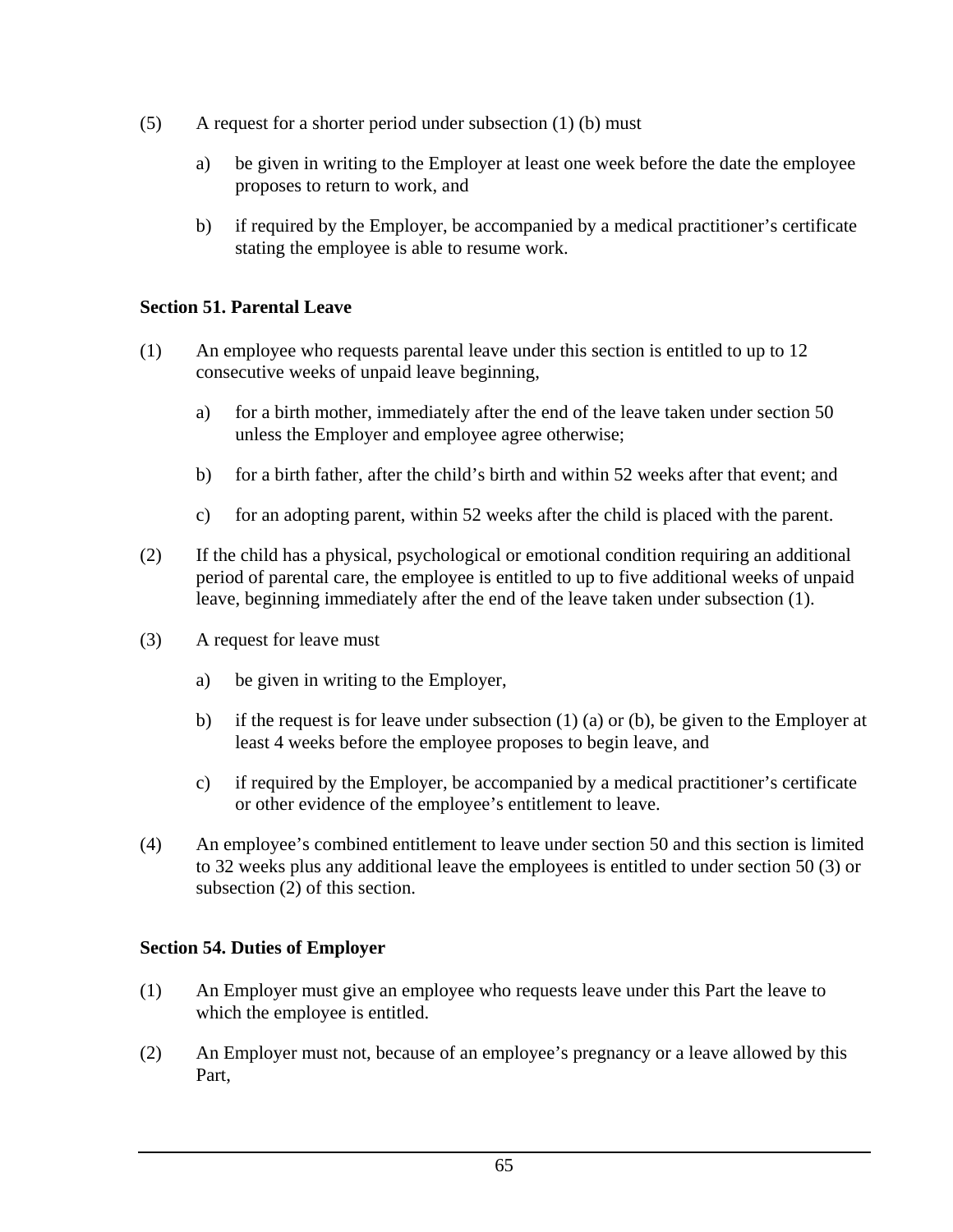- a) terminate employment, or
- b) change a condition of employment without the employee's written consent.
- (3) As soon as the leave ends, the Employer must place the employee
	- a) in the position the employee held before taking leave under this Part, or
	- b) in a comparable position.
- (4) If the Employer's operations are suspended or discontinued when the leave ends, the Employer must, subject to the seniority provisions in a collective agreement, comply with subsection (3) as soon as operations are resumed.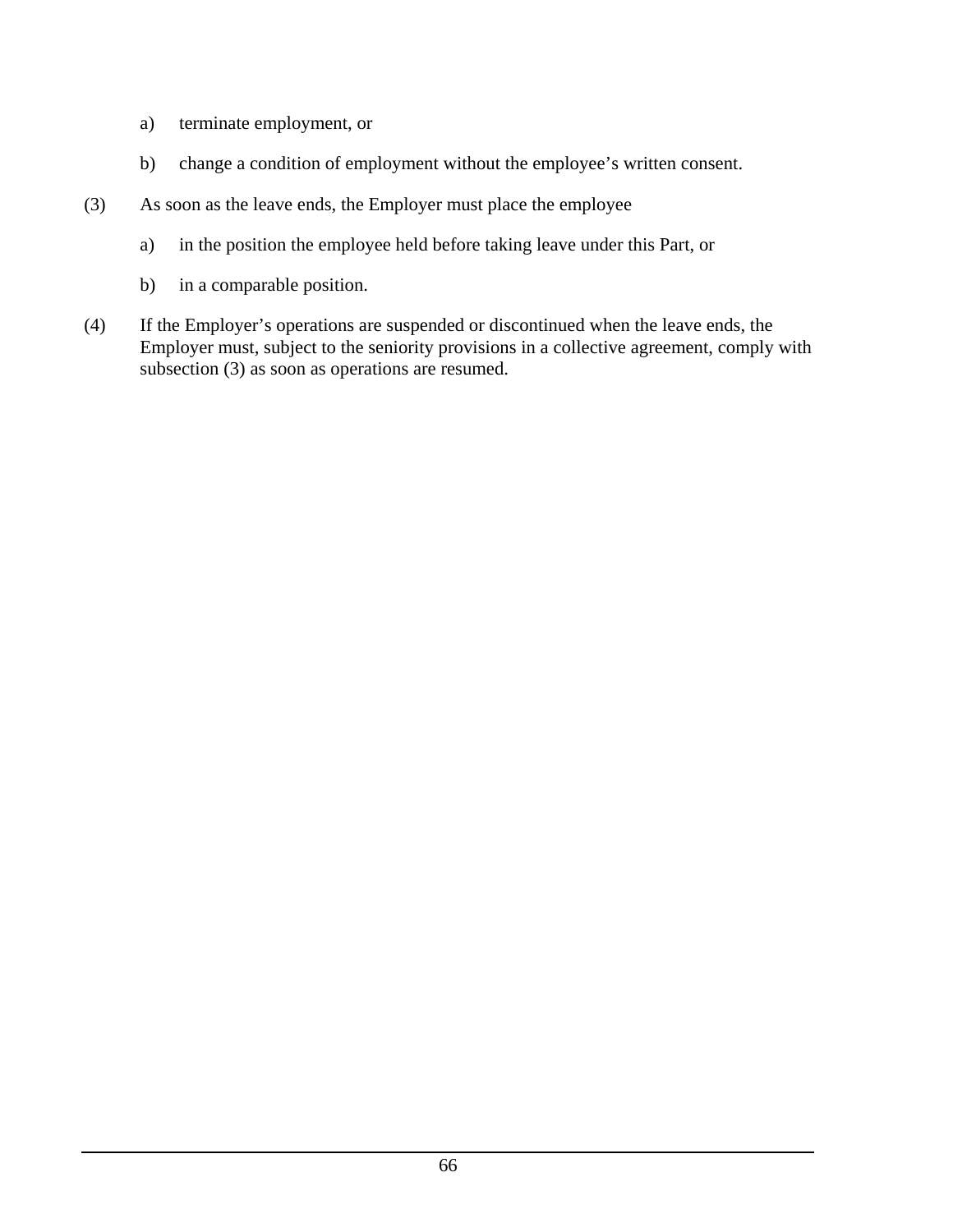#### **APPENDIX 2: POST SECONDARY EMPLOYERS' ASSOCIATION**

#### **REGISTRY**

## **FORM 001**

| 1) |                                                           |
|----|-----------------------------------------------------------|
| 2) |                                                           |
| 3) |                                                           |
| 4) |                                                           |
| 5) |                                                           |
| 6) |                                                           |
| 7) |                                                           |
| 8) |                                                           |
| 9) |                                                           |
|    | College/Institute/Agency Personnel Contact Person:        |
|    | College Personnel Contact Phone Number:                   |
|    | Bargaining Unit Chairperson/Local President               |
|    | Bargaining Unit Chairperson/Local President Phone Number: |

Information Release Waiver for the purposes of *the "Freedom of Information and Protection of Privacy Act*".

I agree that the above personal information, my current résumé, and the positions I was interviewed for can be made available to prospective Employers and Union via the internet or other means.

\_\_\_\_\_\_\_\_\_\_\_\_\_\_\_\_\_\_\_\_\_\_\_\_\_\_\_\_\_\_\_\_\_\_\_\_\_ \_\_\_\_\_\_\_\_\_\_\_\_\_\_\_\_\_\_\_\_\_\_\_\_\_\_\_\_\_\_\_\_

Signature of Registrant Date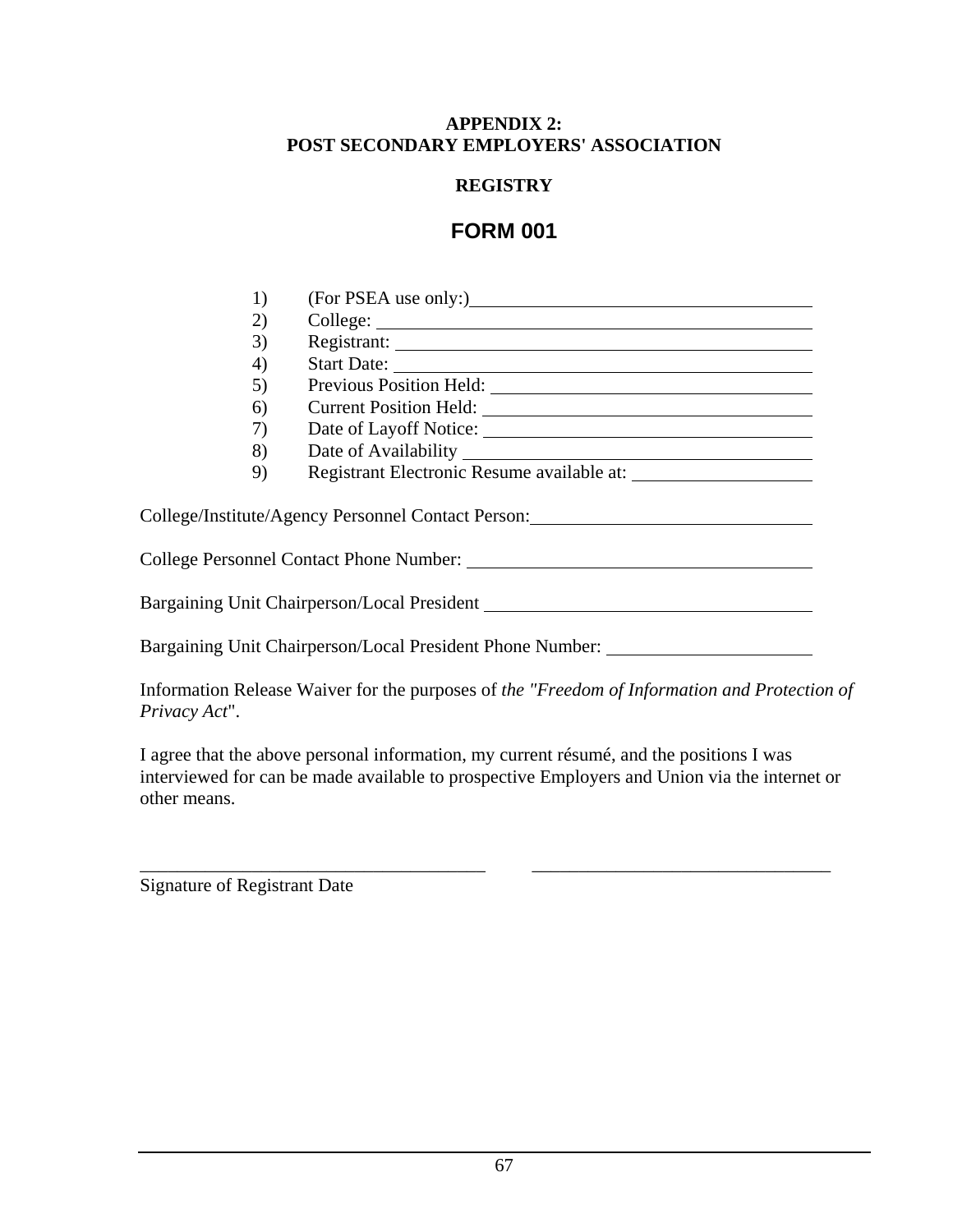## **Index**

#### **A**

| <b>Adoption Leave</b>                               | 21.02   | 41 |
|-----------------------------------------------------|---------|----|
| Advance of Insurance Payments                       | 18.10   | 35 |
| Agreement                                           |         |    |
| Continue In Force                                   | 33.03   | 61 |
| Copies for Members                                  | 32      | 60 |
| Mutually Agreed Changes                             | 33.02   | 61 |
| Term of Agreement                                   | 33      | 60 |
| Appendix 1 – Employment Standards Maternity         |         |    |
| Provisions                                          |         | 65 |
| Appendix 2 – Post-secondary Employers'              |         |    |
| Assoc. Registry                                     |         | 68 |
| Apprenticeship Positions (Defined)                  | 1.05(d) | 5  |
| Arbitration                                         |         |    |
| Alternative                                         | 9.06    | 19 |
| Arbitration                                         | 9       | 18 |
| Assessments (Dues)                                  | 4.02    | 13 |
| Attend Canadian Citizenship Hearing<br>20.02(e)     |         |    |
| Attend Funeral as Pallbearer or Mourner<br>20.02(f) |         |    |
| 20.02(b)<br>Attend Wedding of Employee's Child      |         |    |
| 14.07<br>Attendance at Committee Meetings           |         |    |

# **B**

| <b>Bargaining Committee</b>                            |       |                |
|--------------------------------------------------------|-------|----------------|
| <b>Access to College Premises</b>                      | 7.06  | 15             |
| Membership                                             | 7.05  | 15             |
| Bargaining Unit                                        |       |                |
| Defined                                                | 2.01  | 5              |
| Union Recognition & Rights                             | 2     | $\overline{5}$ |
| <b>Benefits</b>                                        |       |                |
| Continuation                                           | 27.13 | 56             |
| Coverage During Disability                             | 27.06 | 55             |
| Eligibility                                            | 27.03 | 54             |
| Eyeglass and Hearing Aid Coverage                      | 27.12 | 56             |
| Premiums                                               | 27.04 | 54             |
| Subrogation                                            | 27.07 | 55             |
| <b>Bereavement Leave</b>                               | 20.01 | 39             |
| <b>Bridging of Service</b>                             | 11.04 | 21             |
| <b>Bulletin Boards</b>                                 | 2.05  | 7              |
| Burden of Proof                                        | 10.01 | 20             |
| C                                                      |       |                |
| <b>Call-Out Provision</b>                              | 15.08 | 30             |
| Canada Savings Bonds                                   | 27.10 | 56             |
| Career Development                                     |       |                |
| College Credit & Evaluated Community Education Courses |       |                |
|                                                        | 19.05 | 37             |
| Course Leave                                           | 19.02 | 36             |
| Education & Training at Employer's Expense             | 19.06 | 38             |

Employer Supported Training 19.03 37 Fund
19.04
37
Institutional Staff Development Day
19.07
38
3

Institutional Staff Development Day

| Purpose                                             | 19.01          | 36       |
|-----------------------------------------------------|----------------|----------|
| Change of Work Location                             | 14.09          | 28       |
| <b>College Closures</b>                             | 29.03          | 57       |
| College Committees - Leave of Absence for Attending |                |          |
|                                                     | 20.04          | 40       |
| <b>Community Education Courses</b>                  | 19.05          | 37       |
| Computer Incentive Purchase Plan                    | 27.11          | 56       |
| Conflict with Regulations of College Board          | 1.02           | 1        |
| <b>Consultation re Equipment</b>                    | 29.02          | 57       |
| <b>Continuation of Acquired Rights</b>              | 31             | 60       |
| <b>Continuation of Benefits</b>                     | 27.13          | 56       |
| <b>Contracting Out</b>                              | 28.01          | 56       |
| Co-Op Student Employees (Defined)                   | 1.05(c)(i)     | 3        |
| Correspondence                                      | 2.02           | 6        |
| Course Leave                                        | 19.02          | 36       |
| <b>Court Appearances Leave</b>                      | 20.05          | 41       |
| <b>Credit Courses</b>                               | 19.05          | 37       |
|                                                     |                |          |
| D                                                   |                |          |
| Deferred Salary Leave Plan                          | 27.08          | 55       |
| Definitions                                         |                | vii      |
| Disability                                          |                |          |
| Advance of Insurance Payments                       | 18.10          | 35       |
| Long Term                                           | 18.09          | 35       |
| Rehabilitation                                      | 28.02          | 57       |
| <b>Retention of Seniority</b>                       | 11.05          | 22       |
| <b>Short Term</b>                                   | 18.08          | 35       |
| Workers' Compensation Benefits                      | 18.11          | 36       |
| Discharge, Suspension and Discipline                |                |          |
| <b>Burden</b> of Proof                              | 10.01          | 20<br>20 |
| <b>Evaluation Reports</b><br>Personnel Files        | 10.03<br>10.04 | 20       |
| Warnings                                            | 10.02          | 20       |
| Discrimination & Harassment                         |                |          |
| Complaints                                          | 2.10           | 10       |
| Definition                                          | 2.09           | 9        |
| None for Union Activity                             | 2.04           | 7        |
| Domestic Emergency                                  | 20.02(c)       | 40       |
| <b>Dues Deductions</b>                              | 4.01           | 12       |
| <b>Dues Remittance</b>                              | 4.03           | 13       |
|                                                     |                |          |
| E                                                   |                |          |
| Education & Training                                |                |          |
| At Employer's Expense                               | 19.06          | 38       |
| Course Leave                                        | 19.02          | 36       |
| Elections                                           | 20.06          | 41       |
| <b>Electronic Mail</b>                              | 29.04          | 57       |
| <b>Electronic Registry</b>                          | 24.10(b)       | 49       |
| Employee (Defined)                                  | 1.05           | 2        |
| <b>Employee Benefits</b>                            |                |          |
| <b>Buy Back Pensions</b>                            | 27.01          | 53       |
| Defined                                             | 27.02          | 53       |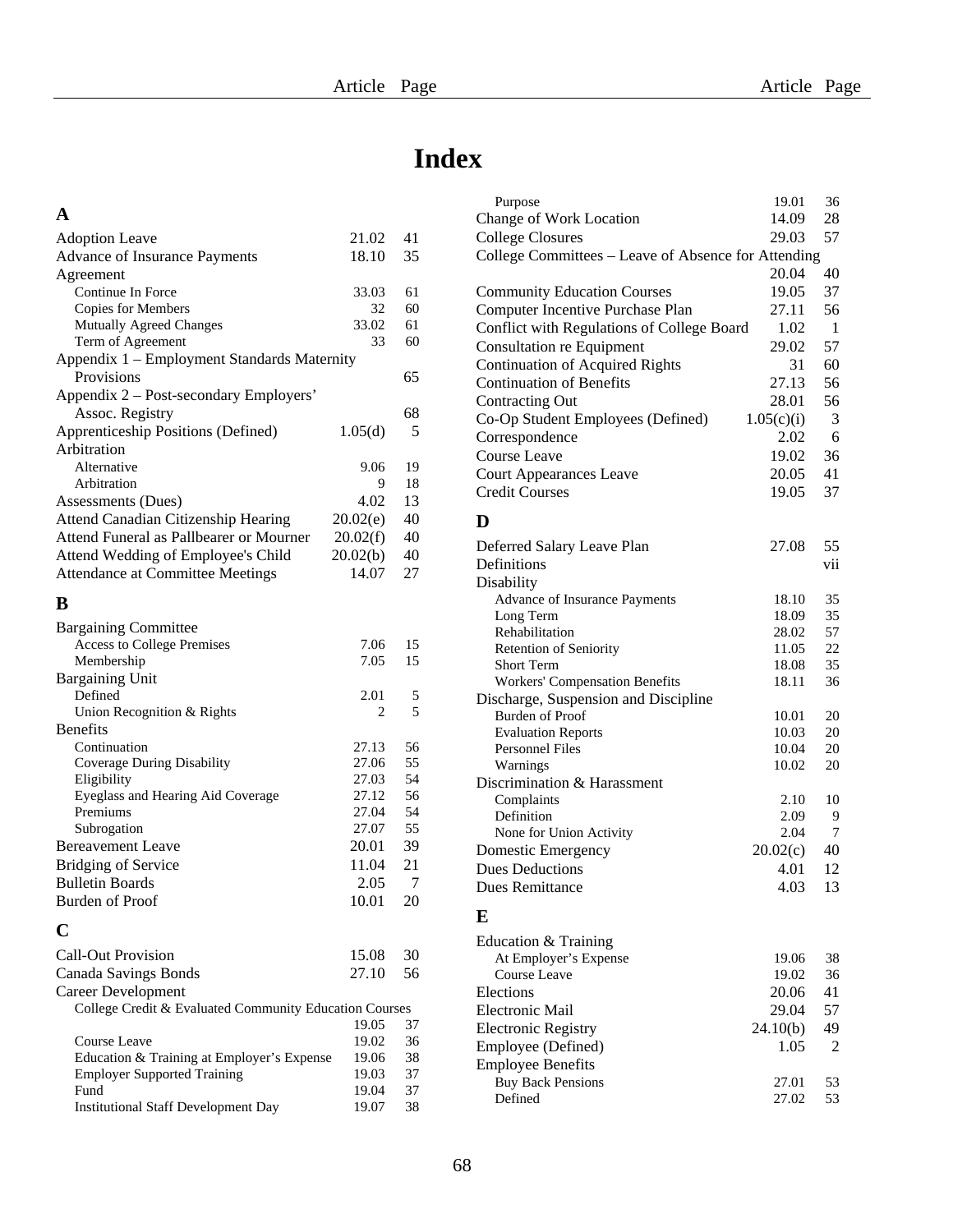**J**

| During Disability                                   | 27.06         | 55 |
|-----------------------------------------------------|---------------|----|
| Eligibility                                         | 27.03         | 54 |
| <b>Extended Health</b>                              |               | 53 |
|                                                     | 27.02(c)      |    |
| Liability of the Employer                           | 27.02(c)(vii) | 54 |
| <b>Paramedical Services</b>                         | 27.02(c)(vi)  | 54 |
| Part-time Regular Employees                         | 27.02(c)(v)   | 53 |
| Pensions                                            | 27.01         | 52 |
| Premiums                                            | 27.04         | 54 |
| Short Term, Long Term, and Optional Insurance 27.05 |               | 55 |
|                                                     |               |    |
| <b>Employee Standards Act</b>                       |               |    |
| Pregnancy Leave                                     | 21.01         | 41 |
| <b>Employer Paid Union Leave</b>                    | 2.08(c)       | 8  |
| <b>Employer Supported Training</b>                  | 19.03         | 37 |
|                                                     | 7             | 14 |
| <b>Employer-Union Relations</b>                     |               |    |
| <b>Equal Pay</b>                                    | 26.01         | 51 |
| <b>Evaluation Reports</b>                           | 10.03         | 20 |
| Eyeglass and Hearing Aid Coverage                   | 27.12         | 56 |
|                                                     |               |    |
| F                                                   |               |    |
| <b>Family Illness</b>                               | 18.04         | 34 |
|                                                     |               |    |
| G                                                   |               |    |
| General Holidays                                    | 16.01         | 30 |
| Grievances                                          |               |    |
|                                                     |               |    |
| Confidentiality                                     | 7.06          | 16 |
| <b>Facilities for Grievances</b>                    | 8.07          | 18 |
| Failure to Act Within Time Limits                   | 8.08          | 18 |
| Grievance Policy                                    | 8.05          | 17 |
| Grievances                                          | 8.00          | 16 |
| Names of Stewards                                   | 8.02          | 16 |
|                                                     |               |    |
| Permission to Leave Work                            | 8.03          | 16 |
| <b>Recognition of Union Stewards</b>                | 8.01          | 16 |
| Replies in Writing                                  | 8.06          | 18 |
| Right to Grieve                                     | 24.09         | 49 |
| <b>Steps for Settling</b>                           | 8.04          | 16 |
| <b>Technical Objections</b>                         | 8.09          | 18 |
|                                                     |               |    |
| H                                                   |               |    |
| Harassment                                          | 2.09          | 9  |
| Holidays                                            |               |    |
|                                                     |               |    |
| General                                             | 16.01         | 30 |
| Pay in Lieu for Part Time Employees                 | 16.03         | 30 |
| Pay in Lieu for Temporary Employees                 | 16.04         | 31 |
| <b>Sessional Employess</b>                          | 16.02         | 30 |
| Working on a General Holiday                        | 16.05         | 31 |
| Hours of Work                                       |               |    |
| <b>Meal Periods</b>                                 | 13.04         | 25 |
| Minimum Daily Hours                                 | 13.03         | 25 |
|                                                     |               |    |
| Regular Employee's Work Schedule                    | 13.02         | 25 |
| <b>Rest Periods</b>                                 | 13.05         | 25 |
| <b>Standard Work Hours</b>                          | 13.01         | 25 |
| Workplace Flexibility                               | 13.06         | 26 |
| Human Resources Database                            | 30            | 59 |
| Human Rights Code                                   | 1.04          | 1  |
|                                                     |               |    |
| I                                                   |               |    |
| Illness – Reporting to Supervisor                   | 18.03         | 34 |
| <b>Institutional Staff Development Day</b>          | 19.07         | 38 |
|                                                     |               |    |

| J                                                        |                |          |
|----------------------------------------------------------|----------------|----------|
| Job Classification and Reclassification                  | 25             | 50       |
| <b>Job Postings</b>                                      |                |          |
| <b>Information</b> in Posting                            | 24.02          | 46       |
| <b>Limited Duration Positions</b>                        | 24.04          | 47       |
| <b>Outside Applications</b>                              | 24.03          | 46       |
| Postings                                                 | 24.01          | 46       |
| Temporary Less Than Three Months                         | 24.01(b)       | 46       |
| <b>Job Security</b>                                      |                |          |
| <b>Contracting Out</b>                                   | 28.01          | 56       |
| Disability and Rehabilitation                            | 28.02          | 57       |
| <b>Job Sharing</b>                                       | 29.05          | 57       |
| L                                                        |                |          |
| Labour Adjustment                                        |                |          |
| <b>Employer Commitments</b>                              | 3.04(a)        | 11       |
| Layoffs May Occur                                        | 3.04(c)        | 12       |
| Strategies                                               | 3.04(b)        | 12       |
| Labour Management Committee                              |                |          |
| <b>Circulation of Agreements</b>                         | 7.04           | 15       |
| Establishment                                            | 7.01           | 14       |
| Function                                                 | 7.02           | 14       |
| Meetings                                                 | 7.03           | 15       |
| Layoff and Recall                                        |                |          |
| Notification                                             | 12.01          | 22       |
| Severance                                                | 12.02          | 24       |
| Leave Without Pay                                        | 20.07          | 41       |
| Long Term Disability                                     | 18.09          | 35       |
| М                                                        |                |          |
|                                                          | 6              | 14       |
| <b>Management Rights</b>                                 |                |          |
| Marriage of Employee                                     | 20.02(a)       | 40       |
| <b>Meal Allowances</b>                                   | 15.04          | 29       |
| <b>Meal Periods</b>                                      | 13.04          | 25       |
| <b>Medical and Dental Care</b>                           | 18.05          | 34       |
| <b>Medical Certificates</b>                              | 18.02          | 34       |
| Mileage Allowance                                        | 26.06          | 52       |
| Minimum Daily Hours                                      | 13.03          | 25       |
| Moving                                                   | 20.02(d)       | 40       |
| N                                                        |                |          |
| New Employee Acquaintance                                | 5              | 14       |
| No Other Agreement                                       | 2.03           | 6        |
| No Other Organization                                    | 4.05           | 13       |
| O                                                        |                |          |
|                                                          |                |          |
| Occupational Health and Safety                           |                |          |
| Occupational First Aid Requirements                      | 22.02          | 43       |
| OH&S Committee                                           | 22.01          | 42       |
| <b>Safety Equipment</b>                                  | 22.05          | 44<br>44 |
| <b>Unsafe Work Conditions</b><br>Video Display Terminals | 22.03          | 44       |
| <b>Outside Applications</b>                              | 22.04<br>24.03 | 46       |
| Overtime                                                 |                |          |
| <b>Calculation of Overtime Rate</b>                      | 15.06          | 30       |
| <b>Call-Out Provision</b>                                | 15.08          | 30       |
| Compensation                                             | 15.03          | 29       |
|                                                          |                |          |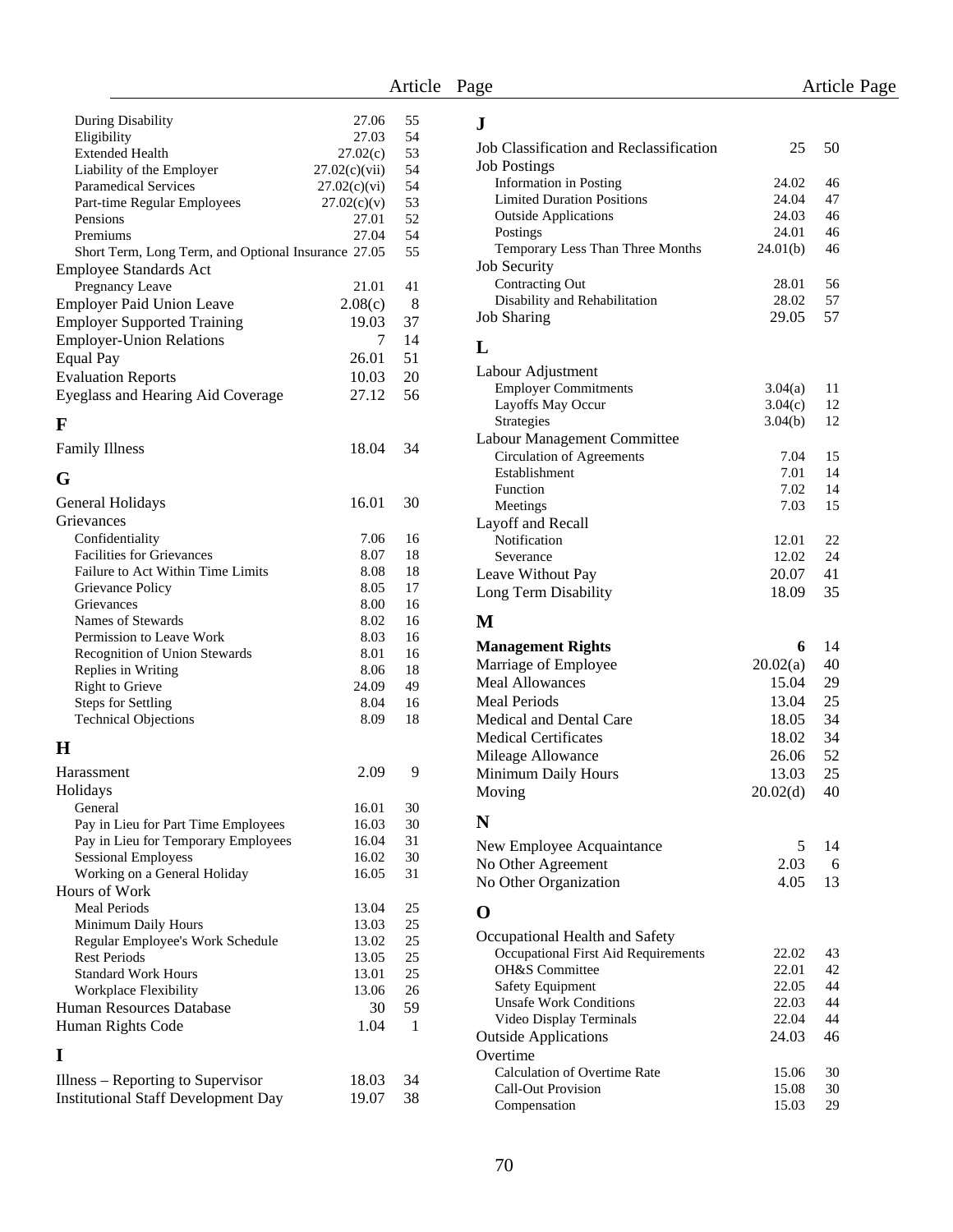#### **P**

| Parking                                                        | 29.06               | 59             |  |
|----------------------------------------------------------------|---------------------|----------------|--|
| Pay in Lieu                                                    |                     |                |  |
| Holidays - Part Time Employees                                 | 16.03               | 30             |  |
| Holidays - Sessional Employees                                 | 16.03               | 30             |  |
| Paycheques in Advance of Vacation                              | 17.04               | 33             |  |
| Pensions                                                       | 27.01               | 52             |  |
| Pensions - Buy Back 27.01(d)                                   | 53                  |                |  |
| <b>Personnel Files</b>                                         | 10.04               | 20             |  |
| Picket Lines – Right to Refuse to Cross                        | 2.07                | 7              |  |
| Policies - Insurance & Benefit Policies                        | 27.14               | 56             |  |
| <b>Positions Temporarily Vacant</b>                            | 24.04               | 47             |  |
|                                                                |                     |                |  |
| Preamble                                                       | 1                   | 1              |  |
| Pregnancy/Parental Leave                                       |                     |                |  |
| <b>Adoption Leave</b>                                          | 21.02               | 41             |  |
| Duties of Employer                                             | Section 54          | 66             |  |
| Leave During Probation Period                                  | 21.07               | 42<br>42       |  |
| Parental Leave<br><b>Parental Leave</b>                        | 21.06<br>Section 51 | 66             |  |
| Paternity Leave                                                | 21.05               | 42             |  |
| Pregnancy Leave                                                | 21.01               | 41             |  |
| Pregnancy Leave                                                | Section 50          | 65             |  |
| Seniority Rights on Re-Employment                              | 21.03               | 41             |  |
| <b>Sick Leave Credits</b>                                      | 21.04               | 42             |  |
| Premium - Occupational First Aid                               | 22.02               | 43             |  |
| Premiums – Benefits                                            | 27.04               | 54             |  |
|                                                                |                     | 8              |  |
| President of the Bargaining Unit - Paid Leave $2.08(c)$        |                     |                |  |
| Probation for Newly Hired Employees                            | 11.03               | 21             |  |
| Promotion, Demotion or Transfer - Rate of Pay 26.05            |                     | 51             |  |
| Promotions and Staff Changes                                   |                     | 46             |  |
| <b>Job Postings</b>                                            | 24.01               | 48             |  |
| Notification to Employee & Union<br>Promotions & Staff Changes | 24.08<br>24         | 46             |  |
| Role of Seniority                                              | 24.05               | 48             |  |
| System-Wide Electronic Job Registry                            | 24.10               | 49             |  |
| Temporary Postion Converts to Regular                          | 24.01               | 46             |  |
| <b>Trial Period</b>                                            | 24.06               | 48             |  |
| Purpose of Agreement                                           | 1.01                | 1              |  |
|                                                                |                     |                |  |
| $\bf{R}$                                                       |                     |                |  |
| Rate of Pay - Technological Change                             | 23.02               | 45             |  |
| 26.02<br>Rates of Pay                                          |                     |                |  |
| Registered Retirement Savings Plan                             | 27.09               | 55             |  |
| Regular Employee (Defined)                                     | 1.05(a)             | $\overline{2}$ |  |
| Regular Employee's Work Schedule                               | 13.02               | 25             |  |

Religious Holidays 20.02(g) 40 Rest Periods 13.05 25 Right to Refuse Overtime 15.07 30<br>Room Booking 29.01 57

Room Booking

| S                                                       |                |          |
|---------------------------------------------------------|----------------|----------|
| Safety Equipment                                        | 22.05          | 44       |
| Schedule $A - Rates$ of Pay                             |                | 63       |
| Schedule B                                              |                |          |
| Rate of Pay for Apprenticeship Position                 |                | 64       |
| Rate of Pay for Co-op Students                          |                | 64       |
| Seniority                                               |                |          |
| <b>Bridging of Service</b>                              | 11.04          | 21       |
| Defined                                                 | 11.01          | 21       |
| List                                                    | 11.02          | 21       |
| Probation for Newly Hired Employees                     | 11.03          | 21       |
| Promotion & Transfer                                    | 24.05          | 48       |
| Retention of Seniority of Seniority During Disability   |                |          |
|                                                         | 11.05          | 22       |
| Severance                                               | 12.02          | 24       |
| Sexual Harassment                                       | 2.09           | 9        |
| Sharing of Overtime                                     | 15.02          | 29       |
| <b>Shift Work</b>                                       |                |          |
| Change of Work Location                                 | 14.09          | 28       |
| Definition                                              | 14.01          | 26       |
| <b>Exchange of Shifts</b><br>Notice of Shift Schedule   | 14.06          | 27<br>27 |
| Premium                                                 | 14.04<br>14.02 | 26       |
| <b>Shift Change</b>                                     | 14.08          | 28       |
| Short Change Over                                       | 14.05          | 27       |
| <b>Split Shifts</b>                                     | 14.03          | 27       |
| Short Change Over                                       | 14.05          | 27       |
| Short Term Disability                                   | 18.08          | 35       |
| Sick Leave                                              |                |          |
| Advance of Insurance Payments                           | 18.10          | 35       |
| Deduction                                               | 18.06          | 35       |
| During Vacation                                         | 17.05          | 33       |
| Employee to Inform Immediate Supervisor                 | 18.03          | 34       |
| Entitlement                                             | 18.01          | 33       |
| <b>Family Illness</b>                                   | 18.04          | 34       |
| Long Term Disability                                    | 18.09          | 35       |
| <b>Medical and Dental Care</b>                          | 18.05          | 34       |
| <b>Medical Certificates</b>                             | 18.02          | 34       |
| Records                                                 | 18.07          | 35       |
| Short Term Disability                                   | 18.08          | 35<br>36 |
| Workers' Compensation Benefits<br>Special & Other Leave | 18.11          |          |
| Bereavement                                             | 20.01          | 39       |
| Canadian Citizenship Hearing                            | 20.02(e)       | 40       |
| <b>College Committees</b>                               | 20.04          | 40       |
| Court Appearances Leave                                 | 20.05          | 41       |
| Domestic Emergency                                      | 20.02(c)       | 40       |
| Elections                                               | 20.06          | 41       |
| Funeral as Pallbearer or Mourner                        | 20.02(f)       | 40       |
| Leave Without Pay                                       | 20.07          | 41       |
| Marriage of Employee                                    | 20.02(a)       | 40       |
| Moving                                                  | 20.02(d)       | 40       |
| Religious Holidays                                      | 20.02(g)       | 40       |
| Special Leave                                           | 20.02          | 40       |
| Union or Public Duties                                  | 20.03          | 40       |
| Wedding of Employee's Child                             | 20.02(b)       | 40       |
| Specialty Tools and Equipment                           | 26.07          | 52       |
| <b>Split Shifts</b>                                     | 14.03          | 27       |
| <b>Staff Development Day</b>                            | 19.07          | 38       |